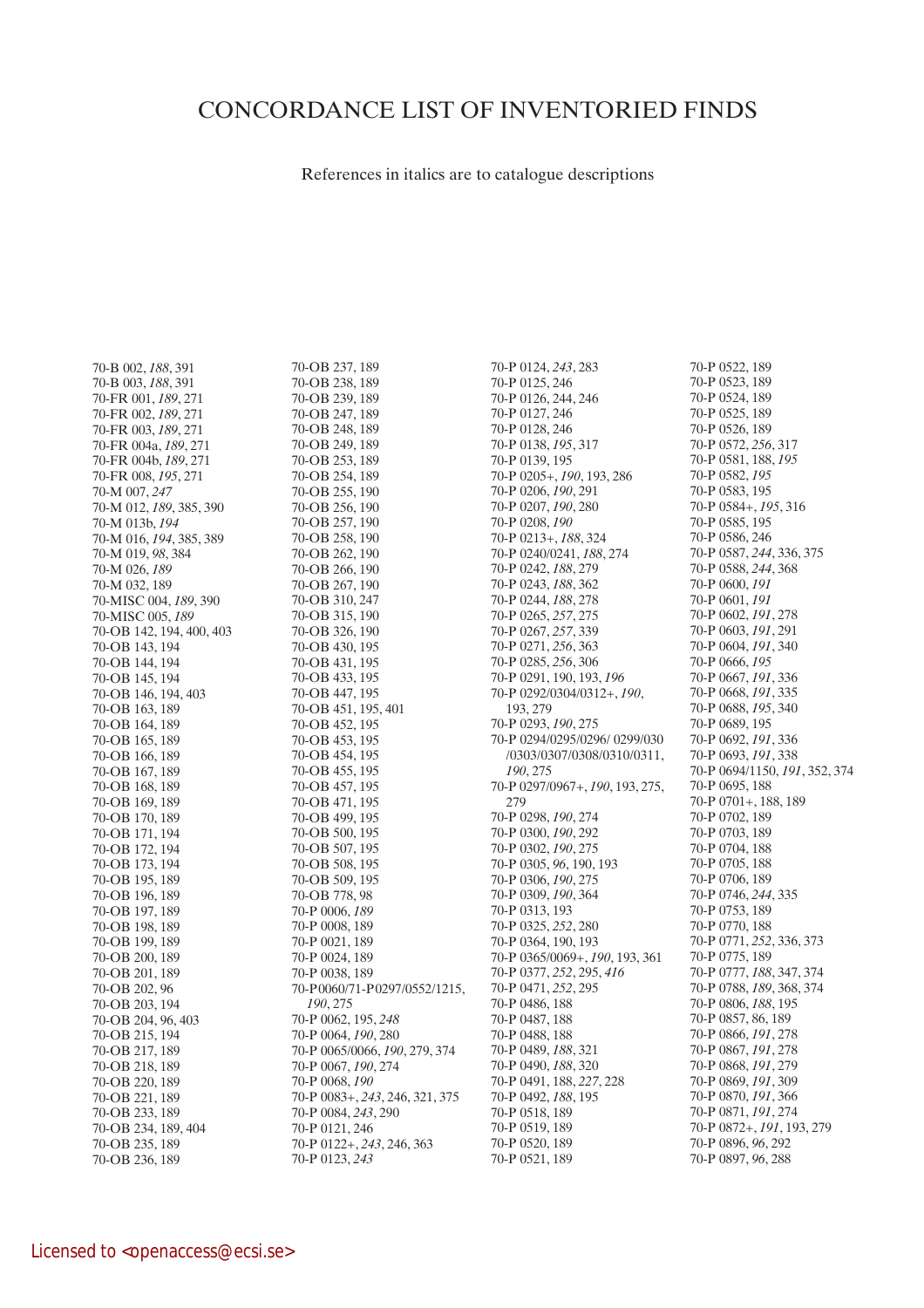70-P 0898, *96*, 275 70-P 0899, *96*, 278 70-P 0900, *96*, 275 70-P 0901, *96*, 275 70-P 0962/71-P 1250+, *191*, 193, 361 70-P 0968, *191*, 304 70-P 1001, *191*, 275 70-P 1002, *191*, 361 70-P 1016, *191*, 325 70-P 1017, *191* 70-P 1048, *83*, 188, 193 70-P 1049, *188*, 366 70-P 1054+, *97*, 98, 306 70-P 1055, 97, 98 70-P 1101, *191* 70-P 1130, *256*, 365 70-P 1131, 193 70-P 1132, *83*, 188, 191, 193 70-P 1138, *96*, 365 70-P 1139, 96, 98 70-P 1140, *96*, 279 70-P 1141, *257*, 295, *418* 70-P 1151, *191*, 344 70-P 1152, *191*, 342 70-P 1153, *191*, 352 70-S 222, 189 70-S 223/224, *189*, 396 70-S 225, *189* 70-S 268, *189*, 388 70-S 269, *189*, 388 70-S 270, *189* 70-S 342, *189*, 388 70-S 522, *186* 70-TC 014, *194*, 394 70-TC 021, *189*, 381 70-TC 033, *188*, 394 70-TC 038, *188*, 228, 263, 391 70-TC 039, *188*, 394 71-FR 001, *250*, 271 71-FR 002, *250*, 271 71-FR 005, 251, 271 71-FR 017, *194*, 271 71-FR 018, *194*, 271 71-M 003, *74*, 386, 391, 393 71-M 008, *247*, 384 71-M 009, *97*, 385 71-M 017, *194*, 385, 389 71-M 018, *247*, 385 71-M 022, *248*, 384, 393 71-M 029, *248*, 393 71-M 032, *98*, 385 71-M 033, *74*, 386, 391, 393 71-OB 151, 74 71-OB 407, 194 71-OB 422, 98, 401 71-OB 423, 98 71-OB 430, 248 71-OB 437, 194 71-OB 438, 194 71-OB 439, 194 71-OB 440, 194 71-OB 441, 247 71-OB 442, 248 71-OB 443, 194 71-OB 444, 194 71-OB 445, 194

71<sub>-OB</sub> 447 194 71-OB 448, 194 71-OB 449, 194 71-OB 450, 194 71-OB 451, 194 71-OB 452, 194 71-OB 453, 194 71-OB 454, 194 71-OB 455, 194 71-OB 456, 194 71-OB 457, 194 71-OB 458, 194 71-OB 459, 194 71-OB 463, 194, 400 71-OB 464, 194 71-OB 465, 194 71-OB 466, 194 71-OB 467, 194 71-OB 470, 194 71-OB 477, 194 71-OB 481, 251 71-OB 491, 251 71-OB 492, 251 71-OB 494, 80 71-OB 495, 80 71-OB 496, 80 71-OB 497, 80 71-OB 507, 79 71-OB 508, 251 71-OB 509, 251 71-OB 510, 247 71-OB 511, 247 71-OB 512, 247 71-OB 514, 78 71-OB 515, 78 71-OB 641, 96 71-OB 642, 96 71-OB 645, 194 71-OB 646, 194 71-OB 647, 194 71-OB 648, 194 71-OB 649, 194, 400 71-OB 650, 194 71-OB 651, 194 71-OB 652, 194 71-OB 653, 194 71-OB 654, 194 71-OB 655, 194 71-OB 657, 247 71-OB 658, 247, 402 71-OB 659, 194 71-OB 660, 194 71-OB 661, 194 71-OB 662, 194 71-OB 663, 194 71-OB 664, 194 71-OB 665, 194 71-OB 666, 247 71-OB 667, 247 71-OB 668, 247 71-OB 669, 247 71-OB 670, 247 71-OB 671, 247 71-OB 672, 247 71-OB 673, 247 71-OB 674, 247 71-OB 675, 247 71-OB 676, 247

71-OB 677, 247

71-OB 742-752, 96 71-P 0144, *252*, 314 71-P 0163, *73*, 75, 338, 373 71-P 0191, *247*, 296 71-P 0201, *244* 71-P 0250, *257*, 286 71-P 0258, *257*, 370 71-P 0272, *257*, 299 71-P 0277, *247*, 341 71-P 0278, *247* 71-P 0279, *247*, 336 71-P 0280, 248 71-P 0281, *247*, 348 71-P 0282, *247*, 348 71-P 0283, 248 71-P 0284, *247*, 336 71-P 0285, *247*, 336 71-P 0286, *247*, 342 71-P 0287, 248 71-P 0288, *248*, 283, 285, 375 71-P 0289, *191*, 274, 374 71-P 0294, 193 71-P 0295, *191* 71-P 0296, *191*, 354 71-P 0298, *191*, 336 71-P 0299, *191* 71-P 0300, *191*, 294 71-P 0301+, *191*, 193, 275 71-P 0302, *244*, 281 71-P 0303, *244*, 281 71-P 0304, *244*, 281 71-P 0305, 89, 128, 166, 168, 201, 207, 244, 246 71-P 0306, *244*, 295 71-P 0307, *244*, 281 71-P 0308, *244*, 295 71-P 0313, *244* 71-P 0314, *248*, 322 71-P 0318, 248 71-P 0319, 248 71-P 0320+, *248*, 282 71-P 0321, *248*, 363 71-P 0328, *191*, 275 71-P 0329, *191*, 274 71-P 0330, 191, 193 71-P 0332, *244*, 336 71-P 0333/1046/1274, 194, 244, 247 71-P 0334, *244*, 368 71-P 0335, *248*, 336 71-P 0336, *248*, 310 71-P 0337, *248*, 325 71-P 0338, 58, 194, *208*, 209, 212, 248 71-P 0339, *248*, 341 71-P 0340, *248* 71-P 0341+, *248*, 325 71-P 0342, 248 71-P 0343, *248*, 341 71-P 0344, *244*, 363 71-P 0345, *244*, 281 71-P 0346, *244* 71-P 0347, *244*, 281 71-P 0348, *244*, 310 71-P 0349, *244*, 327 71-P 0350, *244*, 281 71-P 0351, *244*, 281 71-P 0352, *191*, 302 71-P 0353, *192*, 275

71-P 0354, 193 71-P 0355, *192* 71-P 0356+, *192*, 193, 329 71-P 0357, *192*, 278 71-P 0358, *192* 71-P 0359, *192*, 361 71-P 0360+, *192*, 193, 274 71-P 0361, *192*, 279 71-P 0362, *192*, 279 71-P 0363/1193, *192*, 274 71-P 0364, *192*, 361 71-P 0379, *248*, 336 71-P 0380, *248*, 336 71-P 0381+, 195, *248*, 250 71-P 0382, 248 71-P 0387/0557, 58, 192, 194, *208*, 209, 212, 248 71-P 0388, *119*, 121, 192, 194 71-P 0395, *192*, 340 71-P 0396, *192*, 317 71-P 0397, *192* 71-P 0398, 193 71-P 0399, *192*, 347 71-P 0400, *192*, 335 71-P 0401, *192* 71-P 0402, *192*, 349 71-P 0403, *192*, 312 71-P 0404, 193 71-P 0405, 193 71-P 0406, 104, 192, 194, 196 71-P 0407, 250 71-P 0408, 250 71-P 0409, *250*, 338 71-P 0410, 250 71-P 0411, *250*, 310 71-P 0412, 250 71-P 0413, 250 71-P 0419, *250*, 327 71-P 0420, *250* 71-P 0421, *250* 71-P 0422, *250* 71-P 0423, *250*, 327 71-P 0424, 250 71-P 0425, *250*, 336 71-P 0426, *250*, 281 71-P 0427, *250*, 341 71-P 0428, *250*, 283 71-P 0429, 195, *248*, 250 71-P 0430+, 96, *244*, 247, 283 71-P 0431, *244*, 336 71-P 0432, 98, 194, 244, 247 71-P 0433, *244*, 369, 375 71-P 0434+, *244*, 247, 307 71-P 0435, *244*, 339 71-P 0436, *244*, 336 71-P 0437, *244*, 336 71-P 0438, 104, 150, 244, 247 71-P 0439, *244*, 314 71-P 0440, 250 71-P 0441, 250 71-P 0442, *250*, 283, 375 71-P 0443, *250*, 336 71-P 0444, 250 71-P 0451, *250*, 354 71-P 0463, *73* 71-P 0464, *73*, 359 71-P 0465, *74* 71-P 0466, *74*, 336 71-P 0471, *192*

71-OB 446, 194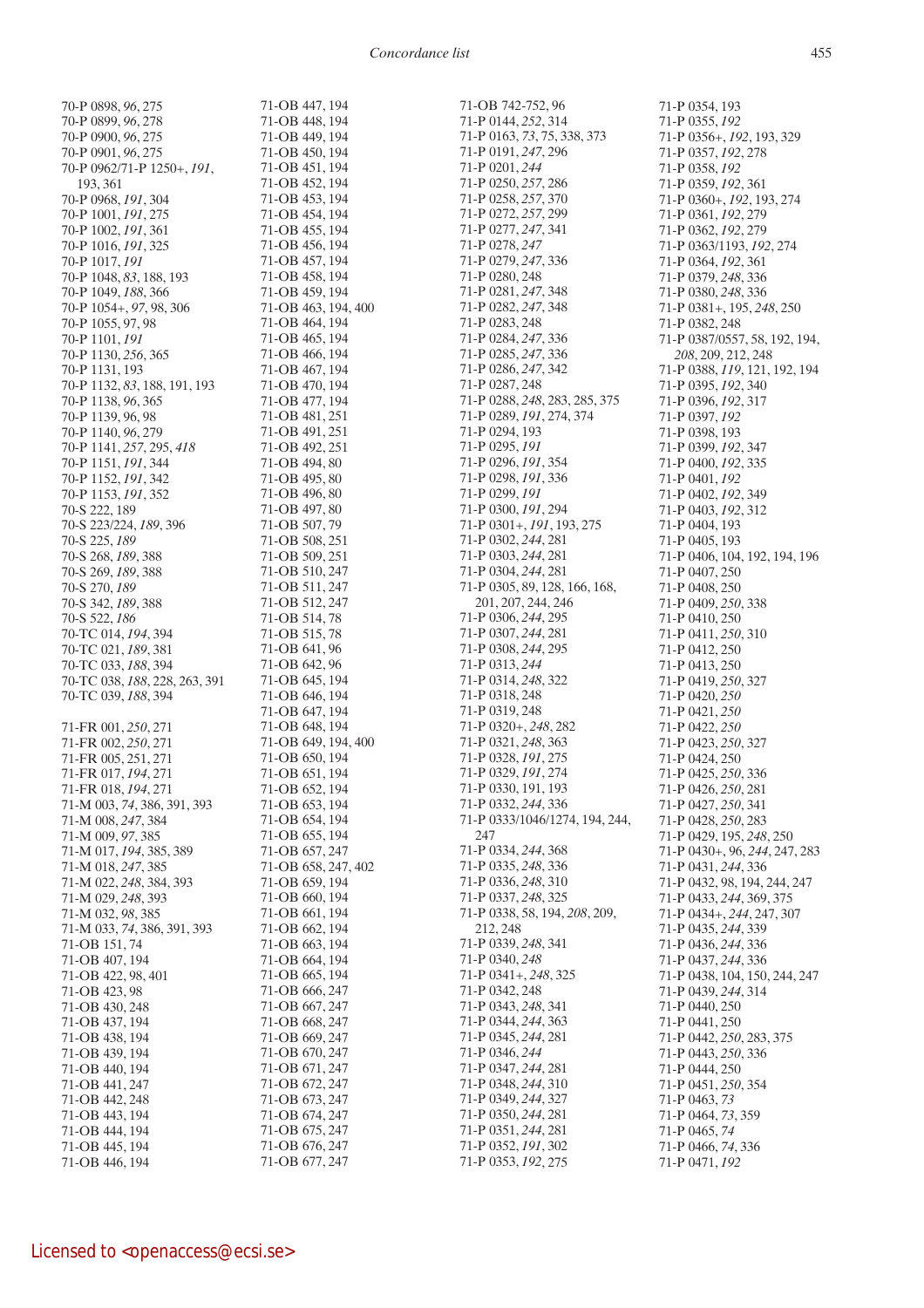71-P 0472, *192* 71-P 0473, *192* 71-P 0477, 58, 74, *103* 71-P 0507, *252*, 364 71-P 0512, *252*, 306 71-P 0547, *192*, 336 71-P 0548, *192*, 278 71-P 0549+, *192*, 194, 286 71-P 0550, *192*, 346 71-P 0551, *192*, 274 71-P 0553, *192*, 340 71-P 0554, *192* 71-P 0555, 98, 192, 194, 247 71-P 0556, *192* 71-P 0558, *192*, 336 71-P 0559, *244*, 339 71-P 0560, *244*, 336 71-P 0561, *246* 71-P 0562, *246*, 336 71-P 0563, *246*, 295 71-P 0564, *246*, 336 71-P 0565, *246*, 335 71-P 0594, *97* 71-P 0595, 96, 97, 98 71-P 0596, *96*, 336, 374 71-P 0597, *96*, 292 71-P 0598+, *96*, 193, 282, 309 71-P 0599, *246*, 264, 358 71-P 0604, *96*, 340, 374 71-P 0605, *96*, 291 71-P 0606, *96*, 291 71-P 0607, *96*, 340 71-P 0614, *252*, 313 71-P 0623, *256*, 370 71-P 0624, *97*, 350 71-P 0625, 98 71-P 0626, 98 71-P 0627, 98 71-P 0628, 98 71-P 0747/1418/72-P 0339, 103, 250 71-P 0748, 98 71-P 0749, 98 71-P 0750, *77*, 336, 373 71-P 0751, *77*, 335, 373 71-P 0752, 70, 77, 78, 103 71-P 0818, *111*, 350, 374 71-P 0819, *111*, 322 71-P 0888, *252*, 295, *418* 71-P 0889, *252*, 306 71-P 0905, *192*, 361 71-P 0910, *248*, 341 71-P 0913, *250*, 336 71-P 0914, *250*, 331 71-P 0915, *192*, 285, 286, 426 71-P 0916/0470, *192*, 306 71-P 0917, *192*, 307 71-P 0918, 193, 194, *221*, 224 71-P 0919, *193*, 306 71-P 0923, *252*, 336, 373 71-P 0924, 246 71-P 0925+, 143, 194, *246*, 247, 325 71-P 0926, *246*, 281 71-P 0928, *193*, 280 71-P 0929+, *193*, 194 71-P 0936, *252*, 294 71-P 0971, *257*, 370 71-P 1001, *193*, 274

71-P 1007, *97*, 298 71-P 1008, *193*, 291 71-P 1009, *193*, 368 71-P 1017, *98* 71-P 1020, 98 71-P 1021, 98 71-P 1022, *96* 71-P 1045, *246*, 325 71-P 1047, *246*, 362 71-P 1048, 246, 247 71-P 1068, 109 71-P 1074, *80*, 320 71-P 1075, *96* 71-P 1076, *96* 71-P 1106/1107, 193, 194, *246*, 247 71-P 1109, *257*, 320 71-P 1120, *246*, 326 71-P 1121, 246 71-P 1122, 248 71-P 1123, 248 71-P 1124, 248 71-P 1125, 248 71-P 1126, 248 71-P 1127, *254*, 325 71-P 1130, *252*, 310 71-P 1134, 111 71-P 1146, *74*, 275 71-P 1151+, *106*, 275 71-P 1155, *74*, 279 71-P 1156, *248*, 315 71-P 1172, 103 71-P 1190+, *96*, 278 71-P 1191, 143, 193, 194, *246*, 247 71-P 1192, *193*, 301 71-P 1194, *256*, 329 71-P 1203, 80, 207 71-P 1204, 78, 79, 107 71-P 1209, *193*, 292 71-P 1210, *193*, 292 71-P 1211, *193*, 291 71-P 1212, *193*, 361 71-P 1213, *193*, 278 71-P 1214, *193*, 275 71-P 1216, *193* 71-P 1217, *193*, 274 71-P 1218+, *96*, 274 71-P 1219, 96, *244*, 247 71-P 1220, 96, *186* 71-P 1221, *96*, 275 71-P 1224, *96*, 275 71-P 1233, *98*, 340 71-P 1244, 193, 194, 247 71-P 1245, *193*, 274 71-P 1246+, *193*, 194, 278 71-P 1247, *193*, 280 71-P 1248, 193, 194, *246*, 247 71-P 1249+, *193*, 194 71-P 1261, *250*, 282 71-P 1263, *250*, 336 71-P 1264, *250*, 336 71-P 1270, *193*, 366 71-P 1271, *193*, 278 71-P 1272+, 194, *246*, 247, 281 71-P 1273+, 194, *246*, 247, 321, 325, 375

71-P 1275, *246*, 282 71-P 1278+, *246*, 247, 362 71-P 1277, 38, *42*, 74 71-P 1287, *193*, 366 71-P 1288, *250*, 281 71-P 1355, *101*, 274 71-P 1356, 101, 103, 104, 224 71-P 1357, *101*, 307 71-P 1358, *101*, 290 71-P 1394, *256*, 370 71-P 1401, *98*, 266 71-P 1402, 98, 194, 247 71-P 1403, *101*, 306 71-P 1404, *101*, 275 71-P 1405, 103 71-P 1406, 101, 103, *206*, 207, 234 71-P 1407, 70, 78, 101, 103 71-P 1417, *101*, 314 71-P 1419, *78*, 306 71-P 1433, 80 71-P 1461, *74*, 352 71-P 1472, *248*, 355 71-P 1473, *250*, 343 71-P 1474, 103, 250 71-P 1479, *256*, 365 71-P 1480, *96*, 365 71-P 1564, *111*, 275 71-P 1573, 111 71-S 001, *194*, 383 71-S 007, *251*, 388 71-S 010, *247*, 383 71-S 013, *194*, 383 71-S 015, *247*, 388 71-S 033, *247*, 391 71-S 047, *194* 71-S 051, *247* 71-S 052, *79*, 391 71-S 057, *247* 71-TC 007, *194* 71-TC 011, *247* 71-TC 032, *112*, 381 71-TC 037, *250*, 382 71-TC 097, *194*, 391 72-B 003, *78*, 389, 393 72-FR 002, *107*, 270 72-MISC 006, *107* 72-OB 095, 78 72-OB 096, 78 72-OB 097, 78 72-OB 098, 78 72-OB 099, 78 72-OB 100, 78, 403 72-OB 101, 78 72-OB 119, 107 72-OB 120, 107 72-OB 121, 107 72-OB 122, 107 72-OB 123, 107 72-P 0097+, *77*, 78, 331 72-P 0098, *77*, 274 72-P 0099, 78 72-P 0111, *77*, 288 72-P 0112, *77*, 368 72-P 0113, *77*, 274 72-P 0137, 107 72-P 0138, 107 72-P 0139, *106*, 303

72-P 0140, 107 72-P 0141, 103 72-P 0156, *77*, 285 72-P 0157, *77*, 290 72-P 0158, *77*, 338 72-P 0159, *77* 72-P 0160, *77*, 335 72-P 0161, *77*, 288 72-P 0162, *77*, 354 72-P 0185, *77*, 278 72-P 0186, 77, 78 72-P 0187, *77*, 336 72-P 0188, *78* 72-P 0189, *78*, 275 72-P 0190, *78*, 366 72-P 0191, 78, 79, 107 72-P 0192, *78*, 347 72-P 0193, *78*, 275 72-P 0194, 78 72-P 0195, *78* 72-P 0196, *78*, 279 72-P 0309, *252*, 275 72-P 0318, *252*, 306 72-S 094, *78*, 383, 393 72-S 105, *78*, 387, 393 73-AR 004, *107*, 258 73-AR 005, *107*, 258 73-B 004, *213* 73-B 006, *110* 73-FR 006, *196*, 271 73-FR 007, *103*, 270 73-FR 008a, *196*, 271 73-FR 008b, *196*, 271 73-FR 009, *249*, 271 73-M 035, *110*, 393 73-M 036, *104* 73-M 037, *104*, 386, 393 73-M 044, *101*, 385, 389 73-M 046, *196* 73-MISC 004, *107* 73-MISC 010, *105* 73-MISC 012, *196*, 390 73-MISC 017, *111* 73-MISC 025, 110, *111* 73-OB 035, 213, 403 73-OB 037, 212 73-OB 038, 212 73-OB 044, 176 73-OB 046, 213 73-OB 047, 213 73-OB 049, 213 73-OB 050, 213 73-OB 055, 106 73-OB 064, 111 73-OB 088, 215 73-OB 090, 215 73-OB 091, 215 73-OB 092, 215 73-OB 104, 213 73-OB 118, 111 73-OB 119, 111 73-OB 120, 111 73-OB 129, 105 73-OB 131, 103 73-OB 153, 111 73-OB 160, 250 73-OB 161, 250

73-OB 163, 197

71-P 1002, *96*

71-P 1003+, *193*, 194, 361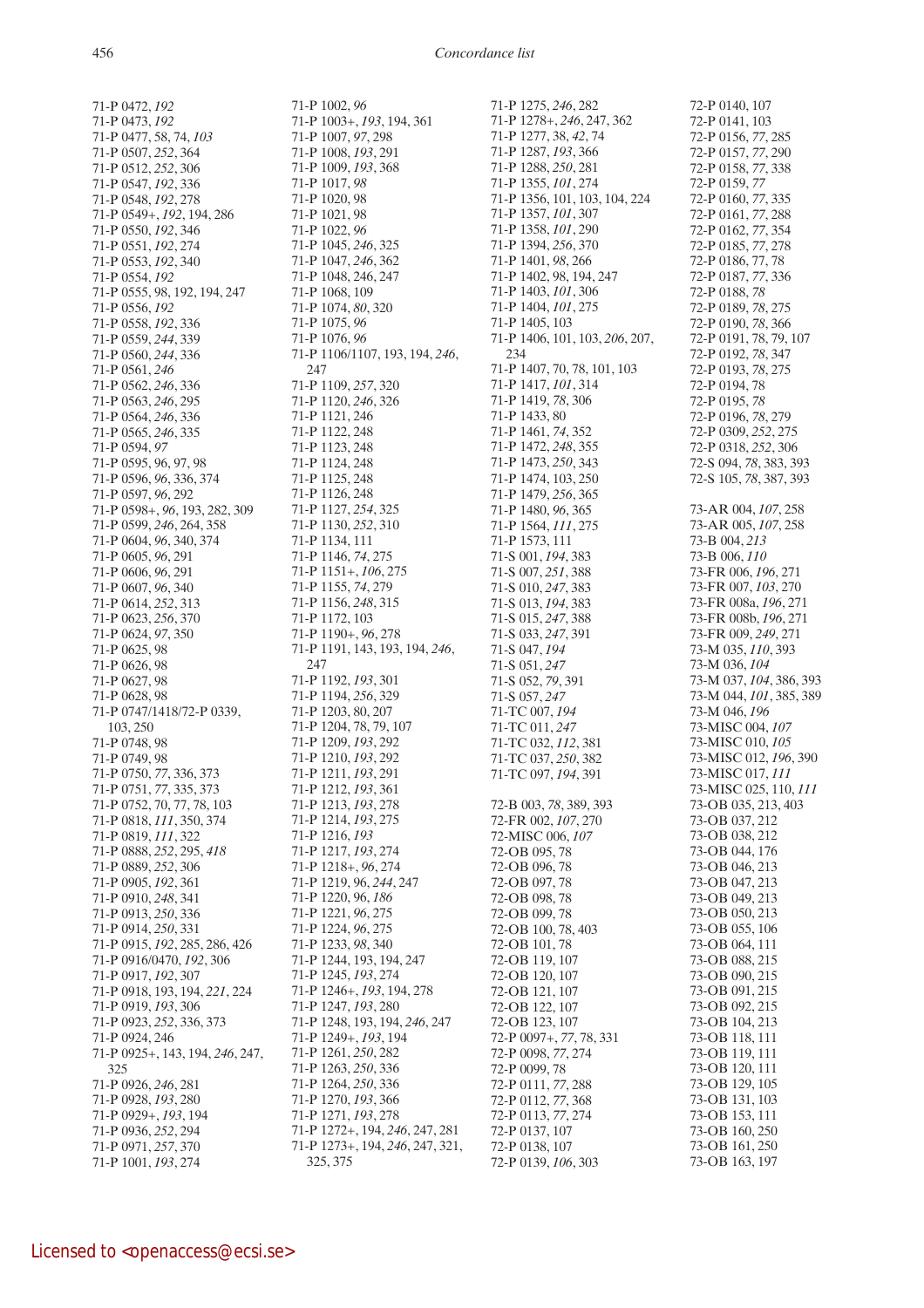73-OB 164, 197 73-OB 169, 197 73-OB 170, 197 73-OB 171, 111 73-OB 172, 111 73-OB 173, 111 73-OB 177, 103 73-OB 178, 111 73-OB 179, 111 73-OB 180, 111 73-OB 181, 111 73-OB 182, 111 73-OB 184, 111 73-OB 187, 103 73-OB 190, 103 73-OB 191, 103 73-OB 202, 101 73-OB 203, 101 73-OB 204, 101 73-OB 205, 101 73-OB 206, 101 73-OB 207, 101 73-OB 208, 101 73-OB 210, 196, 403 73-OB 211, 196 73-OB 212, 196 73-OB 230, 176, 403 73-OB 232, 196 73-OB 233, 196 73-OB 234, 196, 400 73-OB 235, 196 73-OB 236, 196 73-OB 237, 196 73-OB 238, 196 73-OB 260, 107 73-OB 261, 107 73-OB 262, 176 73-OB 263, 107 73-OB 264, 107 73-OB 266, 105 73-OB 267, 105 73-P 0060, *252*, 336, 373 73-P 0132, *175*, 291 73-P 0133+, *175*, 176, 291 73-P 0134, *175*, 285 73-P 0135, *175*, 275 73-P 0136, *175*, 288 73-P 0137, *175*, 274 73-P 0138, 175, 176 73-P 0139, *175*, 291 73-P 0140, *175* 73-P 0141, *175*, 317 73-P 0142, *175*, 294 73-P 0143, *175*, 286 73-P 0144, *175*, 366 73-P 0149, 106 73-P 0152, *175*, 338 73-P 0153, 176 73-P 0154, *175*, 335 73-P 0155, *175*, 337 73-P 0156, *175*, 336 73-P 0162, 213 73-P 0180, 109 73-P 0181, 109 73-P 0182, 109 73-P 0183, *175*, 294 73-P 0184, *175*, 316 73-P 0185, *175*, 336 73-P 0230, 215

73-P 0231, 215 73-P 0232, 215 73-P 0233, *106* 73-P 0234, 106 73-P 0235, *106*, 274 73-P 0236, *106*, 279 73-P 0237, *106* 73-P 0238, *106*, 320 73-P 0239, *106*, 286 73-P 0240, 106, *171*, 172 73-P 0241, 106, *230*, 233 73-P 0244, 106 73-P 0245, *106*, 337 73-P 0246, *106* 73-P 0247, *106*, 324, 389 73-P 0248, *106* 73-P 0253, 109 73-P 0254, *109*, 274, 275 73-P 0255, 109 73-P 0256, *109*, 274 73-P 0272, *212*, 304 73-P 0273, *212*, 281 73-P 0282, *214*, 295 73-P 0283, *214*, 282 73-P 0284, *109* 73-P 0285, *109*, 279 73-P 0286, *109*, 280 73-P 0287, *109*, 278 73-P 0288, *109*, 279 73-P 0289, *109* 73-P 0312, 212, 213 73-P 0313, *212*, 298 73-P 0314, *212* 73-P 0315, *212*, 281 73-P 0326, 215 73-P 0339+, *106*, 292 73-P 0340, *106*, 275 73-P 0341, 47, 70, 106, *202* 73-P 0342, *106*, 324 73-P 0350, *106*, 290 73-P 0351, *106*, 290 73-P 0352, 106, *171* 73-P 0361, *109*, 302 73-P 0362, *109*, 275 73-P 0363, *109* 73-P 0364, *109*, 279 73-P 0365, *109*, 336 73-P 0366, *109*, 335 73-P 0367, *109*, 347 73-P 0368, 109 73-P 0375, *256*, 370 73-P 0376, *256*, 370 73-P 0402, *256*, 335 73-P 0411, *248*, 354 73-P 0412, *248*, 348 73-P 0413, *249*, 339 73-P 0414, *249*, 339 73-P 0415, *249*, 336 73-P 0416, *249*, 340 73-P 0419, *252*, 310 73-P 0421, *252*, 314 73-P 0426, 213, 242, 243 73-P 0427+, *212*, 213, 243, 295 73-P 0428, 213, 243 73-P 0429, 212, 213, 214, *242*, 243 73-P 0430, *212*, 304 73-P 0431, *213*, 332 73-P 0437, *213*, 338

73-P 0438, *213*, 292 73-P 0439a, 213 73-P 0439b, 213 73-P 0451, *106*, 362 73-P 0495, *104*, 105, 347 73-P 0499, *104*, 309 73-P 0500, 104 73-P 0501, *104*, 362 73-P 0502, *104* 73-P 0503/0622, *104*, 275 73-P 0504, 104, 150, 247 73-P 0506, 109 73-P 0507, 38, 109 73-P 0508, *101*, 301 73-P 0510, 99, *100*, 294 73-P 0514, *197*, 280 73-P 0515, *197*, 367 73-P 0516, *197*, 291 73-P 0517, *197*, 368 73-P 0518, *197*, 279 73-P 0519, *197*, 321 73-P 0520, *197*, 288 73-P 0521+, *197*, 198, 324 73-P 0532, 198 73-P 0533, *197*, 347 73-P 0534, *197*, 338 73-P 0559/0613, 103, 104, 224 73-P 0560, *104*, 280 73-P 0561, *104*, 274 73-P 0562, *253*, 299 73-P 0563, *100* 73-P 0564, *100*, 285 73-P 0565/1077+, *100*, 101, 352, 374 73-P 0567, *256*, 306 73-P 0568, *256*, 294 73-P 0575, 212 73-P 0576, 212 73-P 0577, 58, 194, *208*, 209, 212, 248 73-P 0588, *212*, 302 73-P 0601, *106*, 295 73-P 0602, *107*, 290 73-P 0603, *107*, 290 73-P 0604, *107*, 291 73-P 0605a, *107*, 275 73-P 0605b, 107 73-P 0606, *107*, 368 73-P 0610, 99, *100* 73-P 0611+, 99, *100*, 101, 286 73-P 0612, 103 73-P 0614, *104*, 362 73-P 0615, 104 73-P 0616, 104, 194, 196 73-P 0617, *101*, 278 73-P 0619, *104*, 278, 426 73-P 0620, *104*, 294 73-P 0621, *104*, 368 73-P 0625, 107, *207* 73-P 0626, 78, 79, 107 73-P 0627, 99, *100*, 299 73-P 0628, 99, 100, 101, *102*, 103 73-P 0629, 104 73-P 0630, *104*, 278 73-P 0631, 104, *207* 73-P 0669+, *256* 73-P 0670, *256*, 370 73-P 0678, *197*, 299

73-P 0679+, *197*, 298 73-P 0680+, *197*, 279 73-P 0686, 104, 194, 195, 196 73-P 0689, *195* 73-P 0690, *195*, 299 73-P 0691, *195*, 304 73-P 0692, *195*, 278 73-P 0693, *195*, 279 73-P 0694, 196 73-P 0695, 196 73-P 0697, *196*, 275 73-P 0698+, *196*, 275 73-P 0699, *196*, 279 73-P 0700, *196*, 291 73-P 0728+, *104*, 278 73-P 0737, *253*, 307 73-P 0738, *249*, 282 73-P 0739, 249 73-P 0741+, *256*, 304 73-P 0743, *197*, 367 73-P 0744+, *197*, 286 73-P 0745, *197*, 302 73-P 0746, *197*, 319 73-P 0747, 197 73-P 0765+, 1*97*, 279, 374 73-P 0766, 212 73-P 0767, *249*, 298, 375 73-P 0768, 176 73-P 0773b, 196 73-P 0774, 176 73-P 0775, 176 73-P 0776, 176 73-P 0777, 176 73-P 0778, 176 73-P 0779, 176 73-P 0780, 176 73-P 0781, 176 73-P 0782, 176 73-P 0783, 176 73-P 0784, 176 73-P 0801, 196 73-P 0802, 196 73-P 0803, 196 73-P 0804, 196 73-P 0805, 196 73-P 0806, 196 73-P 0807, *196*, 346 73-P 0808, 196 73-P 0809, 196 73-P 0831, 196 73-P 0832, 196 73-P 0833, 196 73-P 0834, 196 73-P 0835, 196 73-P 0836, 196 73-P 0868, 215 73-P 0869, 215 73-P 0870, 215 73-P 0871, 215 73-P 0872, 215 73-P 0873, 215 73-P 0886, 99, *100*, 316 73-P 0888, *256*, 316 73-P 0889+, *175*, 176, 334 73-P 0891, *109* 73-P 0895, *197* 73-P 0896, *104* 73-P 0897, *102* 73-P 0923, *100*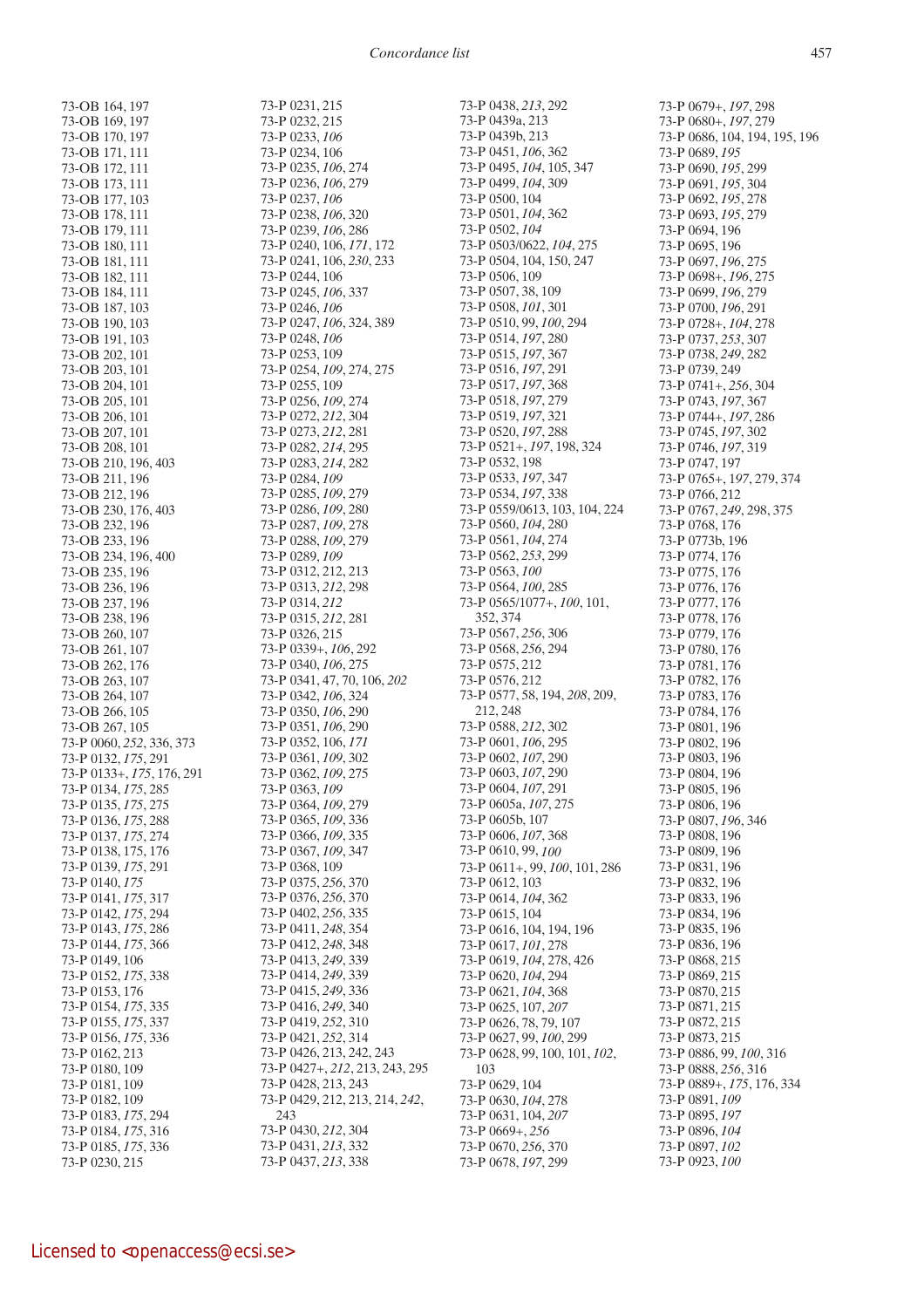73-P 0950, *102* 73-P 0951, *100* 73-P 0952, *100* 73-P 0953, *100* 73-P 0954, *100* 73-P 0955, *100* 73-P 0956, *100* 73-P 0957, *100* 73-P 0958, *100* 73-P 0961, *196* 73-P 0962, *196* 73-P 0963, *196* 73-P 0964, *196* 73-P 0983, *197* 73-P 0984, *197* 73-P 0985, *197* 73-P 0986, *197* 73-P 0987, *196* 73-P 0988, *196* 73-P 1028, 106 73-P 1029, 176 73-P 1041, *256*, 365 73-P 1042, *102*, 365 73-P 1050, *196*, 366 73-P 1051, *196* 73-P 1052, *196*, 331 73-P 1053+, 193, *196*, 361 73-P 1054+, *196*, 306 73-P 1055, 196 73-P 1056+, *176*, 312 73-P 1059, 104 73-P 1063, *107*, 368 73-P 1065, 102, 103 73-P 1067+, 101, *102*, 103, 304 73-P 1076, 101 73-P 1078, *100*, 306 73-P 1079+, *100*, 101, 349, 374 73-P 1104, *198*, 359 73-P 1105, *249*, 305 73-P 1106, *249*, 292 73-P 1107, 249 73-P 1108, *249*, 339 73-P 1109, *249*, 296 73-S 019, *106*, 388 73-S 020, *110*, 387 73-S 024, *106*, 387 73-S 026, *249*, 396 73-S 028, *213*, 383, 390 73-S 045, *111*, 388 73-S 142, *101*, 390 73-S 162, *197*, 399 73-S 219, *107*, 390 73-S 228, *110* 73-S 268, *101*, 389 73-S 282, *213*, 397 73-S 283, *213*, 389 73-S 287, 101, *103*, 263 73-TC 011, *104*, 381, 393 73-TC 015, *110*, 391 73-TC 023, *107*, 382 73-TC 027, *104*, 382 73-TC 028, *101*, 381 73-TC 031, *110*, 382 73-TC 034, 110, 258 73-TC 041, *107*, 259 73-TC 045, 99, *101*, 103 73-TC 046, 101, *103* 73-TC 055, *249*

74-B 001, *207*, 383 74-B 002, *207* 74-FR 001, *207*, 271 74-FR 004, *107*, 270 74-FR 005, *105*, 270 74-M 004, *206*, 385, 390, 393 74-MISC 001, *107*, 391 74-MISC 002, *210* 74-MISC 004, *210*, 384, 393 74-OB 017, 210 74-OB 036, 207 74-OB 037, 207 74-OB 038, 207 74-OB 039, 207 74-OB 040, 207, 403 74-OB 041, 207 74-OB 055, 105 74-OB 056, 105 74-P 0000, *208*, 282 74-P 0014, *111*, 290 74-P 0025, 209, 347 74-P 0026, *208* 74-P 0027, *208*, 292 74-P 0028+, *208*, 209, 310 74-P 0029, *208*, 281 74-P 0064, *206* 74-P 0065, *206*, 362 74-P 0066+, *206*, 207, 282 74-P 0067, 207 74-P 0068, 207 74-P 0069, 207 74-P 0070, 207 74-P 0071, 207 74-P 0072, 207 74-P 0073, 207 74-P 0074, 207 74-P 0075, 207 74-P 0076, 207 74-P 0077, 207 74-P 0078, *206* 74-P 0106, *206*, 281 74-P 0107+, *206*, 207, 292 74-P 0108+, 103, *206*, 207, 234, 282 74-P 0109, *104*, 275 74-P 0110, *104*, 280 74-P 0111, *207*, 282 74-P 0118, *104*, 312 74-P 0122, *211*, 282 74-P 0123, 211 74-P 0140, *208*, 338 74-P 0141, *208*, 292 74-P 0142, 74, 208, 209 74-P 0143, 104 74-P 0144, *104*, 278 74-P 0145, *206*, 282 74-P 0146+, *206*, 216, 292, 389 74-P 0147, *206*, 282 74-P 0149, *253*, 370 74-P 0150, 206 74-P 0151, 206 74-P 0152, 206 74-P 0153+, *206*, 362 74-P 0154, *206*, 281 74-P 0163, *208*, 282, 331 74-P 0171, 89, 128, 166, 168, 201, 207, 246 72-P 0172, *107*, 275 74-P 0173, *107*, 275

74-P 0174+, *107*, 280 74-P 0175+, 58, 194, *208*, 209, 212, 248, 363 74-P 0176, *208*, 310 74-P 0177, 208, 209 74-P 0178, *208*, 281 74-P 0179, 207, 208 74-P 0180, *208*, 283 74-P 0181, *208*, 317 74-P 0182, *208*, 329 74-P 0183+, *208*, 209, 228, 326 74-P 0184, *208* 74-P 0185, 209 74-P 0186, *208* 74-P 0187, *208*, 292 74-P 0188, *208*, 304 74-P 0189, *208* 74-P 0190, *208* 74-P 0191/0257/0284, 208, 209 74-P 0192, *209*, 327 74-P 0193, *209*, 292 74-P 0194, 209 74-P 0195+, *209*, 302 74-P 0196, *209*, 281 74-P 0197, *207*, 281 74-P 0198/0260, 207, 209 74-P 0207, 80, 207 74-P 0209, 207 74-P 0227, *103*, 336 74-P 0228, *104*, 288 74-P 0229, *207*, 349 74-P 0230, 207 74-P 0234, *207*, 336 74-P 0235, *207*, 281 74-P 0236/0237, 207 74-P 0238, *209*, 282 74-P 0249, *209*, 339 74-P 0250, *209*, 336 74-P 0258, *209*, 368 74-P 0259, *207* 74-P 0261, *207*, 335 74-P 0262+, 104, *207*, 282 74-P 0263+, 107, *207*, 282, 309 74-P 0264, *207*, 282 74-P 0265, *207*, 333 74-P 0266, *209*, 341 74-P 0267, *209*, 338 74-P 0268, *209*, 344 74-P 0269, *209*, 344 74-P 0270, *209*, 362 74-P 0271, *209*, 281 74-P 0272, *209*, 310 74-P 0273, *209*, 336 74-P 0274, *209*, 352 74-P 0275, 209 74-P 0276, *209*, 338 74-P 0277+, 80, *209*, 281 74-P 0278, 209 74-P 0279, *209*, 292 74-P 0280, *209*, 292 74-P 0281, *209* 74-P 0282, *209*, 281 74-P 0283+, 209, 282 74-P 0285, *209*, 281 74-P 0287, *207* 74-P 0290, *211*  74-P 0293, *207* 74-S 001, 207 74-S 006, *207*

74-S 008, *207*, 391 74-S 011, *107*, 388 74-S 012, *207*, 388 74-S 014, *207*, 388 74-S 015, *105*, 388, 393 74-TC 005, *209*, 382, 393 74-TC 007, *209*, 382, 393 74-TC 008, *210*, 382, 393 74-TC 015a, *207*, 394 74-TC 015b, *210* 76-B 001, *198* 76-FR 001a, *198*, 260 76-FR 001b, *198*, 260 76-FR 004a, *243*, 271 76-FR 004b, *243*, 271 76-FR 005a, *243*, 271 76-FR 005b, *243*, 271 76-FR 006a, *173*, 271 76-FR 006b, *173*, 271 76-M 001, *243*, 385, 393 76-MISC 003, 173, *174* 76-MISC 004, 173, *174* 76-MISC 007, 173, *174* 76-MISC 008, 173, *174* 76-MISC 009, *243* 76-MISC 013, *243*, 391, 393 76-OB 013, 173 76-OB 015, 173 76-OB 022, 198 76-OB 025, 198 76-OB 032, 173 76-OB 034, 243 76-P 0001, *170*, 295, *416* 76-P 0009/0016/77-P 1321+, 213, 242, 243 76-P 0014, *242*, 301 76-P 0015/77-P 1319, 243 76-P 0017, 243 76-P 0021, *170*, 323 76-P 0022+, *170*, 171, 280 76-P 0025, 198 76-S 007, 243 76-S 028, *198* 76-S 033, *173* 76-TC 005, 198 77-AR 006, *94*, 259 77-AR 008, *78*, 79 77-AR 010, *78*, 79 77-AR 015, *110*, 258 77-AR 017, *219* 77-AR 020, *167*, 259 77-B 002, *181*, 389, 393 77-B 004, *74*, 389, 393 77-FR 001a, *86*, 270 77-FR 001b, *86*, 270 77-FR 001c, *86*, 270 77-FR 002, *224*, 271 77-FR 004, *176*, 271 77-FR 005, *220*, 271 77-FR 006, *152*, 271 77-FR 008, *86*, 270 77-FR 011a, *93*, 270 77-FR 011b, *93*, 270 77-FR 012, *93*, 270 77-FR 015, *174*, 271 77-FR 016, *179*, 388, 393 77-M 039, *117*, 385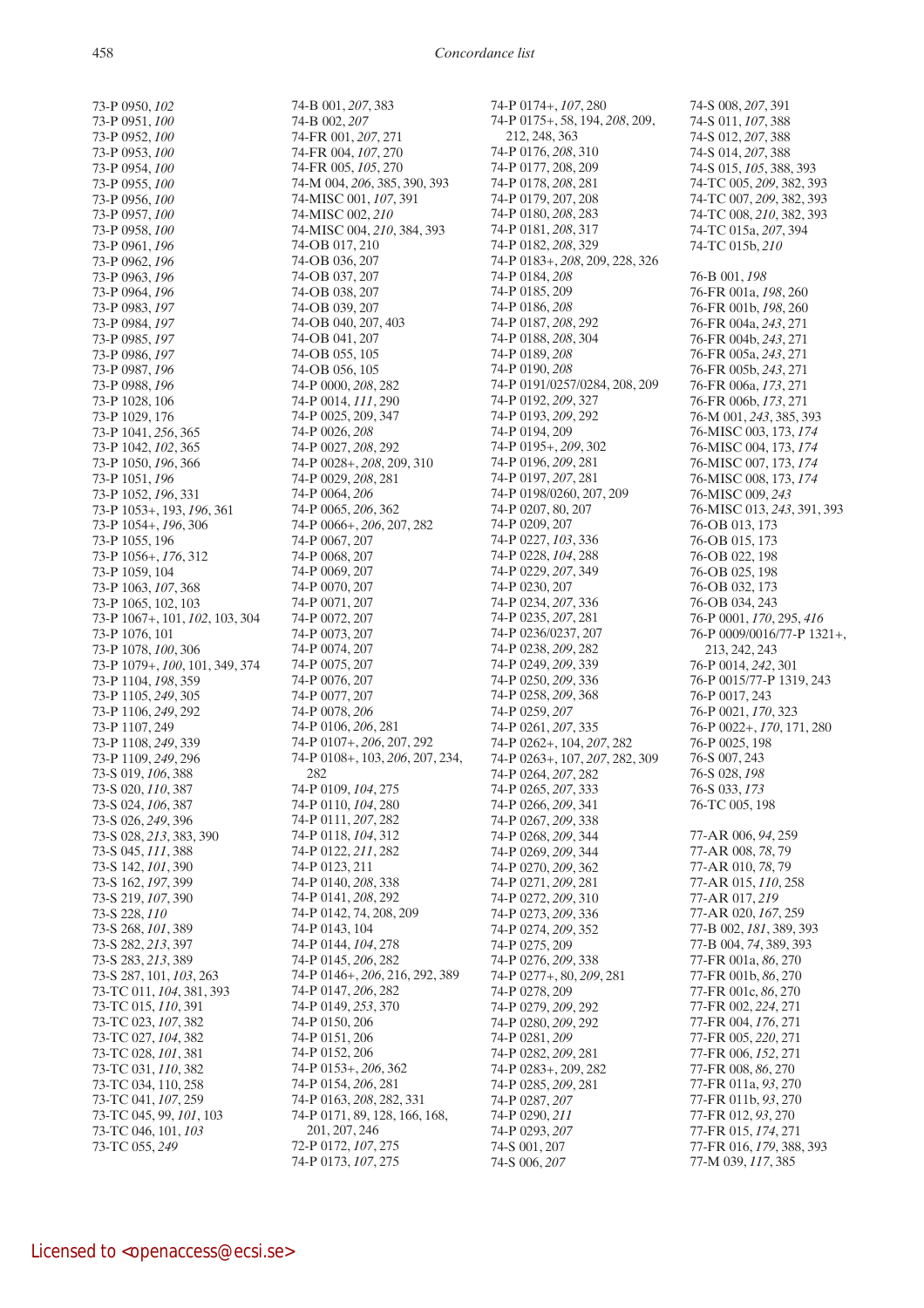77-M 045, *121*, 385 77-M 046, *121*, 385, 390 77-M 048, *83*, 385 77-M 051, *52*, 383, 385, 389 77-M 052, *178*, 386, 393 77-M 053, *178*, 386, 393 77-M 054, *153*, 384 77-M 057, *67*, 384, 393 77-M 058, *220*, 384, 385 77-M 060, *67*, 384, 393 77-M 064, *113*, 384, 386 77-M 067, *79*, 384, 386, 391 77-M 072, *202* 77-M 083, *181*, 393 77-M 084, *214*, 385, 390 77-MISC 012, *180*, 388, 389, 393 77-MISC 015, *180*, 388, 389, 393 77-MISC 023, *179*, 388, 393 77-MISC 024, *52*, 270 77-MISC 025, *173*, 271 77-MISC 027, *161*, 389, 390 77-MISC 030, *181*, 393 77-MISC 031, 173, 174 77-MISC 033, *179* 77-OB 032, 39 77-OB 034, 52, 400 77-OB 035, 52, 404 77-OB 036, 121 77-OB 042, 59 77-OB 045, 181 77-OB 047, 173 77-OB 053, 181 77-OB 060, 83 77-OB 067, 181 77-OB 071, 128 77-OB 073, 168 77-OB 074, 86 77-OB 076, 32 77-OB 077, 83 77-OB 080, 39 77-OB 081, 86 77-OB 082, 121 77-OB 083, 224 77-OB 084, 210 77-OB 085, 176 77-OB 089, 52 77-OB 092, 39, 403 77-OB 093, 86 77-OB 094, 39 77-OB 098, 173 77-OB 100, 52 77-OB 101, 52 77-OB 104, 173, 404 77-OB 106, 52 77-OB 107, 113 77-OB 109, 94 77-OB 110, 39 77-OB 112, 179 77-OB 113, 39, 400 77-OB 114, 59 77-OB 115, 173 77-OB 117, 179, 399, 403 77-OB 118, 173 77-OB 119, 94 77-OB 120, 59 77-OB 121, 161

77-OB 128, 173 77-OB 129, 152 77-OB 130, 175 77-OB 134, 64 77-OB 136, 86 77-OB 138, 175, 400 77-OB 142, 243 77-OB 143, 64 77-OB 145, 93 77-OB 148, 181 77-OB 149, 67, 404 77-OB 151, 114 77-OB 152, 111 77-OB 155, 67, 404 77-OB 156, 212 77-OB 159, 52 77-OB 160, 212 77-OB 162, 112 77-OB 165, 215 77-OB 166, 212 77-OB 168, 153 77-OB 171, 79 77-OB 175, 175 77-OB 177, 181 77-OB 179, 175 77-OB 180, 181 77-OB 182, 74 77-OB 183, 173 77-OB 186, 181 77-OB 189, 113 77-OB 190, 114 77-OB 193, 114 77-OB 195, 206 77-OB 197, 111 77-OB 210, 207 77-OB 211, 71 77-OB 214, 75 77-OB 216, 79 77-OB 224, 113 77-OB 228, 214 77-OB 230, 39 77-P 0012, *253*, 363 77-P 0110, *255*, 294 77-P 0185, *254*, 320 77-P 0193, *254*, 278 77-P 0206, *254*, 370 77-P 0207, *254*, 292 77-P 0214, *255*, 306 77-P 0216, *255*, 370 77-P 0217, *255*, 304 77-P 0218, *255*, 288 77-P 0219, *255*, 370 77-P 0225+, *256*, 292 77-P 0226, *256*, 370 77-P 0229, *256*, 370 77-P 0249, *254*, 286 77-P 0274, *254*, 370 77-P 0286, *257*, 320 77-P 0289, *257*, 306 77-P 0290, *255*, 370 77-P 0296, *118*, 275 77-P 0297, *118*, 290 77-P 0298+, *118*, 121, 286 77-P 0299, *118*, 275 77-P 0300, *118*, 285 77-P 0301+, *118*, 121, 275 77-P 0302, *119*, 288 77-P 0303+, *119*, 121, 279 77-P 0304, *119*, 275

77-P 0305, *33*, 334 77-P 0306, 33, 38, *58* 77-P 0311, *255*, 291 77-P 0314, *255*, 370 77-P 0317, *255*, 270 77-P 0320, *255*, 370 77-P 0321, *255*, 278 77-P 0324, *255*, 321 77-P 0329/0331+, *256*, 299 77-P 0332, *256*, 370 77-P 0338, *127*, 309 77-P 0339, *127*, 309 77-P 0340, *127*, 304 77-P 0346, *257*, 324 77-P 0349, 38 77-P 0365, *257*, 322 77-P 0366, *257*, 370 77-P 0368, *257* 77-P 0375, *257*, 370 77-P 0380, *257*, 275 77-P 0388+, *119*, 121, 194, 274 77-P 0389, *119*, 280 77-P 0390, *119*, 275 77-P 0391, *119*, 312 77-P 0392, *119*, 316 77-P 0393, *119*, 280 77-P 0394, *49*, 367 77-P 0395, *49*, 323 77-P 0396, *49*, 324 77-P 0399, *33* 77-P 0400, *33*, 38 77-P 0401, *50*, 367 77-P 0402, *50*, 291 77-P 0422, *255*, 331 77-P 0423, *255*, 290 77-P 0450, *179*, 291 77-P 0451, *179*, 278 77-P 0454, *119*, 275 77-P 0455, *119*, 291 77-P 0456, 120 77-P 0457, *54*, 299 77-P 0464, *254*, 279 77-P 0465, *254*, 291 77-P 0468, *254*, 279 77-P 0470, *253*, 370 77-P 0493, *170*, 307 77-P 0500, *179*, 295, *416* 77-P 0501, *179*, 359 77-P 0510, 128 77-P 0515, 128 77-P 0523+, *83*, 324 77-P 0524, *118*, 306 77-P 0525/0526, 86 77-P 0527, 85, 86, 189 77-P 0528, *85* 77-P 0529, *119*, 324 77-P 0530, *119*, 324 77-P 0531, *119*, 324 77-P 0532, 86 77-P 0533/0889+, *85*, 86, 368 77-P 0534, *85*, 304 77-P 0535/0536, 85, 86, *89* 77-P 0537, *118*, 291 77-P 0539, *118*, 294 77-P 0545/0546, 224 77-P 0547, *221*, 281 77-P 0548/82-P 0358/0373, 221, 224, 228 77-P 0550, 163, 210, *226*, 228

77-P 0551+, 194, *221*, 224, 282 77-P 0560, 52 77-P 0562, *221*, 282 77-P 0563, 224 77-P 0564, *221*, 281 77-P 0565, *221*, 369 77-P 0566, *222*, 281 77-P 0567, *222*, 331 77-P 0573, 85, 86, 92 77-P 0576, *222*, 335 77-P 0588, *170*, 278 77-P 0589, *50*, 280 77-P 0590+, *50*, 52, 368 77-P 0591, *50*, 324 77-P 0592, *50*, 286 77-P 0599, 224 77-P 0600+, *176*, 178, 291 77-P 0601, *176*, 291 77-P 0602+, *176*, 178, 291 77-P 0603, *176*, 367 77-P 0604, *176*, 278 77-P 0605, *50*, 316 77-P 0615, *33*, 316 77-P 0618, *112*, 365 77-P 0619, *176*, 349 77-P 0622, 171 77-P 0630, *170*, 278 77-P 0631, 220 77-P 0632, 220 77-P 0633, *176*, 278 77-P 0634, *176*, 349 77-P 0635, *176* 77-P 0636/063, 7/0762, *176*, 321 77-P 0640, *170*, 278 77-P 0641, *170*, 299 77-P 0643, 178 77-P 0644, *176*, 321 77-P 0645+, *176*, 178, 368 77-P 0649/0652+, 152, *177*, 178, 286, 288 77-P 0650, *177*, 366 77-P 0651, 152, *176*, 178 77-P 0654, *177*, 340 77-P 0661, *170*, 278 77-P 0669, *171*, 290 77-P 0686, 62 77-P 0687, 103, *104*, 338 77-P 0692+, 114, *216* 77-P 0696, *212*, 213, 242, 243 77-P 0697, *242*, 302 77-P 0709, *66*, 328 77-P 0710, *66*, 313 77-P 0711, *161*, 291 77-P 0714+, *109*, 299 77-P 0715, *181*, 321 77-P 0716, *109*, 345 77-P 0717, *66*, 294 77-P 0722, *179*, 364 77-P 0728, 243 77-P 0729, 213, 243 77-P 0745, 211, 212 77-P 0746, *114*, 329 77-P 0748, 211 77-P 0751, 112, 113, 224 77-P 0754, *85*, 338, 374 77-P 0755, *85*, 344, 374 77-P 0756, *215*, 310 77-P 0757, *152*, 340 77-P 0760, *220*, 281

77-OB 122, 215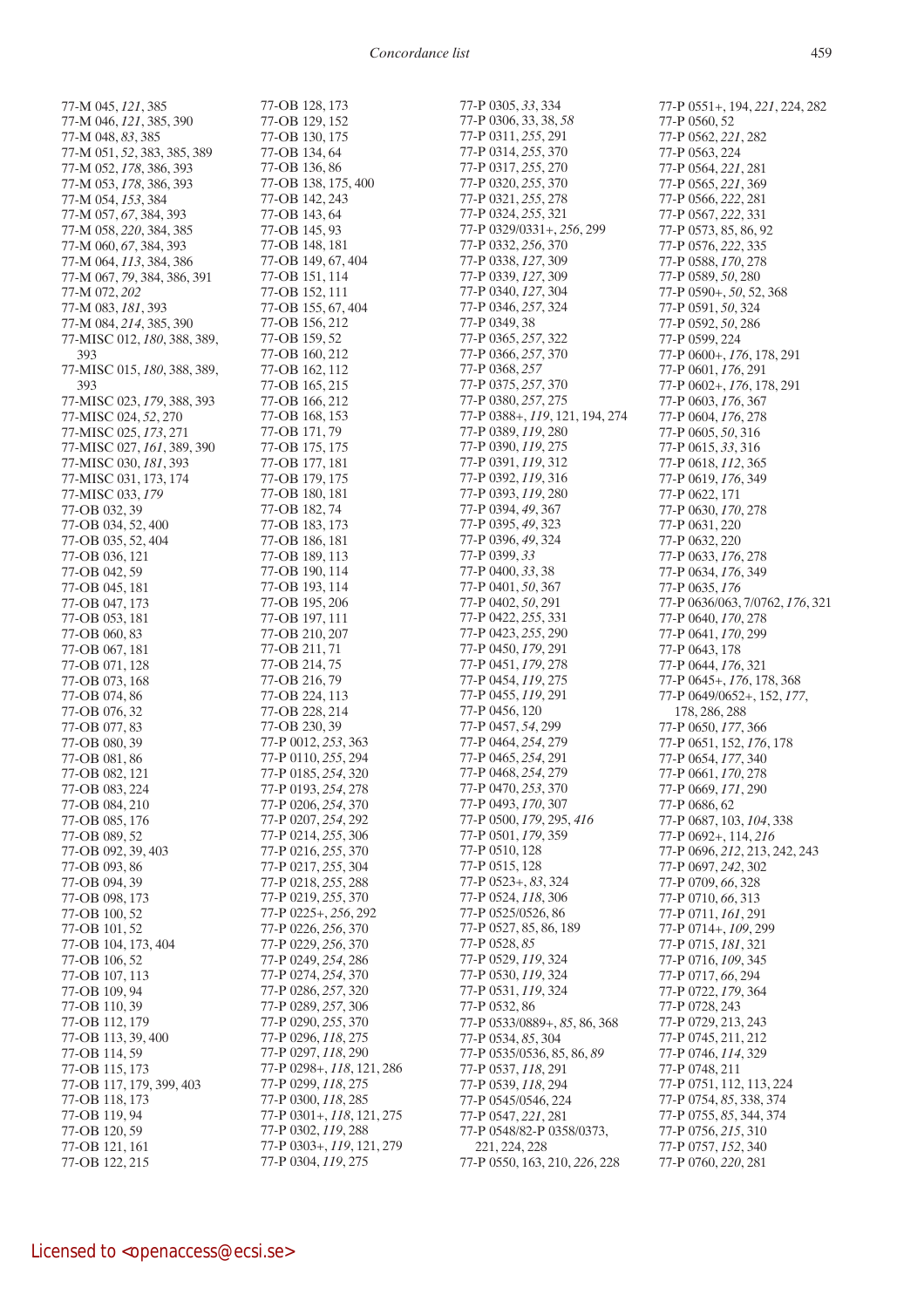77-P 0763/1021, *206*, 216 77-P 0768, 216 77-P 0769, *216*, 343-344 77-P 0773, *254*, 299 77-P 0778, *33*, 274 77-P 0783, *33*, 286 77-P 0790, *80*, 343 77-P 0791, *171*, 291 77-P 0792, *171*, 304 77-P 0793, *171*, 366 77-P 0794, *171*, 314 77-P 0795+, 106, *171*, 307 77-P 0796, *171*, 280 77-P 0797, *171*, 304 77-P 0798, *171*, 291 77-P 0799, 174 77-P 0804, *179*, 323 77-P 0805, *179*, 299 77-P 0806, *181*, 354 77-P 0807, *42*, 74 77-P 0809, *181*, 349 77-P 0821+, 47, 70, 106, *202*, 362 77-P 0859, 75, 78, 79 77-P 0876+, 73, *75*, 79, 263, 316, 374, 375 77-P 0881, 50, 52, *64*, 172 77-P 0882, 52 77-P 0887+, *50*, 52, 314 77-P 0888+, *83*, 188, 193, 325, 376 77-P 0890, *50*, 309 77-P 0891+, *50*, 52, 367 77-P 0894, *33*, 294 77-P 0895, 38 77-P 0898, *50*, 291 77-P 0899, *33*, 290 77-P 0902, 38 77-P 0903, 38 77-P 0905, *50*, 366 77-P 0906, *85*, 340 77-P 0907, *83*, 340 77-P 0908, *50*, 341 77-P 0909, *85*, 335 77-P 0910, *50*, 338 77-P 0911, *83*, 338 77-P 0912, *33*, 336 77-P 0913, *50*, 336 77-P 0914, *33*, 336 77-P 0916+, *33*, 38, 324 77-P 0918, 83, 86, 87, *91*, 92 77-P 0921, *33* 77-P 0923, *50*, 319 77-P 0924, *50* 77-P 0925, *50*, 317 77-P 0927, *50*, 291 77-P 0930, *50* 77-P 0936, *117*, 274 77-P 0937, *117*, 336 77-P 0938, *117*, 319 77-P 0957, *119*, 275 77-P 0965/82-P 0372, 103, 104, 222, 224 77-P 0966, *75*, 306 77-P 0967, 220 77-P 0971, *114*, 290 77-P 0972, *114*, 366 77-P 0973, *119* 77-P 0974, *222*

77-P 0975, *257*, 372 77-P 0977, 207 77-P 0978, 128 77-P 0980, 128 77-P 0981, *114*, 371 77-P 0982, *119*, 366 77-P 0998, *210*, 329 77-P 0999, *210*, 307 77-P 1004, *211*, 330 77-P 1005, 211 77-P 1006, *211*, 283 77-P 1007, 128, 211, 212, 234 77-P 1012, *255*, 329 77-P 1013+, 151, *174*, 320 77-P 1024, *75*, 280 77-P 1025, *216*, 292 77-P 1026, *214*, 290 77-P 1027+, 58, 74, *103*, 360, 374 77-P 1028, *103*, 342 77-P 1029+, *103*, 304 77-P 1030, *78*, 291 77-P 1031, *78*, 321 77-P 1032, *217*, 343 77-P 1033, *217*, 344 77-P 1042, *179*, 357 77-P 1045, 180 77-P 1046, *179*, 303 77-P 1056, *179*, 306 77-P 1057, *179*, 317 77-P 1058, *179*, 306 77-P 1068, *179*, 291 77-P 1069, *179*, 307 77-P 1070/1160, *179* 77-P 1071, *179*, 280 77-P 1077, *180*, 361 77-P 1078+, *180*, 291 77-P 1085, *181*, 279 77-P 1093, *181*, 291 77-P 1101, *257*, 370 77-P 1113, *214*, 336 77-P 1114, *180*, 349 77-P 1115, *180*, 368 77-P 1116, *180* 77-P 1117, *180*, 338 77-P 1118, *180*, 338 77-P 1128, *181*, 349 77-P 1129, 114, 210, *211*, 212 77-P 1130, *114* 77-P 1131, *174*, 275 77-P 1132, *174*, 288 77-P 1133, *174*, 366 77-P 1134+, *174*, 288 77-P 1135, *174*, 278 77-P 1145, *174*, 349 77-P 1146, *174*, 361 77-P 1147, *174*, 299 77-P 1148, *174*, 359 77-P 1158, *180*, 314 77-P 1159+, *180*, 333 77-P 1161, 180 77-P 1162, *180*, 279 77-P 1163/2030, *180*, 366 77-P 1174, *180*, 336 77-P 1175, *180*, 338 77-P 1183, *171*, 303 77-P 1184, *171*, 294, 295 77-P 1185, *171*, 329 77-P 1186, *171*, 343

77-P 1187, 171 77-P 1188, *171*, 367 77-P 1189, *242*, 296 77-P 1190, *242*, 350 77-P 1191, 243 77-P 1192, *242*, 340 77-P 1193, *242*, 339 77-P 1194, 153 77-P 1195, *153*, 274 77-P 1196, *153*, 306 77-P 1197, *153*, 339 77-P 1198, *171*, 325 77-P 1199, *171*, 338 77-P 1200, *171*, 367 77-P 1201, *171*, 280 77-P 1202, 171 77-P 1203, *171*, 286 77-P 1204, *171*, 338 77-P 1205+, *171*, 288 77-P 1206, *171*, 291 77-P 1207, *171*, 280 77-P 1208+, 106, *171*, 172 77-P 1209, *171*, 320 77-P 1210+, *171*, 286 77-P 1211, *171*, 275 77-P 1212, *171*, 344 77-P 1213, *171* 77-P 1214, 171 77-P 1215, 171 77-P 1216, *171*, 354 77-P 1217, *171*, 324 77-P 1219, *153* 77-P 1220, *153*, 352 77-P 1241, *180*, 291 77-P 1242, *180*, 288 77-P 1243, *180*, 306 77-P 1244, *180*, 306 77-P 1245, *180*, 306 77-P 1249, *177*, 340 77-P 1250, *177* 77-P 1251, *177*, 279 77-P 1252, 177, 178, *242*, 243 77-P 1253, *177*, 320 77-P 1254, *177*, 291 77-P 1255, *177*, 303 77-P 1256, *177*, 313 77-P 1257+, *177*, 178, 313 77-P 1258, *177*, 288 77-P 1259, *177*, 279 77-P 1260, *177*, 338 77-P 1261, *177*, 291 77-P 1262, *177*, 286 77-P 1263, *177*, 286 77-P 1264, *177*, 278 77-P 1265, *177*, 291 77-P 1266, *177*, 349 77-P 1267, *177*, 354 77-P 1268, *177*, 338 77-P 1269, *177*, 350 77-P 1270, *177*, 340 77-P 1271, *177*, 340 77-P 1272, *177*, 335 77-P 1273, *177*, 352 77-P 1274, *177*, 355 77-P 1275, *177*, 349 77-P 1276, *177*, 349 77-P 1282, *171*, 352 77-P 1288, *177*, 336 77-P 1289, *177*, 340

77-P 1290, *177*, 349 77-P 1295, *177*, 340 77-P 1296, *177*, 338 77-P 1297, *177*, 347 77-P 1298, 178 77-P 1302, *174*, 336 77-P 1303, *174*, 338 77-P 1304, *174*, 353 77-P 1305, *174*, 352 77-P 1306, *177*, 344 77-P 1309, *152*, 335 77-P 1320, 243 77-P 1322, *242* 77-P 1323, *242*, 295 77-P 1324, 243 77-P 1325, *181*, 288 77-P 1326, *181*, 291 77-P 1327, *181* 77-P 1328, *181*, 294 77-P 1329, *181*, 291 77-P 1330, *181*, 286 77-P 1331, *181*, 306 77-P 1332, 181, 279 77-P 1336+, *242*, 243, 383 77-P 1337/1342, 243 77-P 1338, *242* 77-P 1339+, 178, *242*, 243, 304, 305 77-P 1340+, 213, *242*, 243, 281 77-P 1341, *242*, 295 77-P 1343, *242*, 282 77-P 1344, *242*, 338 77-P 1345, *242*, 338 77-P 1346, 243 77-P 1347, 243 77-P 1348, 243 77-P 1349, 243 77-P 1364, *178*, 350 77-P 1365, *178*, 288 77-P 1366, *178*, 275 77-P 1367, *178*, 288 77-P 1368, *178*, 304 77-P 1369, *178*, 286 77-P 1370, *178*, 338 77-P 1377, *174* 77-P 1378, 50, *119* 77-P 1379, *210* 77-P 1380, *210* 77-P 1381, *210* 77-P 1382+, 52, *210* 77-P 1388, *91* 77-P 1392, 242, 243 77-P 1397, 82, *91*, 263, 374 77-P 1403, *157*, 349 77-P 1405, *178*, 344 77-P 1411, *178*, 298 77-P 1414, *178*, 361 77-P 1417, *178*, 307 77-P 1423, *178*, 298 77-P 1424, *157*, 286 77-P 1427, *180*, 303 77-P 1437, *35*, 38, 178 77-P 1447, *178*, 288 77-P 1455, *114*, 336 77-P 1456, *178*, 349 77-P 1460, *153*, 275 77-P 1463, *178*, 339 77-P 1464, *178*, 278 77-P 1469, *178*, 299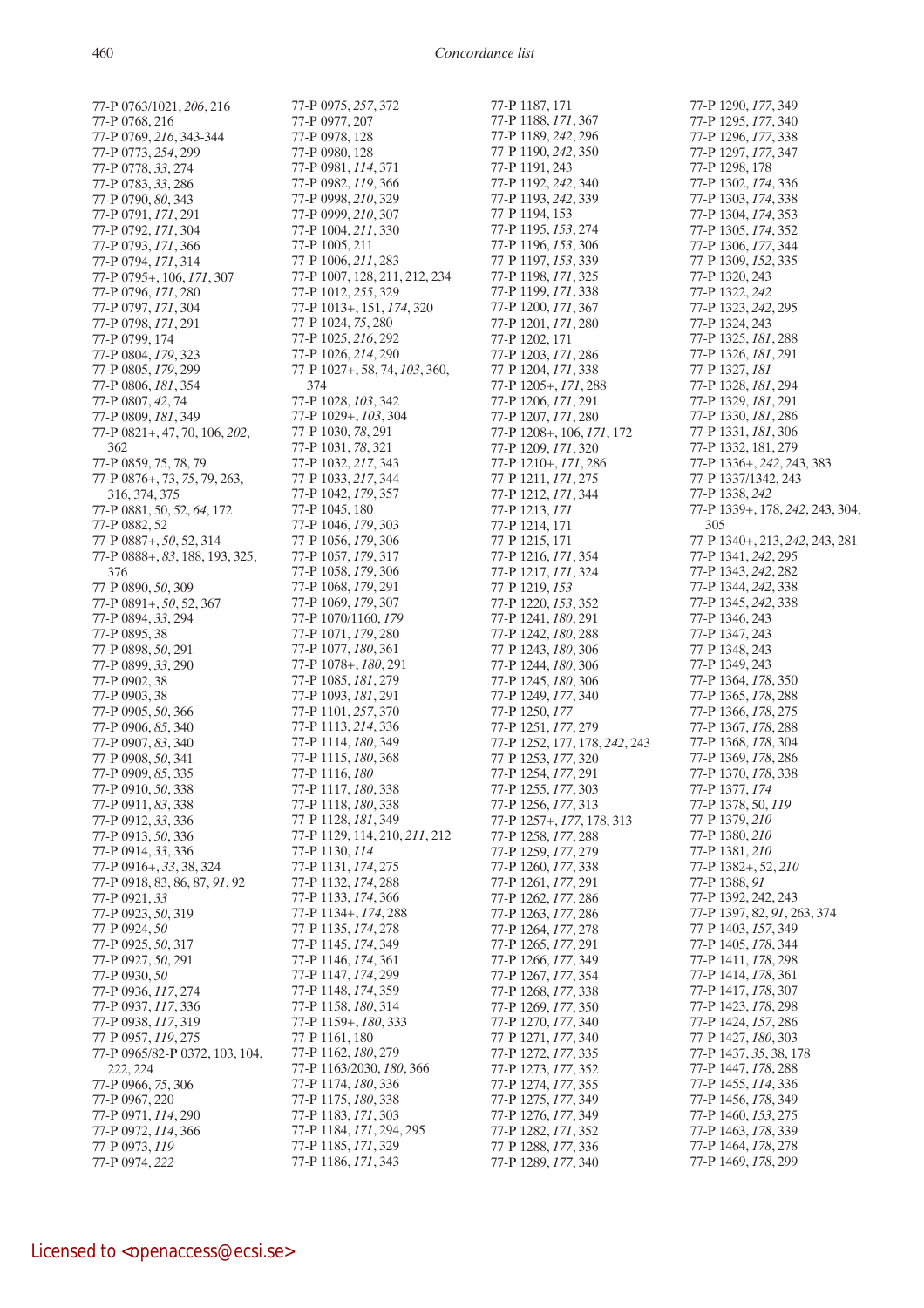77-P 1678, *50*, 119

77-P 1477, *178*, 368 77-P 1478, *242* 77-P 1482, *178*, 338 77-P 1488, *210*, 336 77-P 1494, *210*, 282 77-P 1501, *211*, 281 77-P 1513, *211*, 295 77-P 1519, *216*, 336 77-P 1523+, 114, 210, *211*, 212, 282 77-P 1528, *216*, 336 77-P 1529+, *216*, 281 77-P 1531, 113 77-P 1534, *211*, 282 77-P 1538, *254*, 365 77-P 1547, *255*, 294 77-P 1555, *119*, 290 77-P 1556, *222*, 369 77-P 1557, *119*, 336 77-P 1563, *119*, 357 77-P 1565, 86 77-P 1567, *180*, 304 77-P 1579, *127*, 361 77-P 1581, *217*, 307 77-P 1585, *74*, 353 77-P 1591, *217*, 290 77-P 1593+, 114, *217*, 219, 282 77-P 1595, *119*, 290 77-P 1597, *117*, 294 77-P 1600, *50*, 291 77-P 1601, *222*, 281 77-P 1604, *83*, 279 77-P 1605, *222*, 283 77-P 1607, *222*, 298 77-P 1610, *113*, 367 77-P 1611, *83*, 279 77-P 1612, *222*, 369 77-P 1613, 103, *104*, 324 77-P 1614, *113*, 324 77-P 1617, *215*, 369 77-P 1620, *79*, 290 77-P 1621, *33*, 366 77-P 1626, 79, *92* 77-P 1628, *33*, 349 77-P 1629, *33*, 286 77-P 1632, *83*, 299 77-P 1634+, 39, *66*, 67, 74, 306 77-P 1636+, *33*, 38, 324 77-P 1645, *33* 77-P 1647, *33* 77-P 1648, *33* 77-P 1649, *33* 77-P 1651, *178*, 336 77-P 1652, *222*, 307 77-P 1653, *257*, 322 77-P 1654+, *257*, 306 77-P 1656, *113*, 367 77-P 1657/83-P 0269, *33*, 321 77-P 1658, *119* 77-P 1660, *216* 77-P 1662, *119*, 294 77-P 1666, *222*, 307 77-P 1667, *119*, 307 77-P 1668, *257*, 313 77-P 1669+, 116, *119*, 121, 310 77-P 1670, *119* 77-P 1673, *33* 77-P 1674, *257*, 298 77-P 1677, *127*

77-P 1679, *50* 77-P 1680, *50* 77-P 1691, *33* 77-P 1697, *119* 77-P 1700, *114* 77-P 1702, *220* 77-P 1704, 114, *217*, 219 77-P 1705, *119* 77-P 1706, *119*, 274 77-P 1708, *114*, 367 77-P 1709, *119*, 352 77-P 1710, *119*, 279 77-P 1711, *119*, 341 77-P 1712, *127*, 278 77-P 1713, *119*, 331 77-P 1714, *119*, 336 77-P 1715, *114*, 336 77-P 1716, *119*, 294 77-P 1717, *114*, 349 77-P 1718, *220*, 340 77-P 1719, *127*, 288 77-P 1721, *120*, 290 77-P 1722, 220 77-P 1724, *253*, 370 77-P 1725, *75*, 304 77-P 1733, 50, 52, *210* 77-P 1734, *109* 77-P 1737, *175* 77-P 1741, *33* 77-P 1742, *33* 77-P 1743, *222* 77-P 1756, *253*, 275 77-P 1758+, *50*, 52, 368 77-P 1759, *50* 77-P 1760, *33*, 286 77-P 1761, *33*, 286 77-P 1762, *33*, 286 77-P 1763, *50* 77-P 1764, *50*, 279 77-P 1765, *50*, 288 77-P 1766, 50, 52, *94* 77-P 1768, *66* 77-P 1770, *66* 77-P 1773, *254*, 334 77-P 1776, *253*, 316 77-P 1778, *222*, 281 77-P 1780/82-P 0361, 222, 224 77-P 1781, *222*, 281 77-P 1782/82-P 0078/1166, 33, 38, 45, 72, *74* 77-P 1783, *66*, 306 77-P 1786, *120*, 275 77-P 1790, 39, *66*, 67, 74 77-P 1791, *80*, 306 77-P 1793, *257*, 363 77-P 1794, 120, 121, *222*, 224 77-P 1795b, *180*, 366 77-P 1798+, *216* 77-P 1801, 33, 38 77-P 1802, *114*, 278 77-P 1803, *120*, 274 77-P 1810, *120* 77-P 1816, *83*, 361 77-P 1825, 58 77-P 1828, 52 77-P 1829, 52 77-P 1830, 52 77-P 1831, 52

77-P 1847, 120 77-P 1863, 38 77-P 1923, *220*, 281 77-P 1924, *220* 77-P 1925, 220 77-P 1926, *220*, 365 77-P 1930, *222*, 295 77-P 1931, *222*, 354 77-P 1932, *222*, 365 77-P 1934, *222*, 355 77-P 1940, *253*, 365 77-P 1941/82-P 1606, *118*, 324 77-P 1942, *118*, 346 77-P 1943, 120, 121, *232*, 233 77-P 1944+, *120*, 121, 275 77-P 1945, *120*, 299 77-P 1946, *120*, 368 77-P 1947, *120*, 368 77-P 1948, *114*, 288 77-P 1949, 114, *216* 77-P 1950, *114*, 366 77-P 1951, *114* 77-P 1952, *114*, 316 77-P 1955+, *111*, 112, 299 77-P 1975, 174 77-P 1976, *174*, 291 77-P 1977, *174*, 291 77-P 1979, *175*, 365 77-P 1985, 175, 176, *210* 77-P 1986+, 176, *210* 77-P 1987, 114, 210, *211*, 212 77-P 1988, *163*, 368 77-P 1992, *109*, 309 77-P 1998, *209*, 282 77-P 1999, *209*, 345 77-P 2001, *255*, 370 77-P 2029, *180*, 288 77-P 2031, *180*, 368 77-P 2032, *180*, 291 77-P 2033, *180*, 291 77-P 2034, *180*, 362 77-P 2035, 52, *64*, 171, 172 77-P 2036, *178*, 367 77-P 2037/1446, *178*, 279 77-P 2038, *178*, 279 77-P 2039, *178*, 288 77-P 2040, *178*, 309, 77-P 2043/1451, *178*, 288 77-P 2044, 178 77-P 2045, *178*, 349 77-P 2047, *54*, 353 77-P 2048, 86 77-P 2049, 86, 371 77-P 2050, *50*, 367 77-P 2052, *62*, 342 77-P 2057, *214* 77-P 2058, *214* 77-P 2059, *214* 77-P 2064, *70*, 214 77-P 2065, *79* 77-P 2066, *220* 77-P 2067, *153* 77-P 2075, *174* 77-P 2076, *171* 77-P 2103, *174* 77-P 2104, *174* 77-P 2105, *174* 77-P 2112, *120* 77-P 2113, *120*

77-P 2117, *220* 77-P 2118, *114* 77-P 2119, *114* 77-P 2121, *216* 77-P 2122, *216* 77-P 2124, *80* 77-P 2126, *33* 77-P 2127, *33* 77-P 2128, *33* 77-P 2131, *33* 77-P 2132, *33* 77-P 2134, *33* 77-P 2135, *33* 77-P 2136, *66* 77-P 2137, *66* 77-P 2138, *66* 77-P 2143, *120*, 357 77-P 2145, *62*, 333 77-P 2151+, *175*, 176, 304, 305 77-P 2183+, *114*, 324 77-S 018, *118*, 121, 390 77-S 019, 118, *121*, 390 77-S 020, *39*, 391 77-S 021, *52* 77-S 026, *173*, 390 77-S 027, *179*, 397 77-S 029, *179* 77-S 030, *173*, 387 77-S 031, *39*, 395, 397 77-S 034, *153*, 391 77-S 035, *175*, 390 77-S 036, *93* 77-S 037, *111*, 390 77-S 038, *243* 77-S 039, *212*, 388 77-S 042, *180*, 389, 393 77-S 050, *79*, 387 77-S 055, *75*, 390 77-S 059, 52, 388 77-S 062, 243 77-S 063, *128*, 397 77-S 065, *83* 77-S 066, *128*, 399 77-TC 039, *180*, 181, 391, 393 77-TC 040, *180*, 181, 259 77-TC 044, *86*, 269, 381, 393 77-TC 047, *39*, 381 77-TC 049, *173*, 394 77-TC 052, *212*, 395 77-TC 054, *39*, 381 77-TC 055, *39*, 381 77-TC 057, *110*, 228, 391 77-TC 064,*39*, 381 77-TC 065, *153*, 395 77-TC 068, *74*, 381, 393 77-TC 070, *206*, 390, 393 77-TC 071, *74*, 391, 393 77-TC 097, *103* 77-TC 099, *52*, 249, 265 77-TC 100 (former 77-P 1105), 242, *243*, 391, 393 77-TC 109, *220*, 395 77-TC 110, *121*, 395 77-TC 124, *178*, 352 77-TC 131 (former 77-P 1832), 52

78-AR 005, *215*, 258, 430 78-FR 006, *189*, 271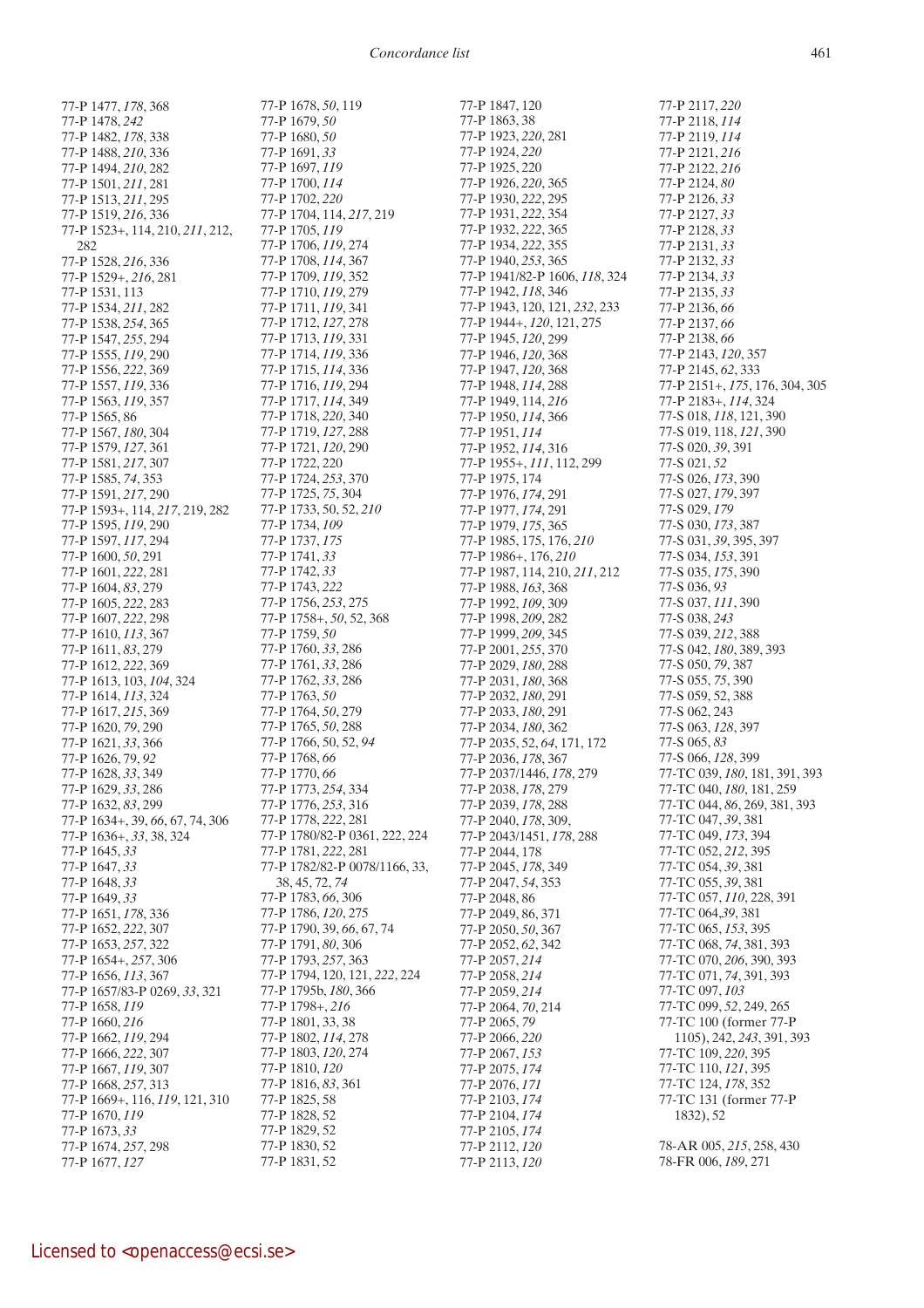78-FR 015, *62*, 270 78-FR 028, *67*, 270 78-M 006, *186*, 385 78-M 010, *62* 78-MISC 001, *219* 78-OB 032, 75 78-OB 036, 186 78-OB 040, 186 78-OB 042, 187 78-OB 043, 186 78-OB 046, 87 78-OB 050, 189 78-OB 054, 87, 403 78-OB 063, 94 78-OB 068, 71 78-OB 070, 60 78-OB 071, 62 78-OB 074, 62 78-OB 087, 67 78-OB 094, 39 78-P 0041, *257*, 365 78-P 0044, *253*, 291 78-P 0059, *253*, 322 78-P 0098, *75*, 353 78-P 0099, *75*, 278 78-P 0100+, *75*, 307 78-P 0101, *75*, 338 78-P 0105, *255*, 370 78-P 0121, *187*, 349 78-P 0122, 187 78-P 0123, *187*, 312 78-P 0124, *187*, 279 78-P 0146/0171/82-P 1697+, 38, 45, 72, *74*, 75, 306, 374 78-P 0147, 187 78-P 0150+, 96, *186*, 275, 284 78-P 0151, *186*, 306 78-P 0152, 186 78-P 0162, 80, *209* 78-P 0165, *79*, 302 78-P 0167, 217 78-P 0170, *80* 78-P 0172+, *217*, 282, 375 78-P 0173, *217*, 342 78-P 0180, *79*, 353 78-P 0181, *79* 78-P 0191, *35*, 38, 186 78-P 0192, 186 78-P 0212, *188*, 349 78-P 0213/0214, 188 78-P 0215, 188 78-P 0216, *188*, 364 78-P 0217, 188 78-P 0229, 83, 86, 87, *91*, 92 78-P 0230, 87, 88 78-P 0231, *87*, 335 78-P 0232, *87* 78-P 0233, *87*, 309 78-P 0234+, *87* 78-P 0235, *85*, 335 78-P 0236+, *85*, 86, 306 78-P 0237, 83, 85, 86, 87, *91*, 92 78-P 0238, 86 78-P 0239+, *85*, 86, 361 78-P 0248, 188, 189 78-P 0249, *188* 78-P 0250, 188 78-P 0251, 188 78-P 0252, *188*, 290

78-P 0253+, 94, 188 78-P 0254, 188 78-P 0273, *69*, 309 78-P 0274, *69*, 306 78-P 0275, 72 78-P 0284, *70*, 307 78-P 0285, *70*, 330 78-P 0324/0344, 70 78-P 0325+, *70*, 71, 275 78-P 0326, *70*, 279 78-P 0327, *70*, 275 78-P 0337, 60 78-P 0338, *60*, 274 78-P 0345, 70 78-P 0346, 70 78-P 0347, *70* 78-P 0348, 94, 188 78-P 0349+, 52, *94*, 291 78-P 0350, *94* 78-P 0374, *61*, 274 78-P 0375, 61 78-P 0426, 215 78-P 0427, 215 78-P 0428, 215 78-P 0429, 215 78-P 0431, *72*, 335 78-P 0432, 72 78-P 0450, 38, 45, 72, *74* 78-P 0459, 61 78-P 0460, 61 78-P 0463, *33*, 336 78-P 0464, *34*, 278 78-P 0465, *34*, 299 78-P 0466, *34*, 321 78-P 0470, *66*, 361 78-P 0481, 206 78-P 0498a, 87 78-P 0498b, 87 78-P 0511, *70*, 275 78-P 0512, *70*, 335 78-P 0513, *253*, 312 78-P 0524, *217*, 350 78-P 0544, *70* 78-P 0545, *188* 78-P 0546, *188* 78-P 0555, *61* 78-S 013, *87*, 269 78-S 014, *72*, 390 78-S 016, *62*, 387 78-S 025, *67*, 397 78-S 028, *186*, 399 78-TC 000, 62 78-TC 009, *87*, 269, 395 78-TC 010, 68, *72*, 381 78-TC 013, *62*, 391 79-P 0011, *76*, 336 79-P 0012, *76*, 278 79-P 0013, *76*, 361 79-P 0032, *253*, 370 79-P 0047, *253*, 370 79-P 0051, *253*, 321 79-P 0056, *253*, 322 79-P 0060, *253*, 370 79-P 0061, *253*, 363 80-AR 018A, *204*, 258 80-AR 018B, *204*, 259 80-AR 018C, *204*, 258

80-B 008, *60*, 390 80-FR 004, *42* 80-FR 006, *59*, 270 80-FR 007, *59*, 270 80-FR 008, *71*, 270 80-FR 011a, *71*, 270 80-FR 011b, *71*, 270 80-FR 011c, *71*, 270 80-FR 011d, *71*, 270 80-FR 012, *59*, 270 80-FR 013, *67*, 270 80-FR 019a, *71*, 270 80-FR 019b, *71*, 270 80-FR 019c, *71*, 270 80-FR 019d, *71*, 270 80-M 012, *39*, 385, 389 80-M 013, *58*, 385, 393 80-M 015, *71* 80-M 016, *64*, 385 80-M 017, *60* 80-MISC 002, *187* 80-MISC 003, *187* 80-MISC 011, *39* 80-MISC 012, 45, 258 80-MISC 013, 45, 258 80-MISC 014, 42, 43 80-MISC 015, 42, 258 80-MISC 017, *67* 80-MISC 020, 39, 40, 258 80-OB 104, 187 80-OB 105, 187 80-OB 106, 187 80-OB 237, 39 80-OB 238, 39 80-OB 242, 39 80-OB 253, 39, 403 80-OB 254, 39 80-OB 255, 39 80-OB 256, 39 80-OB 275, 42 80-OB 276, 42 80-OB 277, 42 80-OB 278, 59 80-OB 279, 59 80-OB 281, 46 80-OB 282, 46 80-OB 283, 46 80-OB 284, 59 80-OB 285, 59 80-OB 286, 59 80-OB 287, 59 80-OB 288, 67 80-OB 289, 67 80-OB 290, 67 80-OB 291, 64 80-OB 292, 64 80-OB 293, 64 80-OB 294, 64 80-OB 295, 59 80-OB 296, 59 80-OB 297, 59 80-OB 298, 202 80-OB 299, 202 80-OB 300, 39 80-OB 301, 67 80-OB 302, 67 80-OB 303, 67 80-OB 304, 67 80-OB 305, 71

80-OB 306, 71 80-OB 307, 64 80-P 0010, *253*, 370 80-P 0071, *186*, 187 80-P 0072+, *186*, 187, 279 80-P 0073, *187*, 291 80-P 0074, *187*, 288 80-P 0238, *256*, 286 80-P 0518, *198*, 366, 370 80-P 0635/1082, *43*, 360, 373 80-P 0666, *34*, 294 80-P 0667, *34*, 359 80-P 0668, *34*, 352 80-P 0669, *34*, 335 80-P 0670, *34*, 366 80-P 0671, *34*, 286 80-P 0672, 34, 38, 233 80-P 0673+, *34*, 38, 286 80-P 0674, 34, 38, 109 80-P 0675, 38 80-P 0677, *34*, 279 80-P 0678, *35*, 299 80-P 0682, *35* 80-P 0683, *35*, 294 80-P 0684, *35*, 280 80-P 0685+, *35*, 38, 178, 278 80-P 0686, 35, 38 80-P 0687/0739/0870/0785, 35, *54*, 58 80-P 0688/1249, *35*, 291 80-P 0690, *256*, 370 80-P 0738/0786/1471, 35, 38, *58* 80-P 0740, *35* 80-P 0756, *35*, 335 80-P 0757, *35*, 275 80-P 0787/83-P 0285, 35, 38, 52, *56*, 58 80-P 0788, *35* 80-P 0789, 35, 52, *55*, 58 80-P 0790/0792, 35, 52, *55*, 58 80-P 0791, *35*, 299 80-P 0793+, *35*, 38, 186, 291 80-P 0794, *35*, 371 80-P 0795, *35*, 334 80-P 0796, 35, 38, *42*, 74 80-P 0797, 38 80-P 0798/1083, 35, 38, 42, *44* 80-P 0802, *62*, 340 80-P 0803, *62*, 368 80-P 0804, *62*, 286 80-P 0805, *64*, 278 80-P 0806+, 52, *64*, 172, 291 80-P 0843, 43, *44*, 334, 373 80-P 0844/1286+, *44*, 49, 298 80-P 0845/0934/0944/0960/ 1136/1140/1149/83-P 0005+, 38, *54*, 58, 306, 373 80-P 0846/0935/0968+, 38, *54*, 58, 299, 373 80-P 0847/0966/83-P 0021, *54*, 299 80-P 0848/0939, *54*, 309 80-P 0849/83-P 0017, *54*, 309 80-P 0850/0855/0902/0937/ 0952/0959/0967+, 38, *54*, 58, 286, 373 80-P 0851, *54*, 339 80-P 0852, *54*, 342 80-P 0853, *54*, 312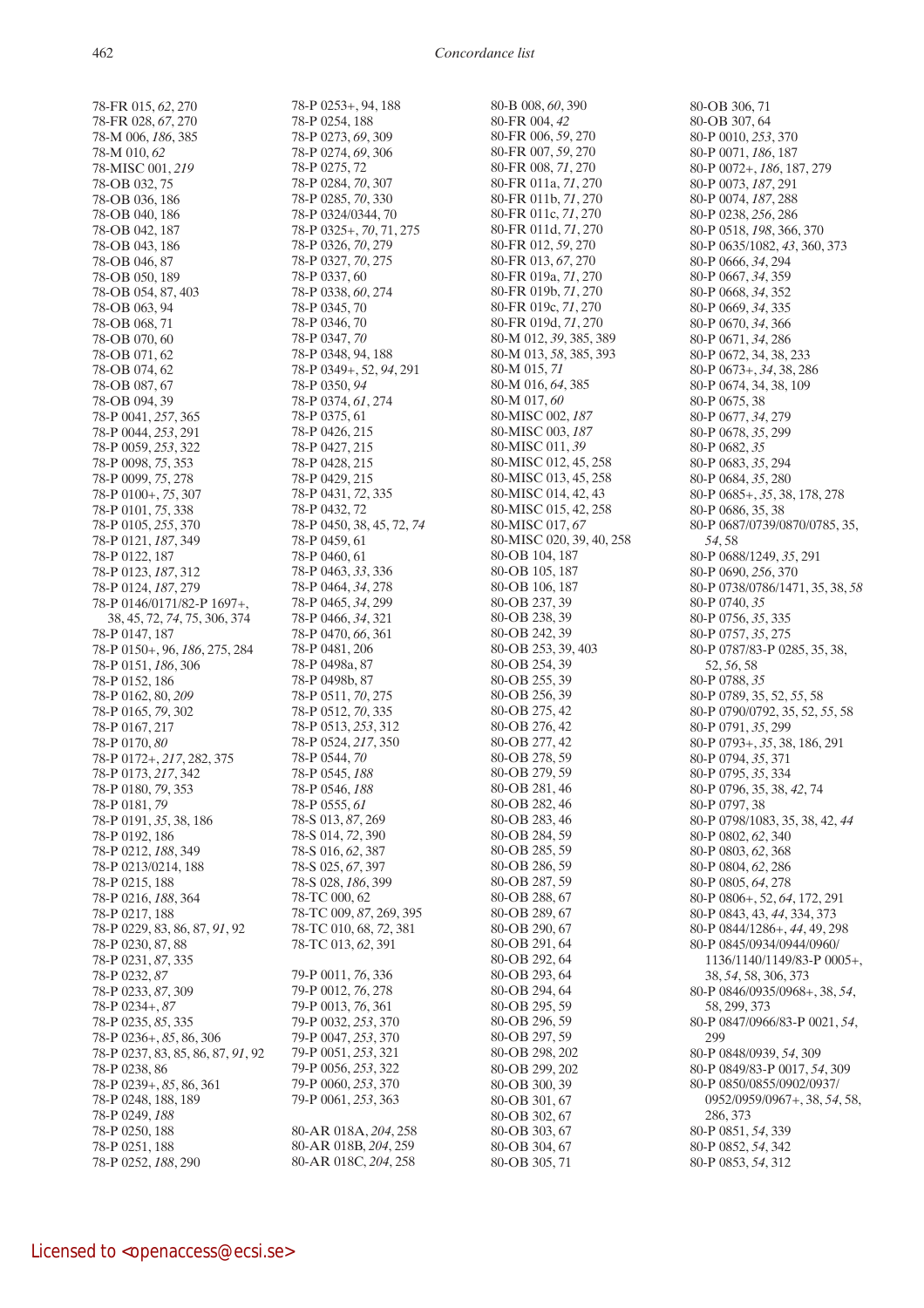80-P 0854, *54*, 340 80-P 0856, *54*, 319 80-P 0857, *54*, 344 80-P 0858+, *55*, 58, 67, 295, *416* 80-P 0859, *55*, 58, 66, 67 80-P 0860/1054, *44*, 347, 373 80-P 0861/1282, *44*, 338, 373 80-P 0862, *55*, 344 80-P 0863+, *55*, 58, 60, 288 80-P 0864, *55*, 59, 286, 373 80-P 0865/0899/0912, *66*, 322 80-P 0866/1066/82-P 0043/ 1042/77-P 0718+, 42, 65, *66*, 67, 68, 70, 288, 373 80-P 0867, *66*, 279 80-P 0868, *66*, 304 80-P 0869, *66*, 274 80-P 0871, *35*, 356 80-P 0872, *35*, 275 80-P 0873/0919, 35, 38, *54*, 58 80-P 0874, *35*, 274 80-P 0875, 38, 50, 52, *55*, 58 80-P 0876, 50 80-P 0877, *50*, 362 80-P 0878, 38, 50, 52, *56*, 58 80-P 0879, *55* 80-P 0880/0933/84-P 0393, *55*, 339, 373 80-P 0881, *55*, 344 80-P 0882, *55*, 275 80-P 0889/1081/1299+, 38, 42, 43, *44*, 316, 373 80-P 0890, *44*, 321 80-P 0891, *44*, 371 80-P 0892, *253*, 295, *417* 80-P0893/1059/1060/1079/ 1095/ 1174, 38, 41, 42, *44* 80-P 0894, 41, 42, *66*, 67, 70 80-P 0895, *41*, 288 80-P 0896, *44*, 337 80-P 0897, *44*, 286 80-P 0898/0979/0980/0981/ 1063, *41*, 288, 289, 373 80-P 0908, *44*, 338 80-P 0909, *44*, 279 80-P 0910, *66*, 304 80-P 0911, *66*, 286 80-P 0913, *35*, 338 80-P 0914, *35*, 344 80-P 0915, 38 80-P 0916, *35*, 291 80-P 0917, *35* 80-P 0918, 36, 38, *54*, 58 80-P 0924, *36*, 286 80-P 0925, *36*, 280 80-P 0927, *253*, 370 80-P 0929/0989/1135/83-P 0001/84-P 0385+, 38, 52, *55*, 58, 341, 373, 375 80-P 0930, *55*, 354 80-P 0931, *55*, 356, 373 80-P 0932/1137/83-P 0007/84- P 0382, *55*, 302, 373 80-P 0936/0954/83-P 0012, *55*, 306, 373 80-P 0938/83-P 0020, *55*, 309 80-P 0940, *55*, 279 80-P 0941, *55*, 286 80-P 0943, *55*, 288

80-P 0945, *55*, 320 80-P 0946, *55*, 338 80-P 0947/83-P 0016/0019+, 38, 52, *55*, 58, 302 80-P 0948/1152/83-P 0015/84- P 0387+, *55*, 58, 70, 304, 373 80-P 0949, *55* 80-P 0950/83-P 0037, *55*, 291 80-P 0951, *55*, 336 80-P 0953, *55*, 295 80-P 0955/1144, *55*, 336 80-P 0956, *55*, 354 80-P 0957, *55*, 350 80-P 0958, *55*, 291 80-P 0961, *55*, 290 80-P 0962/0903/0997, *56*, 306 80-P 0963/0972+, 39, *56*, 58, 313 80-P 0964/0970, *56*, 309 80-P 0965, *56* 80-P 0969, *56*, 304 80-P 0971/83-P 0018/0026/ 0027/0028/84-P 0384, *56*, 319, 373 80-P 0973/1411, 41, 42, *44* 80-P 0974, 42 80-P 0975, *41*, 344 80-P 0976, *41*, 350 80-P 0977, *41* 80-P 0978/1094, *41*, 288 80-P 0982, *41*, 278 80-P 0983, *42*, 299 80-P 0984, *42*, 291 80-P 0985, *42*, 290 80-P 0986, *42*, 335 80-P 0987, *42*, 286 80-P 0988, *42*, 291 80-P 0990/0942/1138/1145+, 38, 52, *56*, 58, 309 80-P 0991/1058+, *42*, 74, 286, 288, 289, 373 80-P 0993, *44*, 371 80-P 0994, *44*, 359 80-P 0995, *44*, 357 80-P 0996, *56*, 294 80-P 0998, *56*, 344 80-P 0999/1485/83-P 0004/84- P 0383, *56*, 304, 373 80-P 1000, *56*, 336 80-P 1001, *44*, 49 80-P 1002, *49*, 274 80-P 1003, 204 80-P 1004, 204 80-P 1005, *203*, 340 80-P 1006, *204*, 336 80-P 1007, *203*, 340 80-P 1009, *70*, 275 80-P 1010, 70 80-P 1011, 70 80-P 1012, *70* 80-P 1013, *70*, 274 80-P 1014, 70 80-P 1015, 70 80-P 1016, *70*, 279 80-P 1017, 70 80-P 1018, *70*, 368 80-P 1019, *70*, 349 80-P 1020, *36*, 340 80-P 1021, 38

80-P 1022, 47, 70, 106, *202* 80-P 1023, *66*, 278 80-P 1024, *66*, 288 80-P 1025, 204 80-P 1026, *204*, 336 80-P 1027, *204*, 348 80-P 1028, 204 80-P 1029/1177, *66*, 295 80-P 1030, *66*, 309 80-P 1031, 67 80-P 1032, 67 80-P 1033/1176, *66*, 371 80-P 1034, 47 80-P 1035, *47*, 275 80-P 1036, *47*, 336 80-P 1037, 47, 70, 106, *202* 80-P 1038, *44*, 49 80-P 1039, *49*, 336 80-P 1040+, 42, *49*, 321 80-P 1044, *36*, 288 80-P 1045/1064, *42*, 347, 373 80-P 1046/0992/1307+, 42, 43, *44*, 371, 373 80-P 1055+, *44*, 49 80-P 1056, *49*, 321 80-P 1057, *42*, 338 80-P 1061, *64*, 295, *419* 80-P 1062, *42*, 294 80-P 1065, *44*, 338 80-P 1067, *66*, 290 80-P 1068, *66*, 278 80-P 1069, *44*, 288 80-P 1070, *44*, 366 80-P 1076, *42*, 321 80-P 1080, *44*, 338 80-P 1084, *36*, 349 80-P 1085, *36*, 349 80-P 1086, *36*, 349 80-P 1087, *36*, 362 80-P 1088, *36*, 321 80-P 1089, *36* 80-P 1090, *36*, 274 80-P 1091/1393, 42, *44* 80-P 1092, 42, *47* 80-P 1093, 42, *49* 80-P 1098, *42*, 349 80-P 1099+, 38, *42*, 74, 286 80-P 1103, *46*, 275 80-P 1104, *47*, 275 80-P 1121, *46*, 306 80-P 1122, *46*, 321 80-P 1139/1484, *56*, 294 80-P 1141, *56*, 291 80-P 1142/83-P 0038, *56*, 288 80-P 1143, *56*, 321 80-P 1146, 58 80-P 1147, *56*, 336 80-P 1148, *56*, 338 80-P 1150, *56*, 306 80-P 1151, *56*, 339 80-P 1153, 56, 58, 74, *103* 80-P 1154, *56*, 361 80-P 1155, *48*, 278 80-P 1156, 48 80-P 1157, 48 80-P 1158, *48*, 275 80-P 1159, 48 80-P 1160+, *48*, 278 80-P 1161, *48*

80-P 1162, *48*, 338 80-P 1163, 48 80-P 1164, 48 80-P 1165, *48*, 335 80-P 1166, *48*, 334 80-P 1167, *48* 80-P 1168, *48*, 274 80-P 1169, *48* 80-P 1170, *48*, 278 80-P 1171, *48*, 320 80-P 1172, *48* 80-P 1173, *48*, 306 80-P 1175, *66*, 316 80-P 1178, *66* 80-P 1179, *66*, 290 80-P 1180, *66*, 286 80-P 1181, *66*, 309 80-P 1182, *66*, 280 80-P 1183, *66*, 280 80-P 1184, *64*, 291 80-P 1185, *64*, 309 80-P 1186, *64*, 319 80-P 1187, *64* 80-P 1188, *64*, 286 80-P 1189, *64*, 291 80-P 1190, *64* 80-P 1191, *64*, 288 80-P 1192, *64*, 275 80-P 1193, *64*, 275 80-P 1194, *64*, 278 80-P 1199, *64*, 336 80-P 1200, *64*, 365 80-P 1201, *64*, 336 80-P 1202, *64*, 338 80-P 1203, *64*, 336 80-P 1204, *64*, 321 80-P 1205, *64*, 288 80-P 1206, *64*, 306 80-P 1207, *64* 80-P 1208, 64, *89* 80-P 1209, *64*, 336 80-P 1210, *64*, 352 80-P 1211, *64* 80-P 1212, *200*, 281 80-P 1213, *200*, 336 80-P 1220, *71*, 280 80-P 1221, *71*, 330 80-P 1222, *71*, 329 80-P 1223/1226, *71*, 309 80-P 1224/1227/1402, *71*, 278 80-P 1225, 71 80-P 1228, *70*, 71 80-P 1229, 70 80-P 1230, *70*, 339 80-P 1231, *70*, 335 80-P 1232, *36*, 371 80-P 1233, *36*, 299 80-P 1234, *36*, 299 80-P 1235, *36* 80-P 1238, *202*, 282 80-P 1239, *202*, 320 80-P 1240, *202* 80-P 1241, *202* 80-P 1242, *36*, 290 80-P 1243, 38 80-P 1244, *36* 80-P 1245, *36*, 316 80-P 1246, *36*, 304 80-P 1247, *36*, 274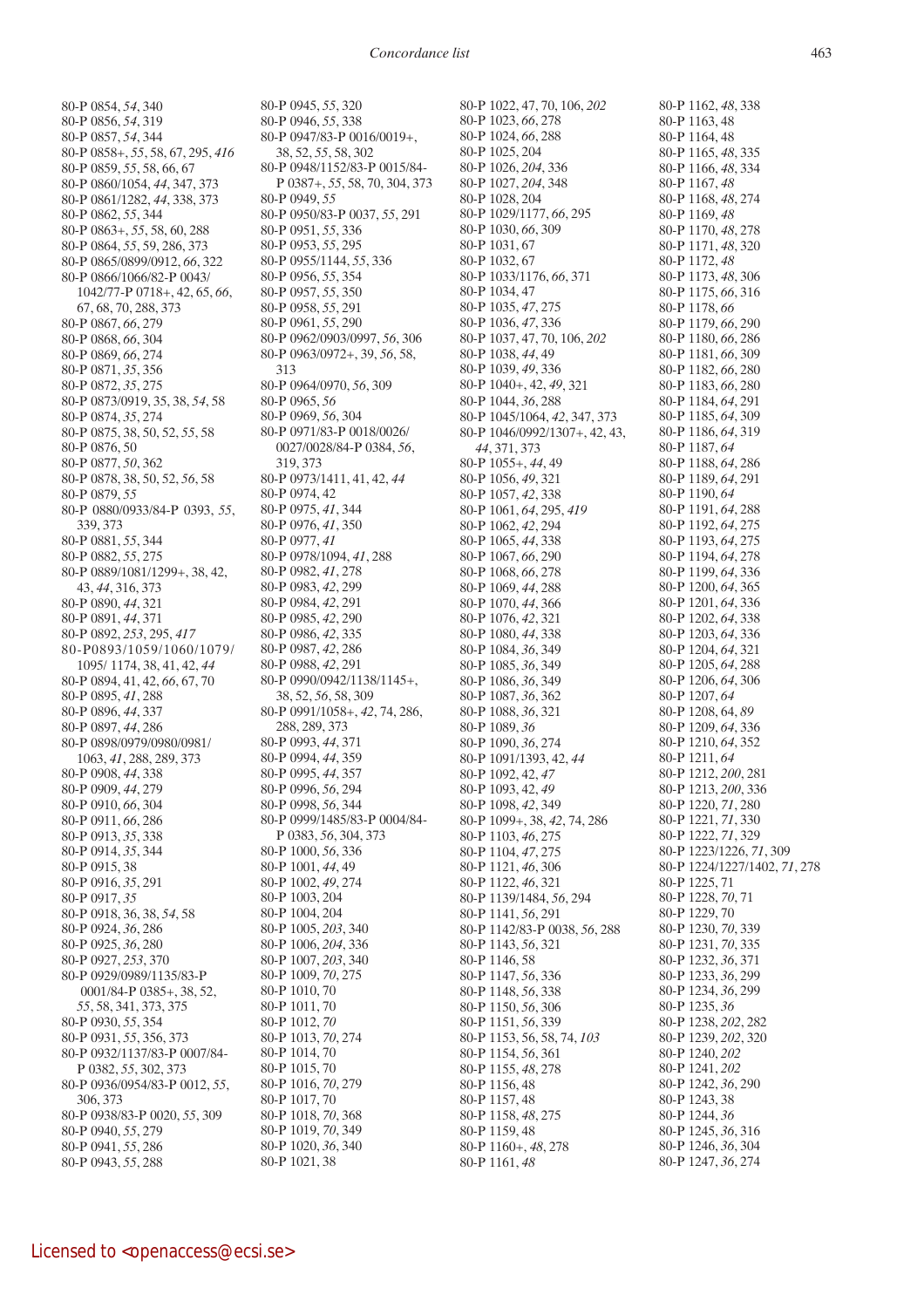80-P 1248, *36*, 275 80-P 1250, 38 80-P 1251, *60*, 288 80-P 1252/1403, *55*, 58, 60 80-P 1253, *60*, 316 80-P 1254, *60*, 371 80-P 1280, *44*, 336 80-P 1281, *44*, 338 80-P 1283, *44*, 335 80-P 1284, *44*, 336 80-P 1285, *44*, 336 80-P 1287, *44*, 295 80-P 1288, *44* 80-P 1289, *44*, 306 80-P 1290, *44* 80-P 1291, *44*, 306 80-P 1292, *44*, 330 80-P 1293, *45*, 298 80-P 1294, *45*, 319 80-P 1295, *45*, 290 80-P 1296, *45*, 304 80-P 1297, *45*, 288 80-P 1298, *45*, 291 80-P 1300, *45*, 290 80-P 1301+, *45*, 290 80-P 1302, 38, 45, 72, *74* 80-P 1303, *45*, 359 80-P 1304, 45 80-P 1305, *45*, 344 80-P 1306, *45*, 349 80-P 1308, *45*, 371 80-P 1347, *36*, 367 80-P 1348, *36*, 279 80-P 1349, 38 80-P 1374, *70*, 335 80-P 1375, *70*, 340 80-P 1376, *70*, 336 80-P 1377, *70*, 275 80-P 1382, *66*, 338 80-P 1383, 67 80-P 1392, *70*, 275 80-P 1394, 48 80-P 1395, *42*, 354 80-P 1396/1464, *56*, 349, 373 80-P 1397+, 42, *44*, 356, 373 80-P 1398/83-P 0006, *56*, 295, *417* 80-P 1400+, *45*, 286, 288, 373 80-P 1405, 38, 50, 52, *55*, 58 80-P 1406, *36*, 353 80-P 1407, *44*, 353 80-P 1410, *36*, 353 80-P 1412, *42*, 349 80-P 1413, *45* 80-P 1414, *45*, 359 80-P 1415, *45*, 324 80-P 1462+, *36*, 38 80-P 1463, *56*, 349 80-P 1465, *56*, 356, 373 80-P 1466, *56*, 349 80-P 1467, *56*, 344, 373 80-P 1468, *36*, 353, 373 80-P 1469, *36*, 353, 373 80-P 1470, *36*, 353 80-P 1472, *36*, 306 80-P 1473, *36* 80-P 1474/83-P 0287, *36*, 294 80-P 1475, *36*, 354 80-P 1480/0676/1083a, *36*, 294

80-P 1481, *36*, 359 80-P 1482+, *56*, 58, 313, 373 80-P 1483/83-P 0008/84-P 0381, *56*, 294, 373, 375 80-P 1495, *44*, 357 80-P 1524, *44* 80-P 1525, *66* 80-P 1526, *49* 80-P 1527, *67* 80-P 1528, *42* 80-P 1529, *42* 80-P 1530, *45* 80-P 1531, 45, *67* 80-P 1532, *45* 80-P 1533, *45* 80-P 1541, *187* 80-P 1542, *187* 80-P 1543, *187* 80-P 1555, *50* 80-P 1557, *64* 80-P 1558, *36* 80-P 1559, *36* 80-P 1560, *36* 80-P 1561, *37* 80-P 1562, *37* 80-P 1563, *37* 80-P 1564, *37* 80-P 1565, *37* 80-P 1566, *37* 80-P 1567, *37* 80-P 1568, *37* 80-P 1569, *42* 80-P 1570, *42* 80-P 1571, *42* 80-P 1572, *42* 80-P 1573, *57* 80-P 1574, *57* 80-P 1575, *64* 80-P 1638, *57* 80-P 1639, *57* 80-P 1640, *57* 80-P 1651 (former 80-TC 031), *71*, 264, 358 80-S 026, *39*, 383, 390 80-S 027, *39*, 399 80-S 030, *39*, 387 80-S 032, *45*, 388 80-S 033, *46*, 391 80-S 034, *67*, 390, 393 80-S 035, *47*, 390 80-S 036, *45* 80-S 037, *64* 80-S 038, *45*, 397 80-S 040, *204*, 387 80-S 042, *45*, 388 80-S 043, *71*, 386 80-S 044, *71*, 387 80-S 045, *45*, 388 80-S 046, *64* 80-S 048, *204*, 387 80-TC 026, *39*, 395 80-TC 030, *45*, 381 80-TC 038, *39*, 384 81-M 001, *62*, 391 81-P 0001, *253*, 304 81-P 0002, *62*, 274 81-P 0005, *253*, 278

82-AR 001, *39*, 259 82-AR 006, *167*, 259 82-AR 008, *167*, 258 82-AR 013, *157*, 262 82-B 000, 241 82-B 002, *79* 82-FR 001a, *39*, 270 82-FR 001b, *39*, 270 82-FR 007, *144*, 271 82-FR 010, *240*, 271 82-FR 014, *39*, 270 82-FR 015, *39*, 270 82-M 004, *122*, 384 82-M 007, *219* 82-M 008, *155*, 269, 384 82-M 015, *167*, 385, 389 82-M 017, *162*, 269 82-M 020, *240*, 385, 389 82-M 026, *167*, 269, 384 82-MISC 007, *39* 82-MISC 008, *224* 82-MISC 009, *224* 82-MISC 012, *224* 82-MISC 013, 151, *152* 82-MISC 014, 219 82-MISC 015, *137*, 390 82-MISC 016, *144* 82-MISC 018, *153* 82-MISC 019, *144* 82-MISC 020, *129* 82-MISC 021, *139* 82-MISC 027, 166, *167* 83-OB 001, 122 82-OB 005, 79 82-OB 010, 39 82-OB 013, 122 82-OB 014, 219 82-OB 016, 71 82-OB 017, 72 82-OB 018, 122 82-OB 019, 71, 403 82-OB 021, 224 82-OB 024, 224 82-OB 033, 131 82-OB 034, 79 82-OB 035, 116 82-OB 039, 156 82-OB 040, 137 82-OB 041, 151, 403 82-OB 043, 131, 403 82-OB 045, 155 82-OB 050, 150 82-OB 051, 150 82-OB 052, 167 82-OB 055, 157, 402 82-OB 056, 150 82-OB 058, 150 82-OB 059, 157 82-OB 060, 162 82-OB 063, 150 82-OB 064, 150 82-OB 065, 162 82-OB 068, 162 82-OB 071, 162 82-OB 072, 241 82-OB 076, 167 82-OB 078, 241 82-OB 080, 241 82-P 0044, *67*, 362

82-P 0045, 67 82-P 0057, *253*, 372 82-P 0068, *255*, 314 82-P 0069, *255*, 299 82-P 0077+, *254*, 370 82-P 0079, 37, 39, *66*, 67, 74 82-P 0080, *37*, 306 82-P 0081, *37* 82-P 0082, *37*, 353 82-P 0083, *37*, 354 82-P 0084, *37* 82-P 0085, *37*, 364 82-P 0086, *37*, 338 82-P 0087, *37*, 359 82-P 0088/1430, *37*, 354 82-P 0089+, *37*, 39, 299 82-P 0093/0130, *255*, 370 82-P 0096, *255*, 358 82-P 0136+, *255*, 279, 361, 363 82-P 0163, *255*, 370 82-P 0168, *255*, 291 82 P 0203, 38 82-P 0204, *37*, 291 82-P 0205, *37*, 275 82-P 0206, *37*, 280 82-P 0211, *253*, 320 82-P 0213, *253*, 370 82-P 0242, *254*, 370 82-P 0270, *256*, 291 82-P 0342, *256*, 306 82-P 0347, *221*, 369 82-P 0348, *221*, 281 82-P 0349+, 115, *221*, 224, 281 82-P 0350, *221* 82-P 0351, *221* 82-P 0352, *221* 82-P 0353, *221* 82-P 0354, *221*, 295 82-P 0355, *221*, 340 82-P 0356, *221*, 336 82 P 0357, 113, 222, 224 82-P 0359, *222*, 295 82-P 0360, *222*, 295 82-P 0362, *222* 82-P 0363, *222*, 295 82-P 0364, *222*, 363 82-P 0365, *222* 82-P 0366, *222* 82-P 0367, *222*, 327 82-P 0368, *222* 82-P 0369, *222* 82-P 0370, *222* 82-P 0371, *222* 82-P 0374, *222*, 307 82-P 0375, *222*, 316 82-P 0376+, 121, *222*, 224, 362 82-P 0377, *222*, 281 82-P 0378, *222*, 281 82-P 0379, *222*, 281 82-P 0380, *222*, 281 82-P 0381, *223* 82-P 0382, *223*, 281 82-P 0383, *223*, 281 82-P 0384, *223*, 368 82-P 0385, *223*, 282 82-P 0386, *223*, 362 82-P 0387, *223*, 282 82-P 0388, *223*, 281 82-P 0389, *223*, 281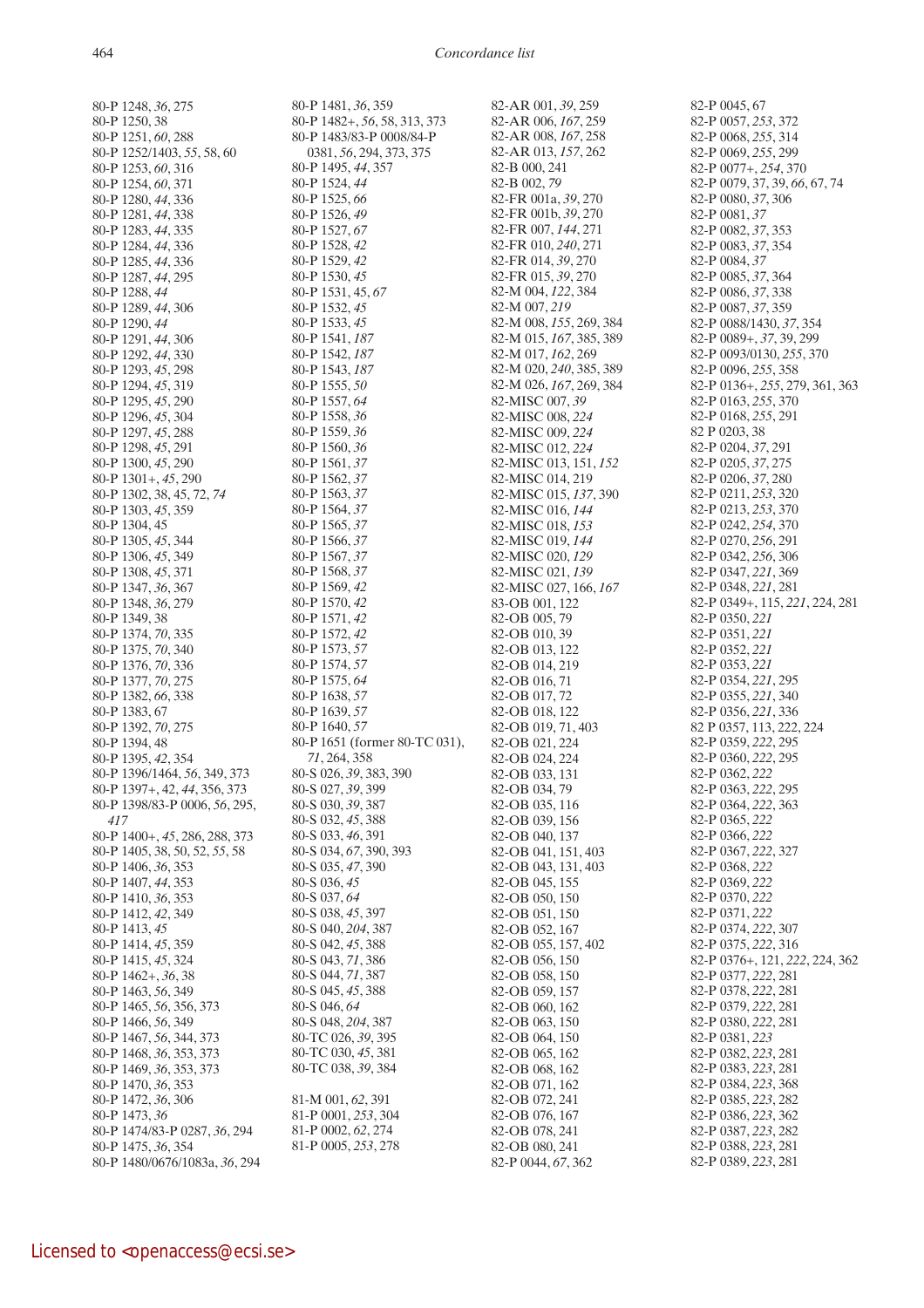82-P 0390, *223*, 281 82-P 0391, *223*, 326 82-P 0392, *223*, 326 82-P 0393, *223*, 327 82-P 0394, 224 82-P 0395, *223* 82-P 0396, *223* 82-P 0397, *223* 82-P 0398, *223* 82-P 0399, *223*, 350 82-P 0400, *223*, 350 82-P 0401, *223*, 350 82-P 0402, *223*, 355 82-P 0403, *223* 82-P 0404, *223*, 336 82-P 0405, *223*, 336 82-P 0406, *223*, 336 82-P 0407, *223*, 336 82-P 0408, *223*, 366 82-P 0409, *223*, 366 82-P 0410, *223*, 366 82-P 0411, *223*, 366 82-P 0412, 224 82-P 0413, *223*, 356 82-P 0414, 116, 223, 224 82-P 0415, 224 82-P 0416, *223*, 341 82-P 0417, *223*, 340 82-P 0418, *223*, 348 82-P 0419, *223*, 348 82-P 0420, *223*, 344 82-P 0421, *223*, 341 82-P 0422, *223*, 341 82-P 0423, *223*, 340 82-P 0426, *80* 82-P 0432, *80*, 279 82-P 0433, *80* 82-P 0434+, 79, *217*, 219, 282 82-P 0435, *217* 82-P 0436, *217* 82-P 0437, *217*, 281 82-P 0438, *217*, 359 82-P 0439, *218*, 368 82-P 0489, *79*, 306 82-P 0492, *79*, 366 82-P 0493, *79*, 295 82-P 0494, 79, *219* 82-P 0495, *79*, 316 82-P 0496, *79*, 303 82-P 0497, 79 82-P 0498, *79*, 274 82-P 0504+, *131*, 286 82-P 0505, *131*, 309 82-P 0506, *131*, 302 82-P 0507, *131*, 290 82-P 0508, *131*, 294 82-P 0509, 131 82-P 0510, *131*, 344 82-P 0511, *131*, 338 82-P 0512, 218, 219 82-P 0513+, *218*, 219, 282 82-P 0514, *218*, 362 82-P 0515, *219*, 282 82-P 0516, *219*, 282 82-P 0517, *219* 82-P 0518, *219*, 282 82-P 0519, *219*, 282 82-P 0520, *219*, 283 82-P 0521, *219*

82-P 0522, *219*, 325 82-P 0523, *219*, 327 82-P 0524, 219 82-P 0525, *219* 82-P 0526, *219* 82-P 0527+, 79, *219*, 316 82-P 0528, *219* 82-P 0529, *219*, 340 82-P 0530, *219*, 354 82-P 0531, *219*, 296 82-P 0532, *219*, 355 82-P 0533, *219*, 350 82-P 0534, *219*, 352 82-P 0535, 219 82-P 0536, *219* 82-P 0543, *155*, 313 82-P 0544/0545+, *155* 82-P 0546, *155*, 286 82-P 0547, *155*, 291 82-P 0548, *155*, 344 82-P 0549, *155*, 342 82-P 0550, *155*, 349 82-P 0551, *155* 82-P 0552, *137*, 321 82-P 0553, 137, *138*, 139 82-P 0554, *137*, 279 82-P 0555, *137*, 278 82-P 0556, *137*, 279 82-P 0557, *137*, 286 82-P 0558, *137*, 291 82-P 0559, *137*, 291 82-P 0560, *138*, 321 82-P 0564, *139*, 321 82-P 0565, 139, 143, *155* 82-P 0566, *139*, 364 82-P 0567, *139*, 313 82-P 0568, *139*, 362 82-P 0569, *139*, 306 82-P 0570, *139*, 306 82-P 0571, *139*, 306 82-P 0572+, *141*, 143, 367 82-P 0573, *141*, 291 82-P 0574, *141*, 366 82-P 0575, *141*, 291 82-P 0576, *141*, 291 82-P 0577, 141, 143, *162* 82-P 0578, *141*, 286 82-P 0579+, 133, *141*, 143, 150, 286 82-P 0580, *142*, 286 82-P 0581, *142* 82-P 0582, 142, 143, *144*, 150 82-P 0583, *142*, 288 82-P 0584, *142*, 279 82-P 0585, *142*, 288 82-P 0586, *142*, 291 82-P 0587, *142*, 278 82-P 0588, *142*, 278 82-P 0589, *142*, 275 82-P 0590, *142*, 279 82-P 0591, *142*, 367 82-P 0592/0593, *142*, 309 82-P 0594, *142*, 344 82-P 0595, *142*, 344 82-P 0596, *142*, 344 82-P 0597, *142*, 347 82-P 0598, *142*, 336 82-P 0599, *142*, 341 82-P 0600, *142*, 342

82-P 0601, *142*, 336 82-P 0602, *142*, 338 82-P 0603, *142*, 336 82-P 0604, *142*, 336 82-P 0605, *142*, 366 82-P 0606, *142*, 349 82-P 0607, *142*, 359 82-P 0608, *142*, 353 82-P 0609, *142*, 356 82-P 0610, *155*, 344 82-P 0634, *144* 82-P 0635, *144* 82-P 0636/0644/0924, *144*, 321 82-P 0638, *144*, 338 82-P 0639, *144*, 344 82-P 0640/1377, 150 82-P 0641, *144*, 353 82-P 0642, *144*, 359 82-P 0643, *144*, 294 82-P 0645, *144*, 364 82-P 0646, *144*, 294 82-P 0647, *144*, 312 82-P 0648/0866/0895+, 143, *144*, 150, 309 82-P 0653, *144*, 286 82-P 0654, *144*, 288 82-P 0655/0960+, 143, *144*, 150, 288 82-P 0656+, *144*, 150, 294 82-P 0657/0855/1373, *144*, 291 82-P 0658, *144*, 291 82-P 0660, *144*, 274 82-P 0661, *145*, 275 82-P 0662, *145*, 299 82-P 0664, *145*, 367 82-P 0665/0883, *145*, 298 82-P 0666, *145*, 343 82-P 0667, *145*, 338 82-P 0668, *145*, 342 82-P 0669, *145*, 336 82-P 0670, *145*, 336 82-P 0671/0673, *145*, 342, 343 82-P 0672, *145*, 342 82-P 0674, *145* 82-P 0675, *145* 82-P 0676, *155* 82-P 0677, *156* 82-P 0678, 156 82-P 0679, *145*, 150, 156 82-P 0680+, 143, *155*, 309 82-P 0681, *155*, 286 82-P 0682, *155*, 278 82-P 0683, *138*, 366 82-P 0684, 138, 150 82-P 0692, *145*, 286 82-P 0694/1174, *145*, 303 82-P 0695, *145*, 306 82-P 0702, *116* 82-P 0703, 116, 128, *226*, 228 82-P 0704, *116*, 309 82-P 0705, *116*, 279 82-P 0706, 116, *119*, 121 82-P 0707, *116*, 336 82-P 0708, 116, 224 82-P 0709, *116*, 353 82-P 0710, *116*, 357 82-P 0725, *145*, 150, 356, 374 82-P 0731, 151, *174* 82-P 0732, *151*, 306

82-P 0733, *151*, 306 82-P 0734, *151*, 366 82-P 0735, *151*, 278 82-P 0736, 151, 309 82-P 0737, 151 82-P 0738, 151 82-P 0739, *151*, 344 82-P 0740, *151*, 350 82-P 0741, *151*, 347 82-P 0742, *151*, 335 82-P 0743, *151*, 359 82-P 0744, 151 82-P 0745, *80*, 274 82-P 0746, *74*, 290 82-P 0747, *74*, 321 82-P 0755, *133* 82-P 0756, *133*, 291 82-P 0757, *133*, 306 82-P 0758, *133*, 279 82-P 0759, *133*, 291 82-P 0760, 142, 143, 194, *246*, 247 82-P 0761, *142*, 291 82-P 0762, *142*, 291 82-P 0763, *142*, 291 82-P 0764, 142, 143, *149*, 150 82-P 0765, *142*, 291 82-P 0766, *142*, 291 82-P 0767, *142*, 278 82-P 0768, 142, 143 82-P 0769, *142*, 278 82-P 0770, *142*, 286 82-P 0771, *142*, 286 82-P 0772, 143 82-P 0773, *142*, 299 82-P 0774, *142*, 306 82-P 0775, *142*, 306 82-P 0776+, *142*, 143, 150, 364 82-P 0777, *143* 82-P 0778, *143* 82-P 0779, *143* 82-P 0780, *143*, 350 82-P 0781, *143*, 354 82-P 0782, *143*, 264, 358 82-P 0783, *143*, 353 82-P 0784, *143*, 355 82-P 0785, *143*, 337 82-P 0786, *143*, 342 82-P 0787, *143*, 338 82-P 0788, *143*, 343 82-P 0789, *143*, 336 82-P 0790, *143*, 340 82-P 0791, *143*, 340 82-P 0792, *143*, 344 82-P 0812, *235*, 281 82-P 0818, *129*, 286 82-P 0826, *163*, 324 82-P 0827, *163*, 320 82-P 0828, *133* 82-P 0829, *153*, 345 82-P 0830, *153* 82-P 0831, *153*, 321 82-P 0839, *163*, 336 82-P 0840, *163*, 275 82-P 0841, 163, 210, *226*, 228 82-P 0856, *145*, 294 82-P 0857, *145* 82-P 0858/0651/1445, *145*, 304 82-P 0859, *145*, 306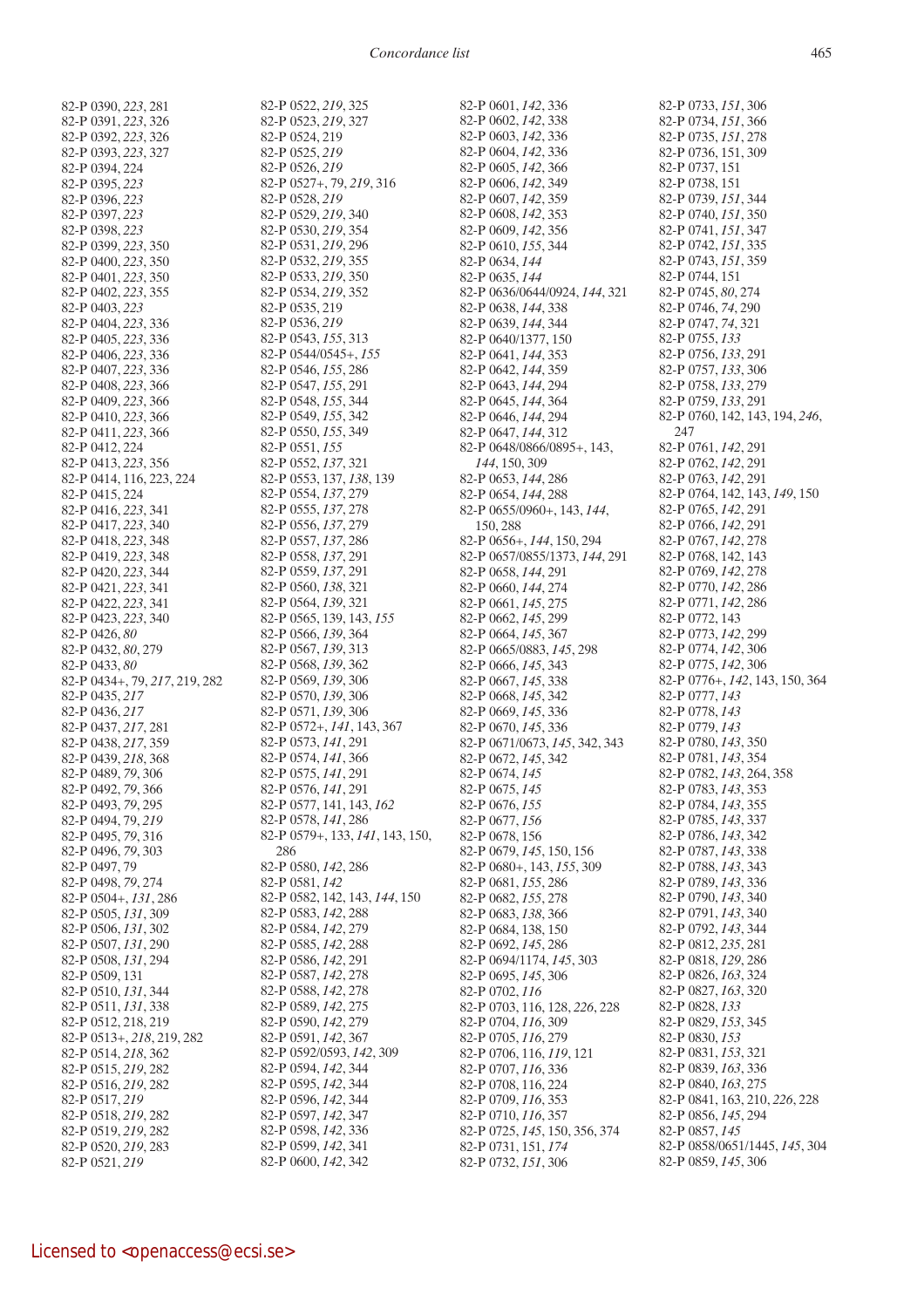82-P 0860, *145* 82-P 0861, *145*, 321 82-P 0862/1170/1235, 104, 145, 150, 247 82-P 0863+, *145*, 150, 156, 286 82-P 0864, *145*, 285, 286, 426 82-P 0865, *145*, 288 82-P 0867, *145*, 317 82-P 0868, *145* 82-P 0869/0965/0979, *145*, 291 82-P 0870, *145*, 286 82-P 0871+, *145*, 150, 169, 288 82-P 0872+, *145*, 150, 291 82-P 0873, *145*, 286 82-P 0875, *145*, 364 82-P 0876/0652/0981/1238, *145*, 319, 374 82-P 0878, *145*, 336 82-P 0879, *145*, 336 82-P 0880, *146*, 338 82-P 0881, *146*, 344 82-P 0882/0930, *146*, 344 82-P 0884, *146*, 354 82-P 0885/0886, *146*, 356 82-P 0887, *146*, 343 82-P 0888, *146*, 343 82-P 0889, *146*, 350 82-P 0890, *146*, 349 82-P 0891, *146* 82-P 0892, *146* 82-P 0893, *146*, 352 82-P 0894, *146* 82-P 0896/0649a,b/0696, *146*, 364 82-P 0897, *146*, 334 82-P 0898, *146*, 305 82-P 0899, *146*, 294 82-P 0900, *146*, 303 82-P 0901, *146*, 294 82-P 0902, *146*, 333 82-P 0903, *146*, 306 82-P 0904, *146*, 306 82-P 0906/0650, *146*, 303 82-P 0908, *146*, 304 82-P 0909, *146* 82-P 0910, *146*, 303 82-P 0911/0637/0693+, 39, *146*, 150, 368 82-P0912/0973/0983/1022/ 1268+, 39, *146*, 150, 367 82-P 0914, *146*, 299 82-P 0915/1025, *146* 82-P 0917, *146*, 312 82-P 0918, *146*, 280 82-P 0919, *141*, 143, 146, 150 82-P 0920, *146*, 361 82-P 0921, 150 82-P 0922/0659/0697/1448, *146*, 291 82-P 0923/0663/0913/1175, *146*, 280, 374, 377 82-P 0925, *147*, 343 82-P 0926, *147*, 340 82-P 0927, *147*, 344 82-P 0928, *147*, 344 82-P 0929, *147*, 344 82-P 0931/0877, *147*, 336 82-P 0932, *147*, 336 82-P 0933, *147*, 336

82-P 0934, *147*, 366 82-P 0935, *147*, 366 82-P 0936, *147*, 336 82-P 0937, *147*, 336 82-P 0938, *147*, 336 82-P 0939, *147*, 338 82-P 0940, *147*, 335 82-P 0941, *147*, 336 82-P 0942, *147*, 336 82-P 0943+, *147*, 150, 336 82-P 0944, *147*, 353 82-P 0945, *147*, 357 82-P 0946, *147*, 349 82-P 0947, *147*, 354 82-P 0948, *147*, 357 82-P 0949, *147*, 349 82-P 0950, *147*, 349 82-P 0951, *147* 82-P 0952/0905, *147*, 319 82-P 0953/0907, *147*, 306 82-P 0954, *147*, 306 82-P 0955, *147* 82-P 0956, *147*, 312 82-P 0957/0916, *147*, 321 82-P 0959, *147*, 312 82-P 0961/0874/0980/0993, *147*, 150, 280, 374 82-P 0962, *147*, 286 82-P 0963, *147*, 366 82-P 0964, *147*, 291 82-P 0966/1371, *147*, 288 82-P 0967, *148*, 288 82-P 0968, *148*, 286 82-P 0969, *148* 82-P 0970, *148*, 329 82-P 0971, *148* 82-P 0972, *148*, 294 82-P 0974, *148*, 338 82-P 0975, *148* 82-P 0976, *148*, 354 82-P 0977/1012, *148*, 365 82-P 0978, *148*, 349 82-P 0982, *148*, 307 82-P 0985, *148*, 367 82-P 0986/0984, *148*, 291 82-P 0987, *148*, 288 82-P 0988, *148*, 286 82-P 0989, *148*, 288 82-P 0990, 148, 150, *167* 82-P 0991, *148*, 291 82-P 0992, *148*, 304 82-P 0994, *148* 82-P 0995, *148*, 321 82-P 0996, *148*, 291 82-P 0997, *148*, 291 82-P 0998/0958, *148*, 321 82-P 0999, *148*, 294 82-P 1000, *148* 82-P 1001, *148*, 362 82-P 1002, *148*, 343 82-P 1003, *148*, 336 82-P 1004, *148*, 336 82-P 1005, *148*, 347 82-P 1006, *148*, 342 82-P 1007, *148*, 340 82-P 1008, *148*, 354 82-P 1009, *148*, 352 82-P 1010, *148*, 349 82-P 1011, *148*, 349

82-P 1013, *148*, 349 82-P 1014, *148*, 354 82-P 1015, *149*, 346 82-P 1016, *149*, 353 82-P 1017, *149*, 295 82-P 1018, *149*, 342 82-P 1019, *149*, 294 82-P 1020, *149*, 349 82-P 1021, *149* 82-P 1023/1270, *149*, 292 82-P 1024, *149*, 304 82-P 1026, *149*, 294 82-P 1027, *149*, 338 82-P 1028, *149*, 336 82-P 1029, *149*, 344 82-P 1043, *67*, 279 82-P 1044, *67*, 307 82-P 1045, *67*, 285 82-P 1046, *67*, 338 82-P 1047, *67* 82-P 1048, *67* 82-P 1049/1322+, 45, *67* 82-P 1050, *167* 82-P 1051, *167* 82-P 1052, *167*, 291 82-P 1053, *167*, 291 82-P 1054, *167*, 275 82-P 1055, *167*, 322 82-P 1056, *167*, 274 82-P 1057, *167*, 275 82-P 1058, *167*, 291 82-P 1059+, 150, *167*, 275 82-P 1063, *143*, 286 82-P 1069, *37*, 353 82-P 1070, 38 82-P 1071, *37*, 280 82-P 1072, 37, 39, *146*, 150 82-P 1073, 37, 39, *146*, 150 82-P 1119, *136* 82-P 1120, *136*, 367 82-P 1121, *136*, 286 82-P 1122, *136*, 294 82-P 1123, *136*, 347 82-P 1124, *136*, 336 82-P 1125+, *255*, 324 82-P 1135, *139*, 322 82-P 1136, *139* 82-P 1137, *139*, 294 82-P 1138, *139*, 334 82-P 1139, *139*, 340 82-P 1140, *139*, 354 82-P 1141, *139*, 342 82-P 1142, *139*, 342 82-P 1148, *240* 82-P 1149, *240* 82-P 1150, *240*, 281 82-P 1151, *240*, 281 82-P 1162, 143 82-P 1163, *221*, 295 82-P 1164, 113, 221, 224 82-P 1165, *37* 82-P 1168+, *149*, 150, 306 82-P 1169, *149*, 294 82-P 1171, *149*, 342 82-P 1172/1236, 138, 149, 150 82-P 1173, *149*, 364 82-P 1176, *149*, 288 82-P 1177, *149*, 291 82-P 1237, 149, 150, *240*

82-P 1239, *149*, 307 82-P 1240, *149*, 306 82-P 1241, *149*, 355 82-P 1242, *149*, 353 82-P 1251, *155*, 286 82-P 1252, *155*, 335 82-P 1261, *143*, 278 82-P 1262, *143*, 304 82-P 1263/1264, *143*, 349, 374 82-P 1265, *143*, 322 82-P 1266, *143*, 321 82-P 1267, 143, 275 82-P 1269/1178+, 143, *149*, 150, 291 82-P 1271, *149*, 280 82-P 1272, 149, 150 82-P 1273, *149*, 304 82-P 1308, *162*, 280 82-P 1309, *138* 82-P 1314, *70*, 338 82-P 1315, *70*, 274 82-P 1316, 70, 78, 103 82-P 1317, *67*, 364 82-P 1318, *67* 82-P 1319, *67*, 279 82-P 1320, *67*, 279 82-P 1321, *67*, 310 82-P 1323, *157*, 291 82-P 1326, 166 83-P 1327, 166 82-P 1328, 166 82-P 1330, *162*, 306 82-P 1331, *162* 82-P 1348, *143*, 347 82-P 1349, *143*, 280 82-P 1350, 143, *144*, 150 82-P 1351, 143, *149*, 150 82-P 1352, 143 82-P 1359, *132*, 301 82-P 1360, *132*, 291 82-P 1361, *132*, 306 82-P 1362, *132*, 288 82-P 1363, *132* 82-P 1364, *132*, 290 82-P 1365, *117*, 291 82-P 1366, *117*, 279 82-P 1367, *117*, 299 82-P 1368, *117*, 312 82-P 1369, *117*, 295 82-P 1370, *117*, 303 82-P 1372, *149*, 279 82-P 1374+, 143, *149*, 150, 361 82-P 1375, *149*, 343 82-P 1376, *149*, 336 82-P 1383, 115, *221*, 224 82-P 1384, *115*, 303 82-P 1385, *115*, 275 82-P 1386, *115*, 275 82-P 1387, *115*, 335 82-P 1388, *115*, 336 82-P 1389, *115*, 336 82-P 1390, *115*, 340 82-P 1406, *166*, 367 82-P 1407, *166* 82-P 1408, 166, *240* 82-P 1409, 166 82-P 1410, *240*, 281 82-P 1411, *240*, 282 82-P 1412, *240*, 369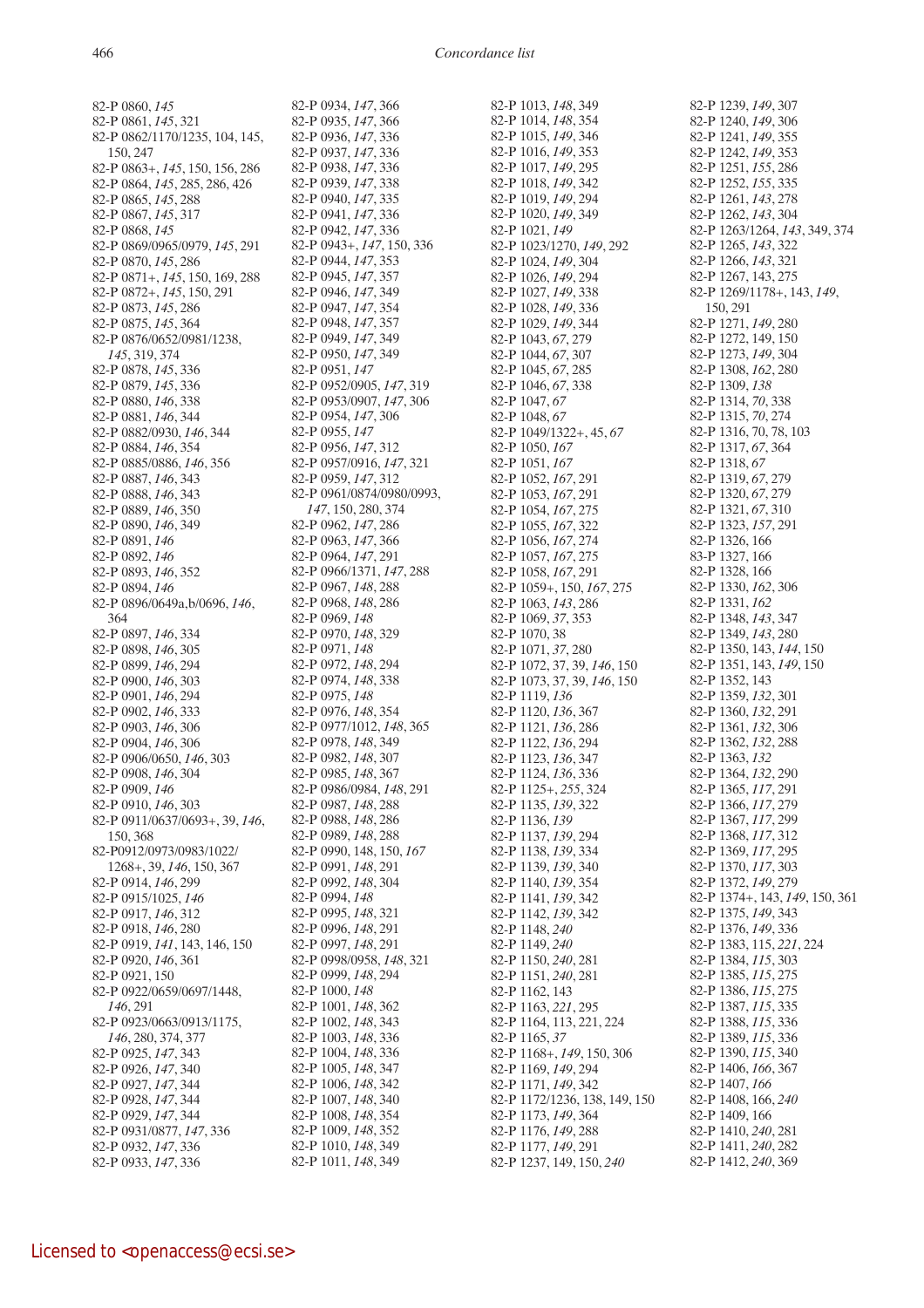82-P 1421, *156* 82-P 1432, *162* 82-P 1433, *162*, 278 82-P 1434, *132*, 361 82-P 1435, *132*, 280 82-P 1436, *162*, 275 82-P 1437, *162*, 274 82-P 1438, *162*, 309 82-P 1439, *167*, 306 82-P 1446, *149* 82-P 1447, *149*, 279 82-P 1449, *149*, 342 82-P 1462, *143*, 275 82-P 1463, *143*, 275 82-P 1464, *132* 82-P 1465, *162*, 309 82-P 1466, *162*, 291 82-P 1467, *162*, 278 82-P 1468, *162*, 275 82-P 1469, *162*, 275 82-P 1473, *149*, 338 82-P 1474, *149*, 291 82-P 1475, *149* 82-P 1476, 79, *217*, 219 82-P 1477, *79*, 275 82-P 1478, *79*, 294 82-P 1479, *74*, 343 82-P 1483, *219*, 282 82-P 1484, *219*, 362 82-P 1485, 219 82-P 1486, *219*, 363 82-P 1487, *121* 82-P 1488, *122*, 278 82-P 1489, *122*, 304 82-P 1490, *122*, 275 82-P 1491, *122*, 275 82-P 1492, *156*, 288 82-P 1493+, *156*, 294 82-P 1494, *156*, 371 82-P 1495, 121 82-P 1496, *120*, 340 82-P 1497, 121 82-P 1498, *120* 82-P 1499, *120* 82-P 1500, *139*, 313 82-P 1501, *139*, 342 82-P 1502, *139*, 294 82-P 1503, *139* 82-P 1514/1431, *162*, 278 82-P 1515+, 143, *162*, 278, 376 82-P 1516, *117*, 274 82-P 1517, *117* 82-P 1518, *143*, 279 82-P 1519, *143*, 286 82-P 1520, *80*, 278 82-P 1521, *80* 82-P 1524, *120*, 279 82-P 1525, *120*, 275 82-P 1532, 70 82-P 1533, *70*, 362 82-P 1534, *55*, 58, 70, 71 82-P 1535, *70*, 279 82-P 1536, *70*, 304 82-P 1537, *70* 82-P 1538, *118*, 306 82-P 1539, *118*, 275 82-P 1540, *118*, 327 82-P 1541, *118*, 336 82-P 1574, *149*, 361

82-P 1575, *149*, 286 82-P 1578, *162*, 344 82-P 1579, *162*, 348 82-P 1585, *133* 82-P 1590, *162*, 316 82-P 1591, 162 82-P 1592, *162*, 274 82-P 1593+, *138*, 139, 288 82-P 1594, *138*, 291 82-P 1595, 240 82-P 1596, 240 82-P 1597, *240*, 281 82-P 1598, 240 82-P 1605+, *118*, 121, 325 82-P 1607, *118*, 286 82-P 1608, *118*, 367 82-P 1609, *118*, 321 82-P 1610, *118*, 349 82-P 1620, *74*, 306 82-P 1625, 219 82-P 1626, *219*, 282 82-P 1627, 219 82-P 1630, 74 82-P 1631, *74*, 290 82-P 1632, 74 82-P 1633, *74*, 275 82-P 1634, *74*, 279 82-P 1635, 74, 75, 209 82-P 1636+, *138*, 139, 288 82-P 1637, *138*, 286 82-P 1638, *138*, 306 82-P 1639, *138*, 336 82-P 1644, 121 82-P 1648, *136*, 389 82-P 1649, *137*, 278 82-P 1651, *70*, 278 82-P 1652, 42, *66*, 67, 70, 71 82-P 1655, *155*, 309 82-P 1656, *155*, 367 82-P 1657, *155*, 288 82-P 1658, *240*, 350 82-P 1659, *240*, 352 82-P 1663, 79 82-P 1664, *79*, 275 82-P 1669, *145*, 150, 169 82-P 1670, *167*, 367 82-P 1671, *136*, 288 82-P 1672, *136*, 368 82-P 1673, *156*, 278 82-P 1674+, *156*, 304 82-P 1677, *165*, 288 82-P 1678, *131* 82-P 1681, *203*, 350 82-P 1682, *203* 82-P 1683, *203*, 281 82-P 1684, 162, 165, 374 82-P 1685, *79*, 306 82-P 1686, 79 82-P 1687, 79 82-P 1698, *74*, 295 82-P 1705, *115*, 290 82-P 1706, *115*, 286 82-P 1707, *115* 82-P 1708, *115*, 275 82-P 1709, *115*, 309 82-P 1710+, *115*, 274 82-P 1711, *115*, 342 82-P 1712, *115*, 353 82-P 1732, *157*, 279

82-P 1733, *255* 82-P 1749, *256*, 370 82-P 1765+, *153*, 361 82-P 1780, 89, 128, 166, 168, 201, 207, 246 82-P 1781, 161, *166* 82-P 1782, *166*, 309 82-P 1783, *166*, 372 82-P 1790, *122*, 278 82-P 1791, *122*, 274 82-P 1793, *157*, 274 82-P 1810, *256*, 370 82-S 001, *67*, 388, 393 82-S 002, *67*, 388, 393 82-S 003, *39*, 388 82-S 006, *219*, 383 82-S 009, *137*, 397 82-S 010, *156*, 269, 391 82-S 011, *150*, 387, 393 82-S 012, *150*, 393, 399 82-S 013, *150*, 387, 393 82-S 014, *150*, 397 82-S 021, *150*, 387, 393 82-S 026, *162*, 269, 387 82-S 027, *137*, 387 82-S 030, *150*, 389, 393 82-S 037, *167*, 269, 390 82-S 038, *167* 82-S 039, *166*, 269, 388 82-S 041, *162*, 269, 387 82-S 042, *150*, 388, 393 82-TC 004, *67*, 382, 393 82-TC 008, *39*, 395 82-TC 015, *79*, 383 82-TC 018, *150*, 382, 393 82-TC 019, *150*, 381, 393 82-TC 020, *151* 82-TC 023, *162*, 165 82-TC 024, *166*, 269, 391 83-FR 001, *59*, 270 83-MISC 001, *59* 83-OB 010, 59 83-OB 011, 59 83-OB 012, 59 83-OB 013, 241 83-OB 020, 241 83-OB 021, 241 83-P 0002, *57*, 336, 337, 373 83-P 0003, *57*, 338 83-P 0009, *57* 83-P 0010, *57*, 354 83-P 0011, *57*, 344 83-P 0013, 57, 294 83-P 0014/84-P 0386<sup>1</sup>+, 39, 57, 58, 294 83-P 0022, *57*, 299 83-P 0023, *57* 83-P 0024, *57*, 368 83-P 0025, *57*, 368 83-P 0029, *57*, 294 83-P 0030, *57*, 306 83-P 0031, *57*, 312 83-P 0032, *57* 83-P 0033+, 39, *57*, 58, 306 83-P 0034, *57*, 366 83-P 0035, *57*, 366 83-P 0036, *57*, 309 83-P 0041, *252*, 370

83-P 0061, *253*, 319 83-P 0062, *253*, 370 83-P 0078, *253*, 370 83-P 0104, *253*, 370 83-P 0105, *253*, 370 83-P 0108, *253*, 299 83-P 0110, *253*, 295 83-P 0152, *253*, 321, 376 83-P 0199, *253*, 283 83-P 0202, *253*, 306 83-P 0241, *37*, 316 83-P 0242, *37* 83-P 0243, *37*, 321 83-P 0244, *37*, 316 83-P 0245, *37*, 343 83-P 0246, *37*, 353 83-P 0247, *37*, 288 83-P 0248, *37*, 286 83-P 0249, *37*, 280 83-P 0250, *37*, 274 83-P 0251, *37*, 274 83-P 0252, *37*, 275 83-P 0253, *37*, 279 83-P 0254, *37*, 279 83-P 0255, *37*, 290 83-P 0256+, *37*, 39, 291 83-P 0257, *38* 83-P 0258/0292, 38, 39, *58* 83-P 0259, *38*, 368 83-P 0260, *38*, 368 83-P 0261, *38*, 368 83-P 0262, *38* 83-P 0263, 38 83-P 0264, *38* 83-P 0265, *38* 83-P 0266, *38* 83-P 0267, *38* 83-P 0268, *38*, 306 83-P 0270, *38*, 286 83-P 0271, *38*, 304 83-P 0272, *38*, 371 83-P 0273, *38*, 372 83-P 0274, *38* 83-P 0275, 38 83-P 0276, *38*, 288 83-P 0277, *38*, 285 83-P 0278, *38*, 290 83-P 0279, 38, 39, *58* 83-P 0280, 38, 39, *58* 83-P 0281/0282, 38, 39, *57*, 58 83-P 0283, *38* 83-P 0284, *38* 83-P 0286, *38*, 303 83-P 0288, *38*, 299 83-P 0289, 38, 39, *57*, 58 83-P 0290, 38, 39, *57*, 58 83-P 0291, *38*, 316 83-P 0495, *70*, 274 83-P 0496, *70* 83-P 0497, *70* 83-P 0498, *70*, 353 83-P 0499, *70*, 368 83-P 0567, *253*, 370 83-P 0573, *254*, 370 83-P 0580, *254*, 325 83-P 0589+, 166, *240*, 281 83-P 0590, *240*, 282 83-P 0591+, *240*, 292 83-P 0592+, 150, *240*, 292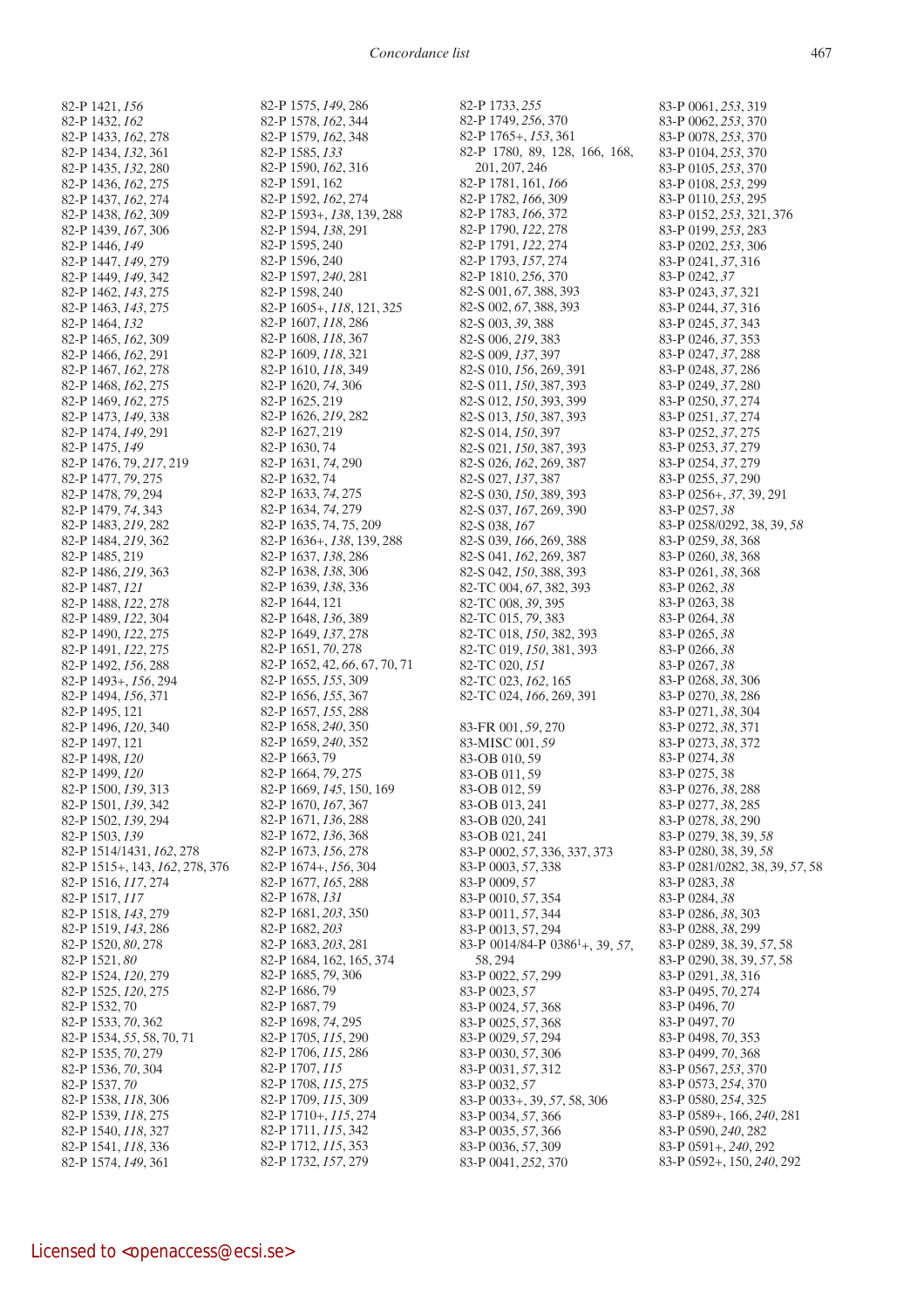83-P 0593, *240*, 310 83-P 0594, *240*, 302 83-P 0595, *240*, 282 83-P 0596, *165*, 278 83-P 0597, *165*, 288 83-P 0598, *165*, 368 83-P 0603, 240 83-P 0604, 240 83-P 0605, *240*, 344 83-P 0606, 240 83-P 0673, 38, 39, *56*, 58 83-S 006, *39*, 395, 397 83-S 007, *71*, 387 83-TC 004, *39*, 382 84-AR 014, *163*, 259 84-AR 015, *203*, 258 84-AR 017 (former 84-MISC 068), *127*, 258 84-B 003, *59*, 393 84-B 007, *233*, 391, 393 84-B 010, *201*, 390 84-M 022, *59*, 385, 393 84-M 038, *233*, 384, 387, 393 84-M 050, *159*, 269, 384 84-MISC 028, *59* 84-MISC 053, *59*, 270 84-MISC 063, *233*, 388, 393 84-MISC 064, *128* 84-MISC 070, *128* 84-MISC 071, 228, 229 84-MISC 072, *233* 84-MISC 074, *166* 84-MISC 075, *127* 84-MISC 076, *126* 84-MISC 077, *235*, 388 84-MISC 078, *235*, 390 84-MISC 079, *236* 84-MISC 082a, *236*, 271 84-MISC 082b, *236*, 271 84-MISC 088, *168*, 269, 384 84-MISC 091, 60, *61* 84-MISC 092, *224*, 388 84-MISC 093, *60*, 388 84-MISC 094, *201* 84-MISC 096, *47* 84-MISC 098, *165* 84-MISC 104, *229*, 388 84-MISC 108, 45, *46* 84-OB 018, 59 84-OB 019, 59 84-OB 020, 59 84-OB 021, 59 84-OB 022, 59 84-OB 027, 59 84-OB 028, 59, 404 84-OB 036, 123 84-OB 037, 126 84-OB 038, 126 84-OB 039, 126 84-OB 043, 126 84-OB 044, 126 84-OB 045, 126 84-OB 046, 126 84-OB 047 127 84-OB 048, 229 84-OB 049, 229, 400 84-OB 050, 229 84-OB 051, 229

84-OB 052, 229 84-OB 056, 229 84-OB 057, 128, 404 84-OB 061, 233 84-OB 062, 229 84-OB 063, 229 84-OB 065, 229 84-OB 066, 233 84-OB 067, 233 84-OB 068, 233 84-OB 069, 233 84-OB 071, 234 84-OB 081, 161 84-OB 082, 161 84-OB 089, 163 84-OB 090, 163 84-OB 091, 159 84-OB 092, 163 84-OB 093, 168 84-OB 094, 168 84-OB 095, 239 84-OB 096, 168 84-OB 100, 239 84-OB 102, 168 84-OB 103, 168 84-OB 122, 198 84-OB 123, 198 84-OB 126, 198 84-OB 130, 198, 402 84-OB 131, 237 84-OB 149, 168 84-OB 150, 168 84-OB 208, 61 84-OB 209, 61 84-OB 210, 61 84-OB 211, 61 84-OB 212, 61 84-OB 217, 201 84-OB 218, 47 84-OB 219, 47 84-OB 221, 201 84-OB 222, 201 84-OB 223, 201 84-OB 224, 202 84-P 0053, *254*, 370 84-P 0056, *255*, 306 84-P 0084, *254*, 363 84-P 0092, *254*, 370 84-P 0219, *254*, 291 84-P 0287, *256*, 370 84-P 0320, *255*, 370 84-P 0361, *254*, 370 84-P 0388, *57*, 306 84-P 0389, *57*, 319 84-P 0390/0398/0401+, 39, *57*, 58, 299, 373 84-P 0391, *57*, 291 84-P 0392, *57*, 291 84-P 0394, *58* 84-P 0395, *58*, 294 84-P 0396+, 38, *58*, 297 84-P 0397+, 39, *58*, 299 84-P 0399+, 39, *58*, 299 84-P 0400+, 39, *58*, 320 84-P 0402, *58*, 288 84-P 0403/0467, *58*, 312 84-P 0404, *58*, 306 84-P 0405, *58*, 274 84-P 0406, *58*

84-P 0407, *58* 84-P 0408+, 38, *58*, 286 84-P 0409+, *58*, 291 84-P 0446, *255*, 370 84-P 0463, 58, 194, *208*, 209, 212, 248 84-P 0464, *58*, 286 84-P 0465, *58*, 288 84-P 0466, *58*, 288 84-P 0468, *58*, 353 84-P 0469, *58*, 336 84-P 0470, *58*, 354 84-P 0471, *58*, 353 84-P 0653, *257*, 370 84-P 0660, *126*, 279 84-P 0661, *126*, 322 84-P 0662, *126*, 324 84-P 0663, *126*, 295, *417* 84-P 0664, *126*, 324 84-P 0665, 127 84-P 0666, 127 84-P 0667, 127 84-P 0668, *126*, 347 84-P 0669, *126*, 336 84-P 0670, *126*, 343 84-P 0671, *126*, 294 84-P 0672, *126*, 354 84-P 0673a, *126*, 349, 374 84-P 0673b, *126*, 349, 374 84-P 0673c, *126* 84-P 0704, *123*, 321 84-P 0705, *123*, 319 84-P 0722, *230*, 312 84-P 0723, *230*, 307 84-P 0724, *230*, 307, 308 84-P 0725+, 228, *230*, 312 84-P 0726, *230*, 281 84-P 0727, *230*, 310 84-P 0728/1065, *230*, 364 84-P 0729+, 106, *230*, 233, 364 84-P 0730, *230* 84-P 0731, *230*, 302 84-P 0732, *230* 84-P 0733, *230* 84-P 0734, *230*, 281 84-P 0735, *230*, 282 84-P 0736, *230*, 282 84-P 0737+, 228, *230*, 233, 282 84-P 0738, *230*, 282 84-P 0739, *230*, 281 84-P 0740, *231*, 282 84-P 0741, *231*, 368 84-P 0742, *231*, 343 84-P 0743, *231*, 356 84-P 0744, *231*, 347 84-P 0745, *231*, 340 84-P 0746, *231*, 354 84-P 0747, *231*, 354 84-P 0748, *231* 84-P 0749, *231*, 350 84-P 0750, *231*, 281 84-P 0751, 38, 231, 233 84-P 0752, *231*, 369 84-P 0753, *231*, 281 84-P 0754, *231*, 281 84-P 0755, *231*, 290 84-P 0756, *231*, 282 84-P 0757, *231*, 282 84-P 0758, *231*, 282

84-P 0759, *231* 84-P 0760, *231* 84-P 0761a+, 228, *231*, 233, 314 84-P 0761b, *231*, 325 84-P 0762, *231*, 320 84-P 0763, 231, 233, *234* 84-P 0764, *231* 84-P 0765, *231*, 307 84-P 0766, *231*, 307 84-P 0767, 233 84-P 0768, 233 84-P 0769, *231*, 339 84-P 0770, *231*, 339 84-P 0771, *231*, 339 84-P 0772, *231*, 336 84-P 0773, *231*, 354 84-P 0774, *231*, 359 84-P 0775, *231*, 360 84-P 0776, *231*, 352 84-P 0777, *231*, 352 84-P 0778, *231*, 352 84-P 0779, *232* 84-P 0780, *232* 84-P 0783, *232*, 349 84-P 0784, *232*, 349 84-P 0785, *232*, 349 84-P 0787, *232*, 282 84-P 0788+, 228, *232*, 233, 282 84-P 0789, *232*, 362 84-P 0790, *232*, 332 84-P 0791/1057, *232*, 369 84-P 0792, *232*, 310 84-P 0793a, *232*, 298 84-P 0793b, *232*, 312 84-P 0794, *232* 84-P 0795, *232*, 310 84-P 0796, *232*, 325 84-P 0797, *232*, 325 84-P 0798, *232*, 368 84-P 0799, *232*, 364 84-P 0800, *232*, 296 84-P 0801, 233 84-P 0802, 233 84-P 0803, 233 84-P 0804, *232*, 342 84-P 0805, *232*, 354 84-P 0806, *232*, 355 84-P 0807, *232* 84-P 0808, 234 84-P 0809, 103, *206*, 207, 234 84-P 0810/1231, 234 84-P 0811, *234*, 369 84-P 0812, *234*, 305 84-P 0813+, 233, *234*, 307 84-P 0814, *234*, 354 84-P 0815, *234*, 346 84-P 0828, *126* 84-P 0829, 225, *232*, 233 84-P 0830/0985, *225*, 281 84-P 0831, *225*, 369 84-P 0832, *225* 84-P 0833, *226* 84-P 0834, *226*, 305 84-P 0835, 228 84-P 0836, 226, 228, *231*, 233 84-P 0837a/0844/0974+, 116, 128, *226*, 228, 296 84-P 0837b, *226*, 327 84-P 0838, 224, 226, 228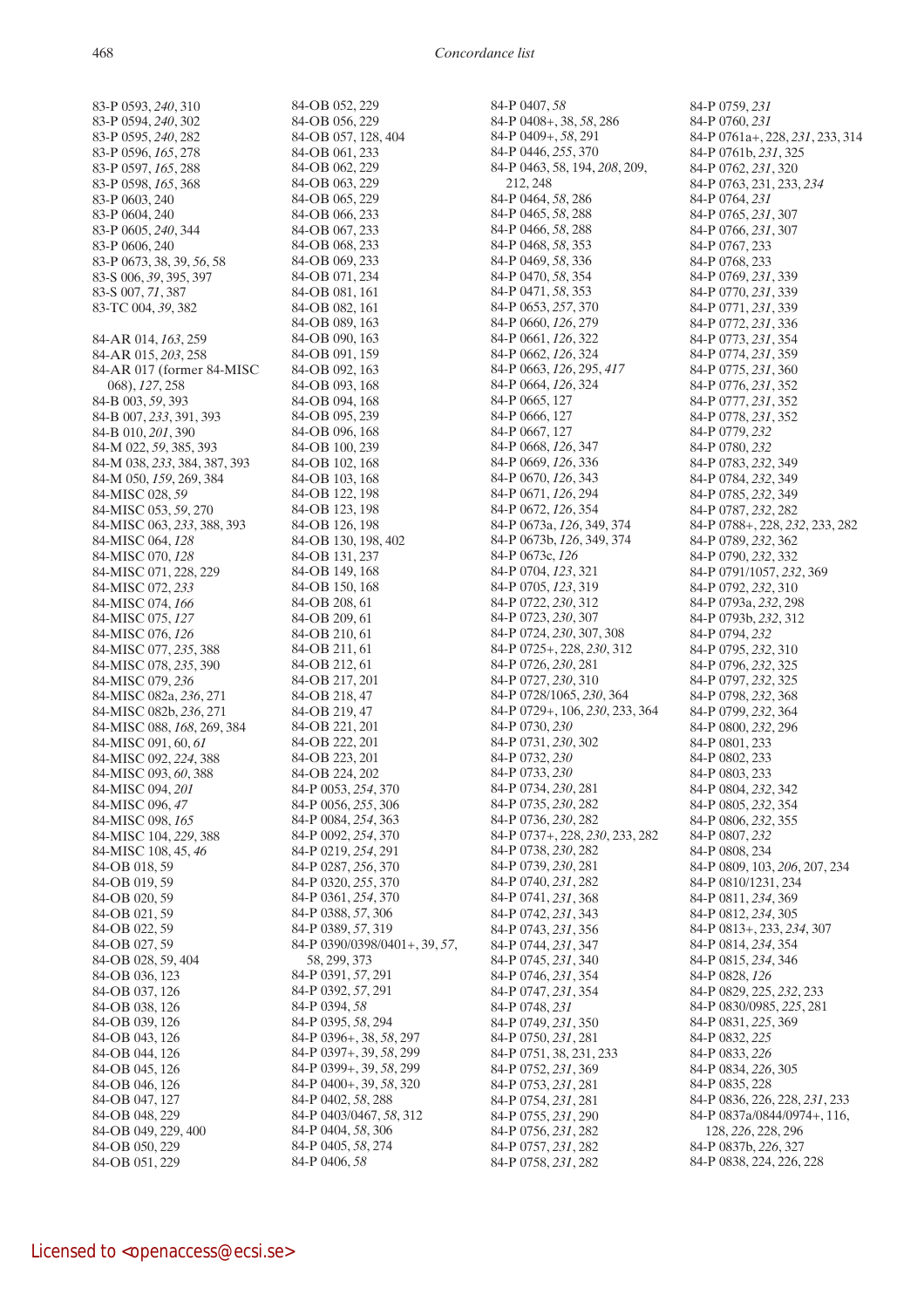84-P 0839, 226, *234* 84-P 0840, *226*, 307 84-P 0841, *226*, 334 84-P 0842, *226*, 331 84-P 0843, *226*, 295 84-P 0845, 228 84-P 0846, *226*, 348 84-P 0847, *226*, 348 84-P 0848, *226*, 348 84-P 0849, *226*, 347 84-P 0850, *226*, 339 84-P 0851, *226*, 339 84-P 0852, *226*, 346 84-P 0853, *226*, 346 84-P 0854, *226*, 346 84-P 0855, *226*, 343 84-P 0856, *226*, 349 84-P 0857, *226*, 349 84-P 0858, *226* 84-P 0859, *208*, 209, 226, 228 84-P 0860, *226*, 281 84-P 0861, *226*, 281 84-P 0862, *226*, 362 84-P 0863, *226*, 282 84-P 0864, *226*, 281 84-P 0865, *226*, 325 84-P 0866+, 163, 210, *226*, 228, 310 84-P 0867, *226*, 369, 452 84-P 0868+, 126, *226*, 228, 372 84-P 0869/1529, *226* 84-P 0870, *226*, 320 84-P 0871, *226* 84-P 0872, *226*, 307 84-P 0873, *226*, 310 84-P 0874, *226*, 335 84-P 0875, *227*, 336 84-P 0876, *227*, 350 84-P 0877, *227*, 354 84-P 0878, *227*, 350 84-P 0879, *227*, 349 84-P 0960, 227, 228, *230*, 233 84-P 0961, *227*, 281 84-P 0962, *227*, 281 84-P 0963, *227*, 362 84-P 0964, *227*, 283 84-P 0965, *227*, 283 84-P 0966, *227*, 283 84-P 0967, *227*, 283 84-P 0968, *227*, 281 84-P 0969, *227*, 281 84-P 0970, *227*, 305 84-P 0971, *227* 84-P 0972, 228 84-P 0973, *227*, 331 84-P 0975, *227* 84-P 0976/0977+, 126, *227*, 228, 327 84-P 0978, *227*, 307 84-P 0979+, *227*, 228, 307 84-P 0980, *227*, 347 84-P 0981, *227*, 350, 375 84-P 0982, *227*, 352 84-P 0983, 228 84-P 0984, *227*, 281 84-P 0986, *227*, 281 84-P 0987, *227*, 368 84-P 0988, 227, 281 84-P 0989, *227*, 282

84-P 0990, *227*, 281 84-P 0991, *227* 84-P 0992, *227* 84-P 0993, *227* 84-P 0994, *227*, 307 84-P 0995, *227* 84-P 0996, *227* 84-P 0997, *227*, 335 84-P 0998, *227*, 341 84-P 0999+, 188, *227*, 228, 307 84-P 1000, *227*, 369 84-P 1001, *228*, 355 84-P 1002, *228*, 346 84-P 1006, *232*, 349 84-P 1007, *126*, 306, 374 84-P 1008, *127*, 306, 374 84-P 1009, 127, 168 84-P 1010, *127*, 312 84-P 1011, *127*, 319 84-P 1012, *127*, 320 84-P 1013, *127*, 291 84-P 1014, *127*, 368 84-P 1015, *127*, 314 84-P 1016, 126, *127*, 354 84-P 1017, 123 84-P 1018, *123*, 306 84-P 1028, 224, *228*, 281 84-P 1029, 224, *228*, 333 84-P 1030, *127*, 303 84-P 1031+, *127*, 128, 299 84-P 1032, 128, 212, 234 84-P 1036, *124*, 366 84-P 1037, *124* 84-P 1038, *124*, 324 84-P 1039, *124*, 319 84-P 1040/1082, *124*, 304 84-P 1041, 124, 126, *227*, 228 84-P 1042, *124* 84-P 1044, *255*, 370 84-P 1056, *232*, 282 84-P 1058, *232*, 368 84-P 1059, *232*, 316 84-P 1060+, 228, *232*, 233, 322 84-P 1061, *232*, 296 84-P 1062, *232*, 348 84-P 1064+, 121, *232*, 233, 319 84-P 1066, *232* 84-P 1067, *232*, 282 84-P 1068, *233*, 368 84-P 1069, *233*, 343 84-P 1070, *233*, 295 84-P 1071, *233* 84-P 1072, *124*, 275 84-P 1073, *124*, 286 84-P 1074, *124*, 275 84-P 1075, *124*, 278 84-P 1076, *125*, 275 84-P 1077, *125*, 275 84-P 1078, *125*, 275 84-P 1079, *125*, 278 84-P 1080, *125*, 324 84-P 1081, *126*, 279 84-P 1083, 126, *226*, 228 84-P 1084, *126*, 316 84-P 1106, *163* 84-P 1107, 163 84-P 1108, 163 84-P 1215, *128*, 290 84-P 1216, *128*, 290

84-P 1217, 116, 128, *226*, 228 84-P 1218, *128*, 298 84-P 1219, *128*, 366 84-P 1220, 89, 128, 166, 168, 201, 207, 246 84-P 1221, *128*, 338 84-P 1222, 128 84-P 1223, *128*, 341 84-P 1227, *229*, 369 84-P 1228, *229*, 282 84-P 1229+, *234*, 282 84-P 1230, 128, 212, 234 84-P 1232, *234*, 282 84-P 1233, *234*, 281 84-P 1234, *234*, 281 84-P 1235, *234* 84-P 1236+, 228, *234*, 307 84-P 1237, *234* 84-P 1238, *234* 84-P 1239, *234* 84-P 1242, *138*, 309 84-P 1245, *163* 84-P 1275, *229* 84-P 1276, *229*, 298 84-P 1277, *229*, 281 84-P 1278, *156* 84-P 1279, *156* 84-P 1280, *159* 84-P 1281, *159*, 295, *417* 84-P 1355, *123*, 279 84-P 1356, *123*, 288 84-P 1357, *123*, 333 84-P 1358, *123* 84-P 1359, *123*, 290 84-P 1360, *123*, 366 84-P 1362+, *169*, 330 84-P 1363, *169*, 275 84-P 1364, *151*, 279 84-P 1365+, *151*, 291 84-P 1366+, *151*, 298 84-P 1367, *159*, 275 84-P 1368, *163*, 324 84-P 1369, *163*, 327 84-P 1370, *163*, 278 84-P 1371, *163*, 278 84-P 1375, *236*, 326 84-P 1384, *238* 84-P 1385, *238*, 248 84-P 1386, *238*, 316 84-P 1387, *238* 84-P 1388, 238 84-P 1389, *161* 84-P 1390, *161*, 279 84-P 1415, *236* 84-P 1420, *133*, 278 84-P 1421, *133*, 291 84-P 1422, *133* 84-P 1423, 165, 166 84-P 1424, *165*, 372 84-P 1425, *238*, 282 84-P 1426, *238* 84-P 1427, *238*, 281 84-P 1435, *163*, 326 84-P 1436, *163*, 323 84-P 1466, *238*, 348, 375 84-P 1467, *238*, 348, 375 84-P 1471, *224*, 290 84-P 1472, *224*, 316 84-P 1473, 224

84-P 1474, *159*, 342 84-P 1475, *159* 84-P 1476, *159*, 286 84-P 1478, *256*, 370 84-P 1479, *163*, 327 84-P 1480, *163*, 290 84-P 1481, *163* 84-P 1482, *159*, 275 84-P 1483, *159* 84-P 1484, *224*, 282 84-P 1485, *224*, 369 84-P 1486, *224*, 307 84-P 1487, *228*, 327 84-P 1488, *228*, 315 84-P 1530, 228, *230*, 233 84-P 1531, *228* 84-P 1532, *228*, 327 84-P 1533, 228, *232*, 233 84-P 1534, *228* 84-P 1535, *228*, 295 84-P 1536, *228*, 307 84-P 1537, *228*, 338 84-P 1538, 228 84-P 1539, *228*, 354 84-P 1540, *228*, 354 84-P 1547, *159*, 324 84-P 1548, *159* 84-P 1549, *159*, 291 84-P 1550, *165* 84-P 1551, 165, *168* 84-P 1552, *165*, 320 84-P 1558, *167*, 279 84-P 1559, *167*, 326 84-P 1560, *168*, 278 84-P 1561, *168*, 331 84-P 1562, 168 84-P 1563, *168*, 274 84-P 1576, *157*, 306 84-P 1577, *157*, 280 84-P 1578, *166* 84-P 1579, *236*, 310 84-P 1580, *236* 84-P 1631, *163* 84-P 1650, *159*, 278 84-P 1651, *159*, 326 84-P 1660, *166*, 278 84-P 1661, *166* 84-P 1662+, 161, *166*, 274 84-P 1663, *166* 84-P 1672, *159*, 366 84-P 1673, *159*, 309 84-P 1674, *159*, 306 84-P 1675, *159*, 316 84-P 1679, *156*, 279 84-P 1680, 156 84-P 1685, *254*, 370 84-P 1699, 155 84-P 1700, 133, *235* 84-P 1701, *133*, 280 84-P 1702, *161*, 275 84-P 1704, *161*, 275 84-P 1705, 155 84-P 1706, *238* 84-P 1708, 161, *166* 84-P 1709, *161*, 352, 353 84-P 1823, *138* 84-P 1824, *138*, 319 84-P 1825, *138*, 321 84-P 1826, 138, 152, *228*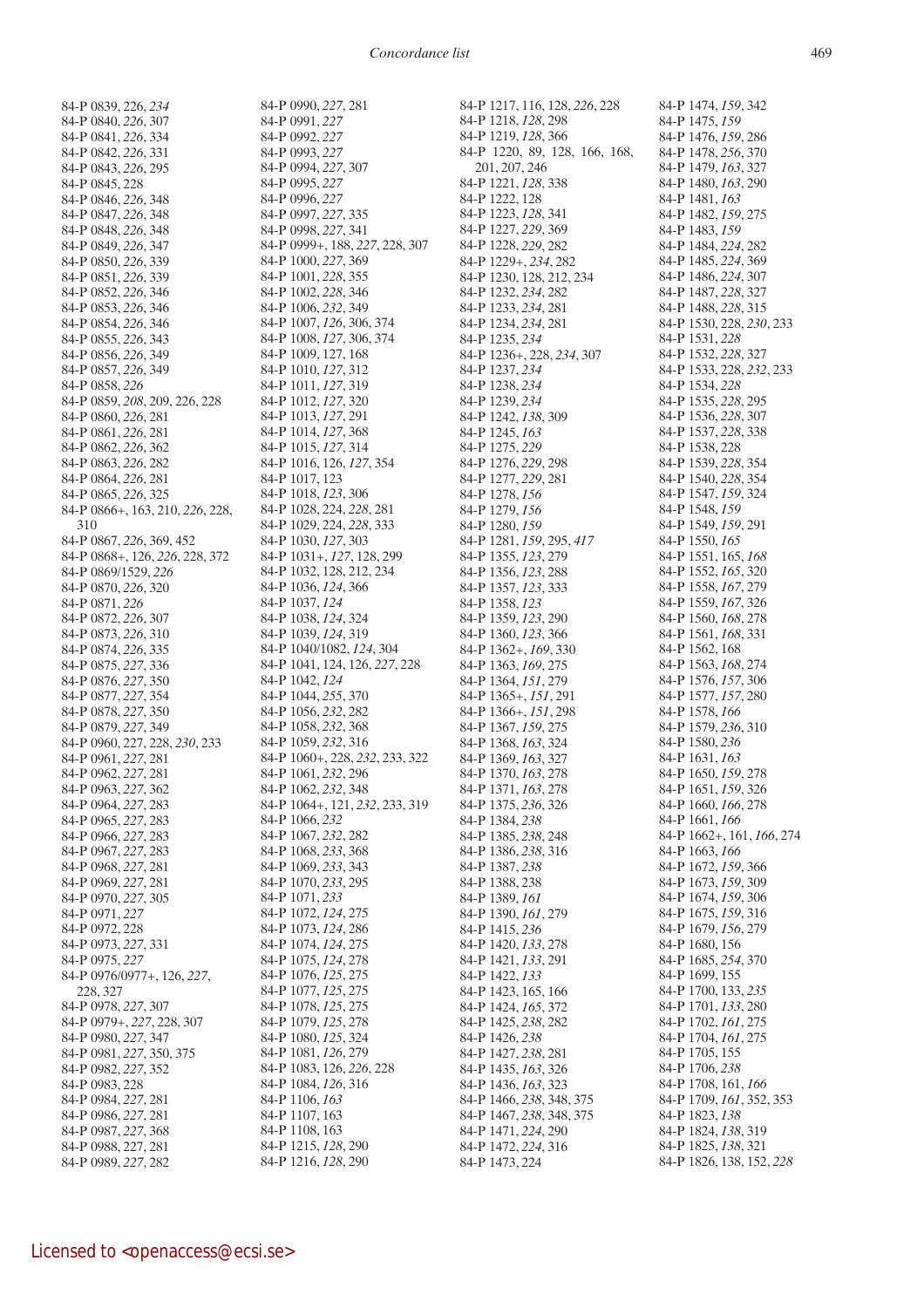84-P 1827, *241*, 282 84-P 1828, *241*, 283 84-P 1829/1953, *241*, 283 84-P 1830, *241*, 369 84-P 1831, *241*, 310 84-P 1832, *241* 84-P 1842, *159*, 312 84-P 1847, *159* 84-P 1857+, *151*, 290 84-P 1858, 151 84-P 1881, 241 84-P 1882, 241 84-P 1883, *241*, 281 84-P 1884, *241*, 281 84-P 1885, *241*, 369 84-P 1917, *235*, 281 84-P 1924, *235*, 310 84-P 1925+, 133, *235* 84-P 1941, 127, 168 84-P 1942, *168* 84-P 1943, *168*, 275 84-P 1944, *168*, 275 84-P 1945, *168*, 278 84-P 1946, *168* 84-P 1947, *168*, 275 84-P 1948, *168* 84-P 1949, *168* 84-P 1950, 89, 128, 166, 168, 201, 207, 246 84-P 1951, *168*, 306 84-P 1952, *168*, 275 84-P 1954+, 165, *168* 84-P 1955, *168* 84-P 1956, 150, *151*, 310 84-P 1978, *238*, 282 84-P 1979, *238*, 281 84-P 1980, *235* 84-P 1984, *153*, 368 84-P 1985, *153*, 279 84-P 1990, *128*, 275 84-P 1991, *128* 84-P 1992, *128* 84-P 1993, *168*, 274 84-P 1994, 159 84-P 1995, *168*, 278 84-P 1996, *168*, 320 84-P 1997, *168* 84-P 1998, *168*, 274 84-P 2000, *168*, 275 84-P 2001, *168*, 275 84-P 2023, 233 84-P 2024, *233*, 281 84-P 2025, *233* 84-P 2127, *156*, 302 84-P 2128, *156* 84-P 2129, *156*, 306 84-P 2130, *156*, 335 84-P 2131, *228*, 282 84-P 2132, *228*, 292 84-P 2133+, 138, 152, *228*, 307 84-P 2134, *228* 84-P 2224, *152*, 275, 376 84-P 2225, *152*, 278 84-P 2226, *152*, 315 84-P 2227, 138, 152, *228* 84-P 2228, 152 84-P 2229, *152*, 342 84-P 2230, *152*, 365 84-P 2231, *152*, 365

84-P 2235, *254*, 292 84-P 2243, *254*, 370 84-P 2250, *254*, 299 84-P 2251, *254*, 322 84-P 2268, *254*, 295 84-P 2279, *254*, 343 84-P 2280, *254*, 343 84-P 2281, *254*, 343 84-P 2286, *254*, 294 84-P 2664, *229*, 282 84-P 2665, *138*, 307 84-P 2672, *229* 84-P 2673, 229 84-P 2674, *229*, 283 84-P 2679, *233* 84-P 2680, *233*, 281 84-P 2694, *156*, 366 84-P 2695, *156*, 314 84-P 2696, *156*, 306 84-P 2697, *156*, 366 84-P 2698, *156*, 288 84-P 2699, *156*, 352 84-P 2727, *254*, 319 84-P 2747, *200*, 281 84-P 2748, *201* 84-P 2751, *202*, 339 84-P 2752, *202*, 281 84-P 2753, *202*, 281 84-P 2754, *202*, 341 84-P 2755, *202*, 359 84-P 2756, *201* 84-P 2757, *201*, 369 84-P 2758, *201*, 281 84-P 2759, *201*, 320 84-P 2760, *201*, 302 84-P 2761, 89, 128, 166, 168, 201, 207, 246 84-P 2766, *203* 84-P 2767, 203 84-P 2768, *203*, 282 84-P 2769, *45*, 304 84-P 2770, *45*, 338 84-P 2771, *45*, 338 84-P 2772, *45* 84-P 2773, *45*, 304 84-P 2774, *45*, 291 84-P 2804, *202*, 321 84-P 2805, *202* 84-P 2806, *202*, 281 84-P 2837+, 42, *47*, 319 84-P 2876, *151*, 336 84-P 2877, *151* 84-P 3053, *254*, 299 84-P 3080, *46*, 298 84-P 3081, *46*, 275 84-P 3082, *46*, 288 84-P 3083, *46*, 371 84-P 3131, *201*, 281 84-P 3132, *201*, 282 84-P 3133, *201* 84-P 3153, *254*, 331 84-P 3154, *202*, 282 84-P 3155, *203*, 281 84-P 3158, *203* 84-P 3160, *168*, 275 84-P 3201, *203*, 281 84-P 3203, *169*, 279 84-P 3204+, *238*, 372 84-P 3205, *238*, 281

84-P 3206, *241*, 310 84-P 3207, *168* 84-P 3209, *241*, 336 84-P 3236, *201* 84-P 3237, *169* 84-S 005, *228*, 397 84-S 008, 229 84-S 012, *233* 84-S 013, *233*, 387, 393 84-S 014, *233*, 387, 393 84-S 015, *233* 84-S 016, *233* 84-S 017, *233*, 388, 393 84-P 018, *233*, 388, 393 84-S 021, *234* 84-S 023, *234* 84-S 024, *229*, 389, 393 84-S 026, *161*, 399 84-S 030, *59*, 390, 393 84-S 032, *236* 84-S 034, *166*, 399 84-S 036, *241*, 388 84-S 045, *202*, 388 84-S 053, *203*, 388 84-S 077, *203*, 397 84-TC 010, *59*, 381, 393 84-TC 014, *126*, 381 84-TC 017, 188, *228*, 263, 391, 393 84-TC 018, 224, *228*, 382, 393 84-TC 019, 110, *228*, 391, 393 84-TC 020, *127*, 395 84-TC 022, *228*, 391, 393 84-TC 023, *228*, 391, 393 84-TC 025, *233*, 382, 393 84-TC 028, *123*, 395, 396 84-TC 032, *238*, 240 84-TC 033, *163*, 269, 383 84-TC 036, *163*, 269, 396 84-TC 038, *126*, 396 84-TC 042, *202*, 381 84-TC 043, *203*, 382, 383 84-TC 046, *203* 84-TC 054, *153*, 382 84-TC 064, *45*, 396 84-TC 069, *169*, 396 84-TC 081 (former 84-P 0781), 232, *233*, 391, 392, 393 84-TC 082 (former 84-P 0782), 232, *233*, 391, 392, 393 84-TC 083 (former 84-P 0786), 232, *233*, 391, 392, 393 84-TC 084 (former 84-P 1005), 232, *233*, 391, 392, 393 84-TC 085 (former 84-P 1938), *163*, 269, 391 84-TC 086 (former 84-P 2288), *254*, 257, 391 87-AR 009, *90*, 259 87-AR 012, *93*, 258 87-AR 013, *90*, 258 87-FR 001, *131*, 260, 271 87-FR 003, *52*, 270 87-FR 005, *59*, 270

87-FR 011, *93*, 270 87-FR 012, *93*, 270 87-FR 165, *93*, 270 87-M 005, 83, 269, 385 87-M 007, *59*, 386, 393 87-MISC 003, 83, 269, 390 87-MISC 004, *60*, 388 87-OB 006, 131 87-OB 007, 131 87-OB 010, 83 87-OB 011, 83 87-OB 015, 90 87-OB 016, 90 87-OB 017, 87 87-OB 018, 60 87-OB 019, 87 87-OB 020, 59 87-OB 021, 90 87-OB 022, 90 87-OB 023, 90 87-OB 024, 93 87-OB 025, 93 87-OB 026, 93 87-OB 027, 93 87-OB 029, 93 87-OB 034, 93 87-OB 035, 93 87-OB 036, 93 87-OB 037, 93 87-P 0133, *52* 87-P 0136, 131 87-P 0137, *129*, 313 87-P 0138, *129* 87-P 0139, *129*, 335 87-P 0140, *130*, 353 87-P 0141, *130*, 360 87-P 0143, *87*, 288 87-P 0144, *87*, 288 87-P 0145, *87*, 372 87-P 0146, *87* 87-P 0147, *87*, 285 87-P 0148, *58*, 336 87-P 0149, *58*, 290 87-P 0150, *88*, 306 87-P 0151, *88*, 352 87-P 0152, *88* 87-P 0153, *88* 87-P 0154, *88*, 304 87-P 0155, *87*, 336 87-P 0156, *87* 87-P 0157, *87*, 352 87-P 0158, *88*, 275 87-P 0159, *88* 87-P 0160, *88*, 366 87-P 0161, *88*, 316 87-P 0162, *83*, 336 87-P 0163, *52*, 275 87-P 0164, 52 87-P 0172, *91*, 365 87-P 0173+, 83, 86, 87, *91*, 92 87-P 0174/01-P 0418, *91*, 274 87-P 0175, *91* 87-P 0176, *91*, 365 87-P 0177, *91*, 362 87-P 0178, *91*, 275 87-P 0179, *92*, 290 87-P 0180, *92*, 361 87-P 0181, *92* 87-P 0182/01-P 0420, 86, 92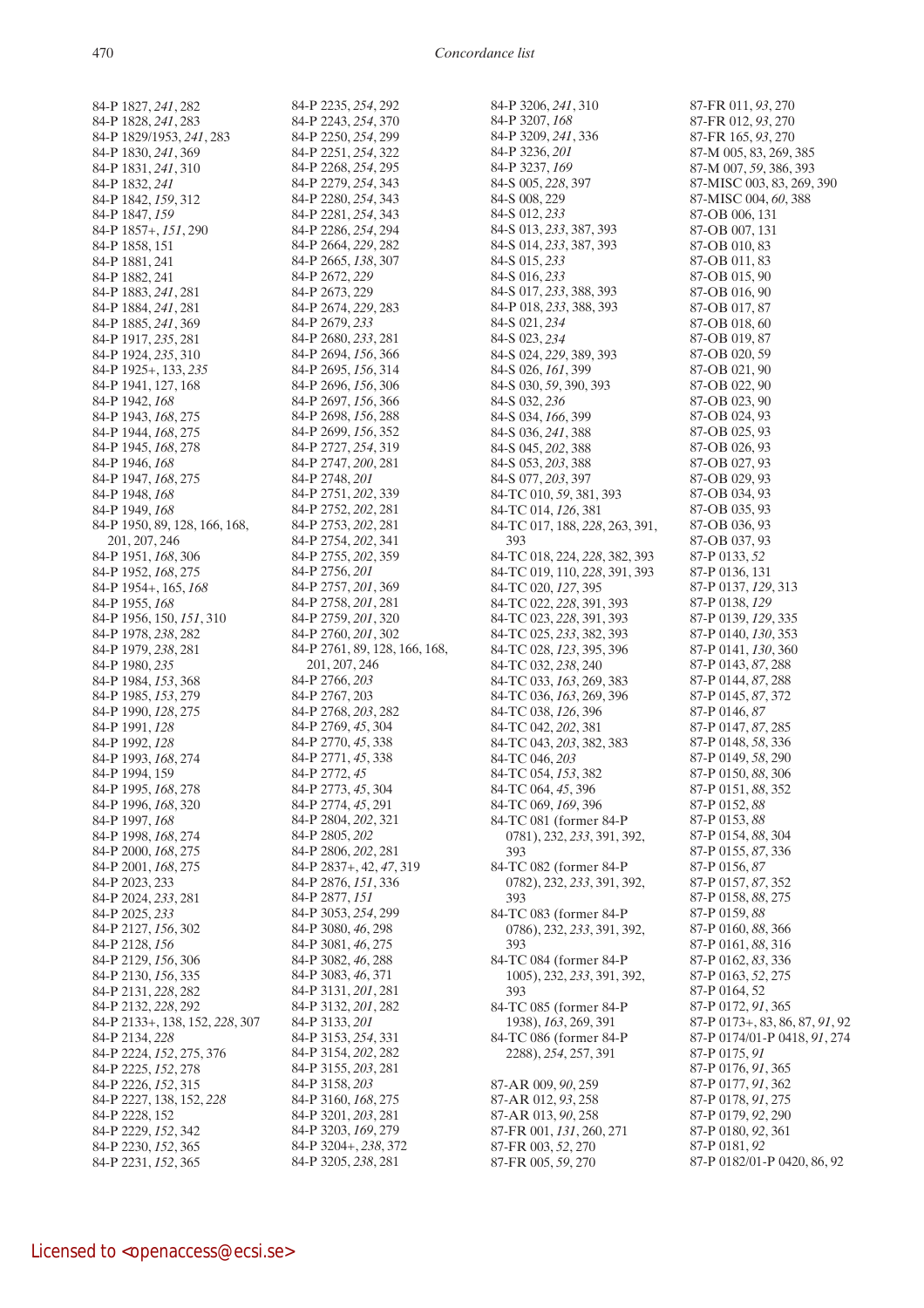*Concordance list* 471

87-P 0183, *92*, 279 87-P 0184, *92*, 335 87-P 0186, *92*, 335 87-P 0187, *92*, 335 87-P 0188, *92*, 335 87-P 0189, *92*, 335 87-P 0190, *92*, 335 87-P 0191, *92*, 335 87-P 0192, *92*, 306 87-P 0193/0548, 92 87-P 0206, *85*, 290 87-P 0207, *85*, 306 87-P 0208/0224, 85, 86, *87* 87-P 0209, *85*, 336 87-P 0210, *85*, 288 87-P 0211, *85*, 286 87-P 0212, *85* 87-P 0213+, *85*, 86 87-P 0214, *85*, 329 87-P 0215, *85* 87-P 0216, *85*, 357 87-P 0218, *85*, 340 87-P 0219, *85* 87-P 0220, *85*, 338 87-P 0221, *85*, 338 87-P 0222, *85*, 336 87-P 0223, *85*, 362 87-P 0233/0382, *88*, 336, 374 87-P 0234, *88*, 337 87-P 0235, *88*, 337 87-P 0236, *88* 87-P 0237, *88*, 280 87-P 0238, *88*, 275 87-P 0239, *89*, 309 87-P 0240, *89*, 275 87-P 0241, *89*, 309 87-P 0267/0270, *89*, 306 87-P 0268, *89*, 338 87-P 0269, *89*, 275 87-P 0271, *89*, 274 87-P 0272, *89* 87-P 0273+, *89*, 286 87-P 0321+, 86, *89*, 340, 374 87-P 0322, *89* 87-P 0323, *89*, 314 87-P 0324, *89*, 340 87-P 0325, *89*, 324

87-P 0326, *89*, 279 87-P 0327, *92*, 274 87-P 0328, *92* 87-P 0329, *92* 87-P 0330, *92*, 309 87-P 0331, *92*, 327 87-P 0332, *92*, 336 87-P 0333, 92 87-P 0334, *92*, 340 87-P 0335/0338, *92*, 340 87-P 0336, *92*, 329 87-P 0337, *92* 87-P 0339, 92 87-P 0342, *85*, 285 87-P 0343, *86*, 291 87-P 0344, *86*, 285 87-P 0345, *86*, 288 87-P 0381, *89* 87-P 0383+, 64, *89* 87-P 0384, *89*, 279 87-P 0398, 92 87-P 0399+, 79, *92* 87-P 0403, 92 87-P 0429, *89*, 338 87-P 0430, *89*, 280 87-P 0439, *89*, 336 87-P 0445/0185, *92*, 290 87-P 0446, 92 87-P 0447, *92*, 290 87-P 0490, *92*, 274 87-P 0491, *92*, 320 87-P 0509, *87*, 299 87-P 0510, *87*, 290 87-P 0511, *89*, 291 87-P 0513, *256*, 365 87-P 0514, *58* 87-P 0515+, 86, *87*, 314, 315 87-P 0516, *87*, 286 87-P 0517, *87*, 306 87-P 0518, *87*, 294 87-P 0519, *87*, 366 87-P 0520, *87*, 366 87-P 0521, *89*, 299 87-P 0522, *89*, 306 87-P 0523, *89*, 321 87-P 0524, 89, 128, 166, 168,

201, 207, 247

87-P 0525, *89*, 338 87-P 0526, *89*, 339 87-P 0527, *89*, 344 87-P 0528, *86*, 306 87-P 0529, *86*, 294 87-P 0530, *86*, 353 87-P 0531, *86*, 365 87-P 0532, *86*, 347 87-P 0535, *92*, 366 87-P 0536, 92 87-P 0537, 92 87-P 0538, 92 87-P 0539, *92*, 365 87-P 0549, 92 87-P 0550, *92*, 344 87-P 0570, *130* 87-P 0571, *130*, 306 87-S 010, *60*, 389 87-S 012, *86*, 269, 387, 393 87-TC 002, 131, 382 87-TC 004, *92*, 269, 383 87-TC 005, *93*, 269, 391 87-TC 007, *86*, 269, 382, 393 87-TC 008, *86*, 395 87-TC 011, *86*, 269, 382, 393 87-TC 012, *59*, 381, 393 87-TC 015, *93*, 269, 382 87-TC 017, *93*, 269, 384 87-TC 020, *86*, 269, 384, 393 01-FR 008, *183*, 271 01-M 011, *183* 01-OB 037, 93 01-OB 038, 93 01-OB 040, 93 01-OB 042, 93 01-OB 043, 93 01-OB 047, 183 01-OB 048, 183 01-OB 049, 183 01-OB 050, 183 01-OB 051, 183 01-OB 057, 183 01-OB 058, 183 01-OB 060, 183 01-OB 071, 87 01-OB 074, 90

01-OB 078, 83 01-P 0288, *182*, 275 01-P 0289, 182 01-P 0290, *182*, 288 01-P 0339, 183 01-P 0340, 183 01-P 0419, *92* 01-P 0421, *92*, 372 01-P 0422, *92*, 297 01-P 0478, 183 01-P 0479, 183 01-P 0503, *183*, 279 01-P 0504, *183*, 278 01-P 0505, *183*, 312 01-P 0545, *186*, 338 01-P 0565, *183*, 316 01-P 0566, *183*, 309 01-P 0567, 183 01-P 0568, 183 01-P 0569, *187*, 291 01-P 0570, *187*, 286 01-P 0571, *187*, 335 01-P 0671, *89*, 294 01-P 0672, 89 01-P 0673, *89*, 339 01-P 0710, *83*, 275 01-P 0724+, *193*, 194, 315 01-P 0725, *193*, 335 01-P 0726, *193*, 344 01-P 0735, *246* 01-P 0736, *246*, 320 01-P 0737, *246*, 326 01-P 0738, *246*, 312 01-P 0739, *246*, 312 01-P 0740, *246*, 310 01-P 0741, *246*, 343 01-P 0742, *246*, 354 01-P 0743, *246*, 325 01-P 0744, *246*, 322 01-P 0745, *246*, 343 01-P 0746, *246*, 339 01-P 0747, *246*, 354 01-P 0748, *246*, 344 01-P 0782, *187* 01-S 031, *93*, 269, 387 01-S 040, *90*